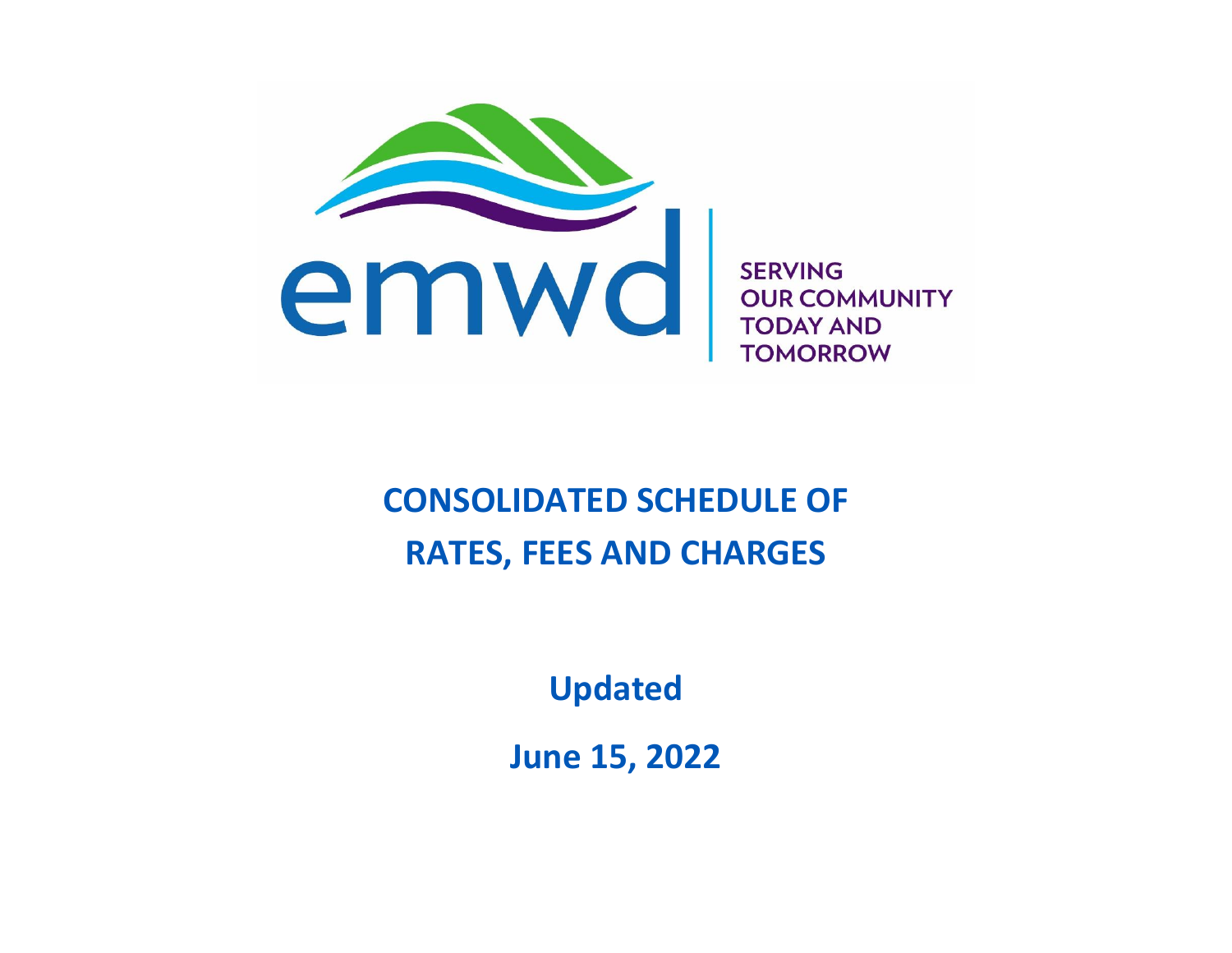## **Contents**

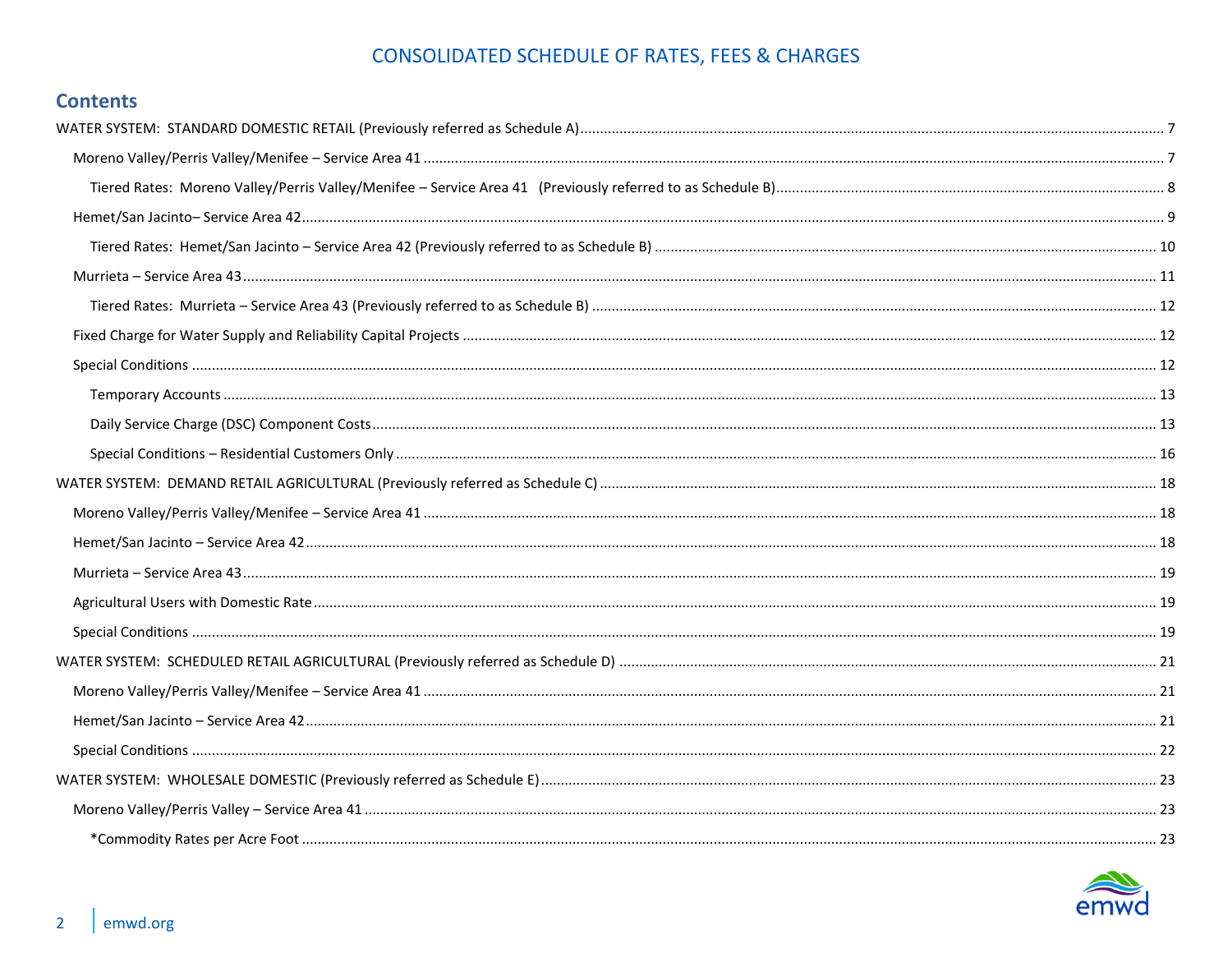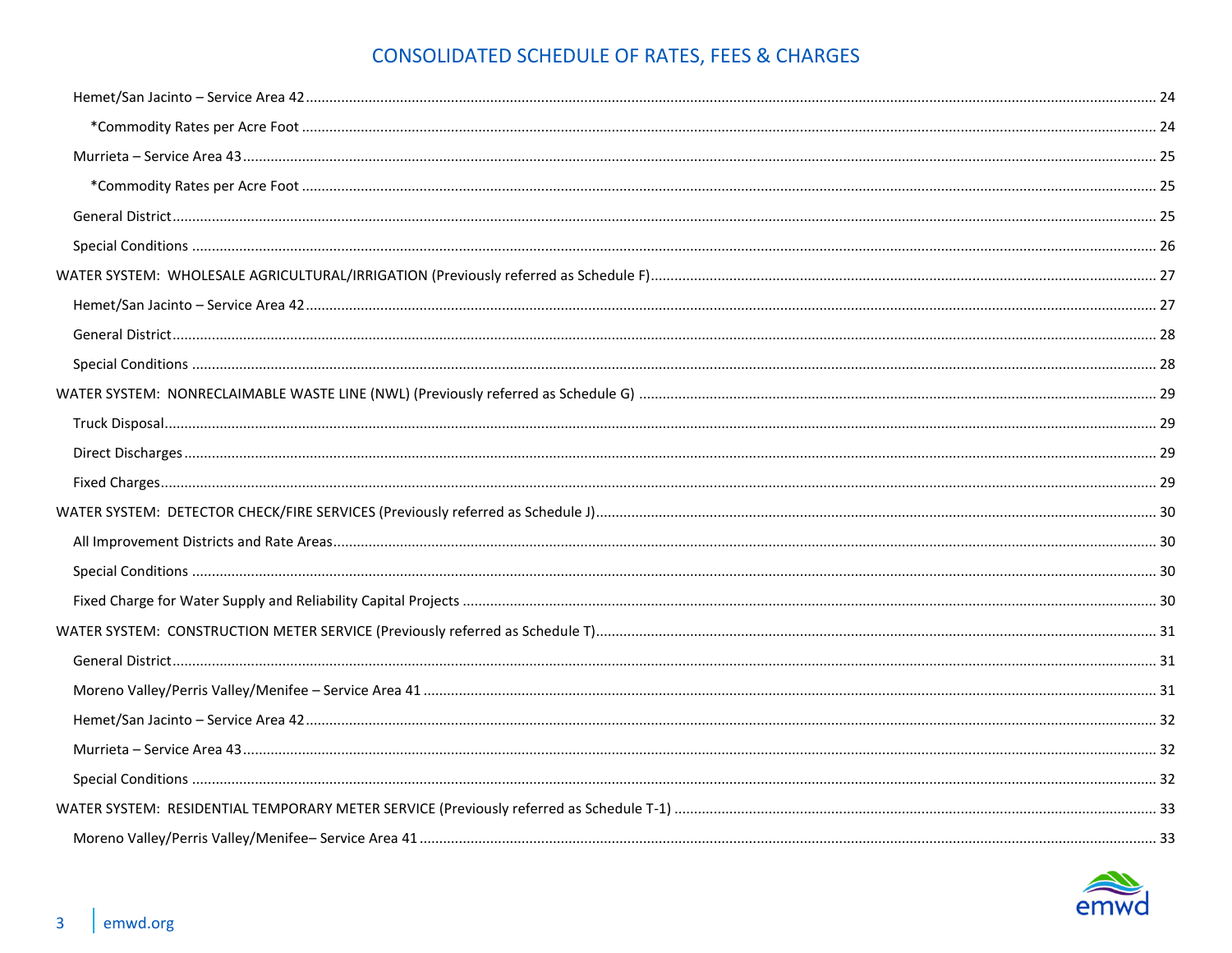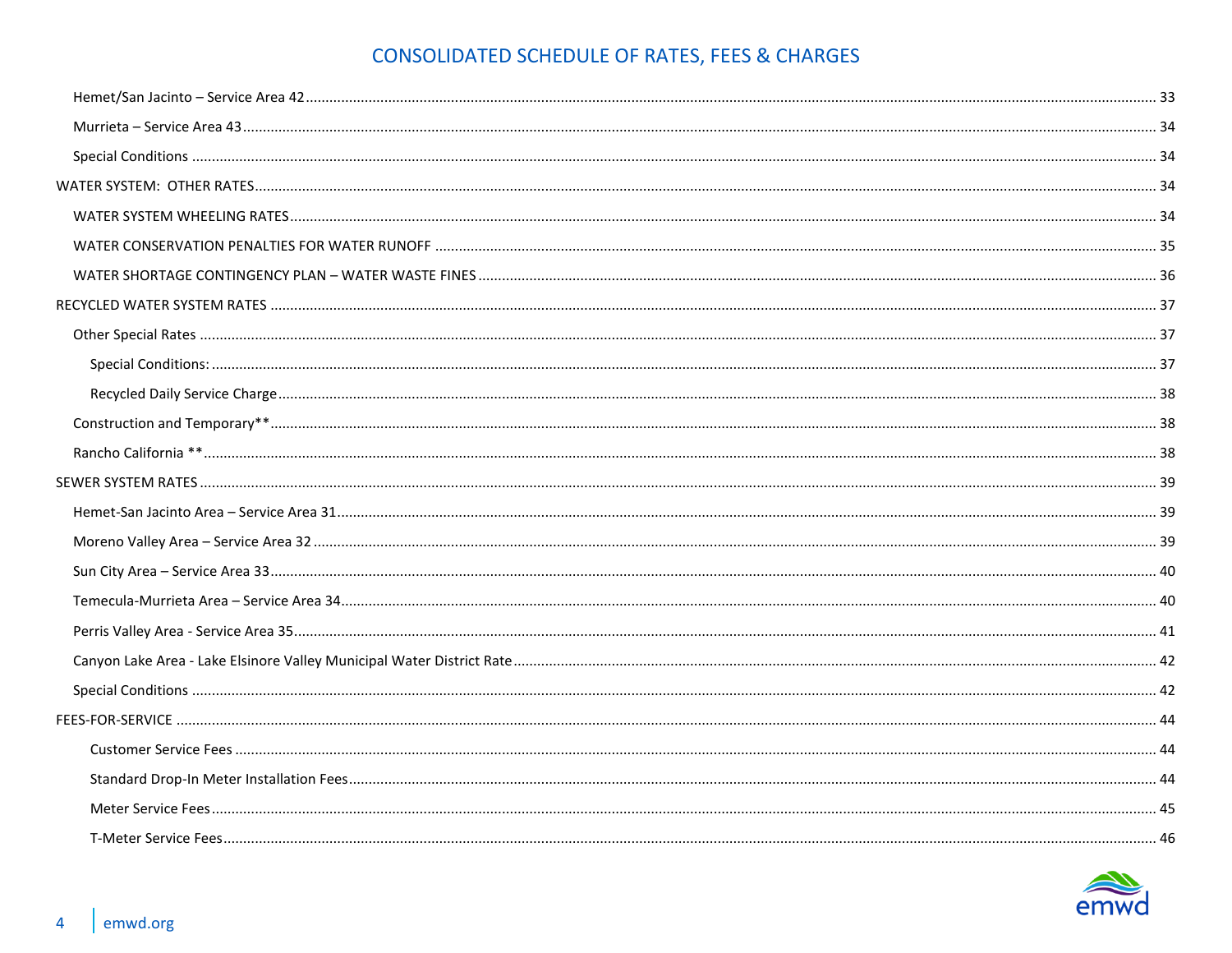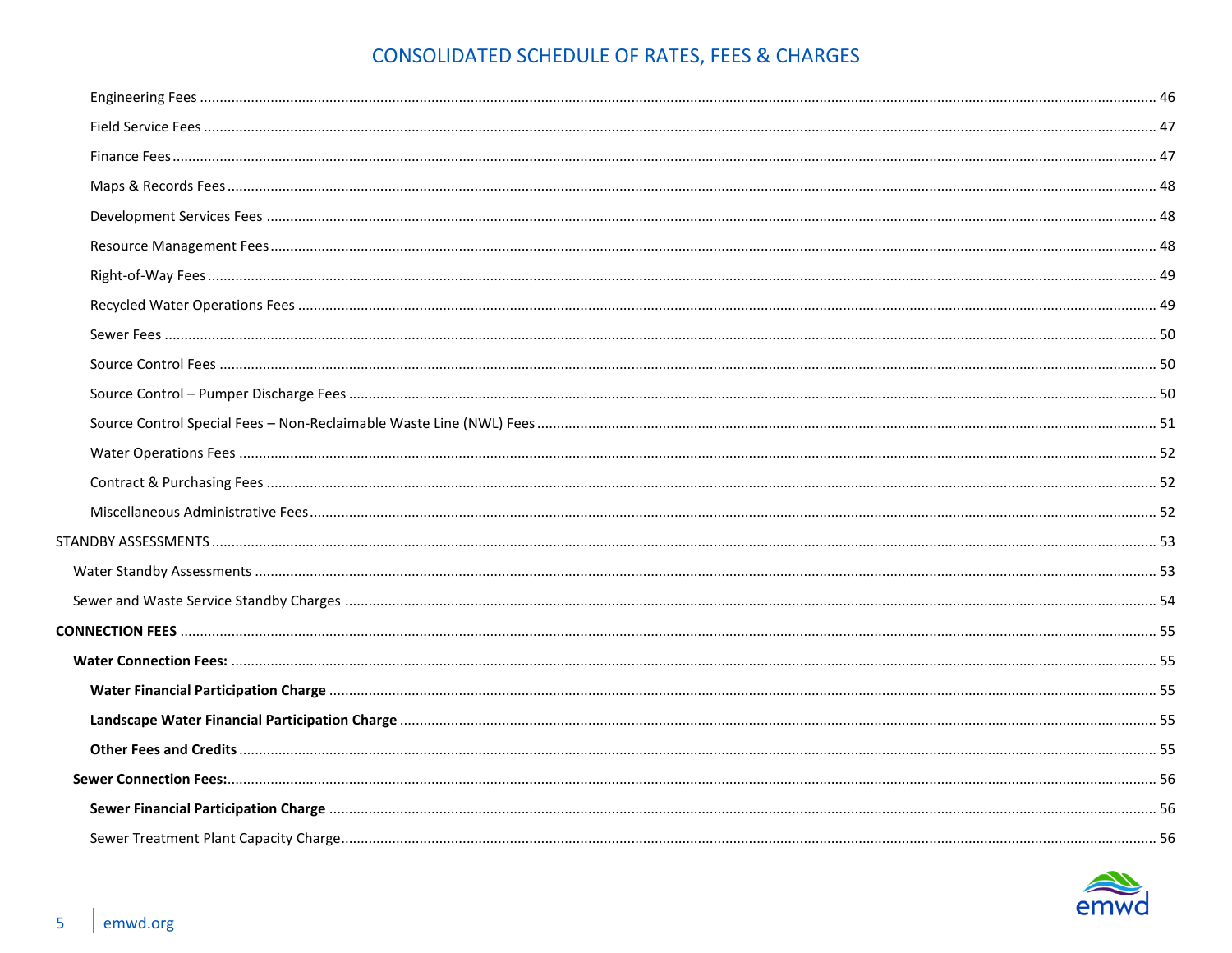| <b>GENERAL OBLIGATION BOND TAX RATES</b>            |
|-----------------------------------------------------|
| HISTORICAL RESOLUTIONS ADOPTING CERTAIN RATES<br>-ი |

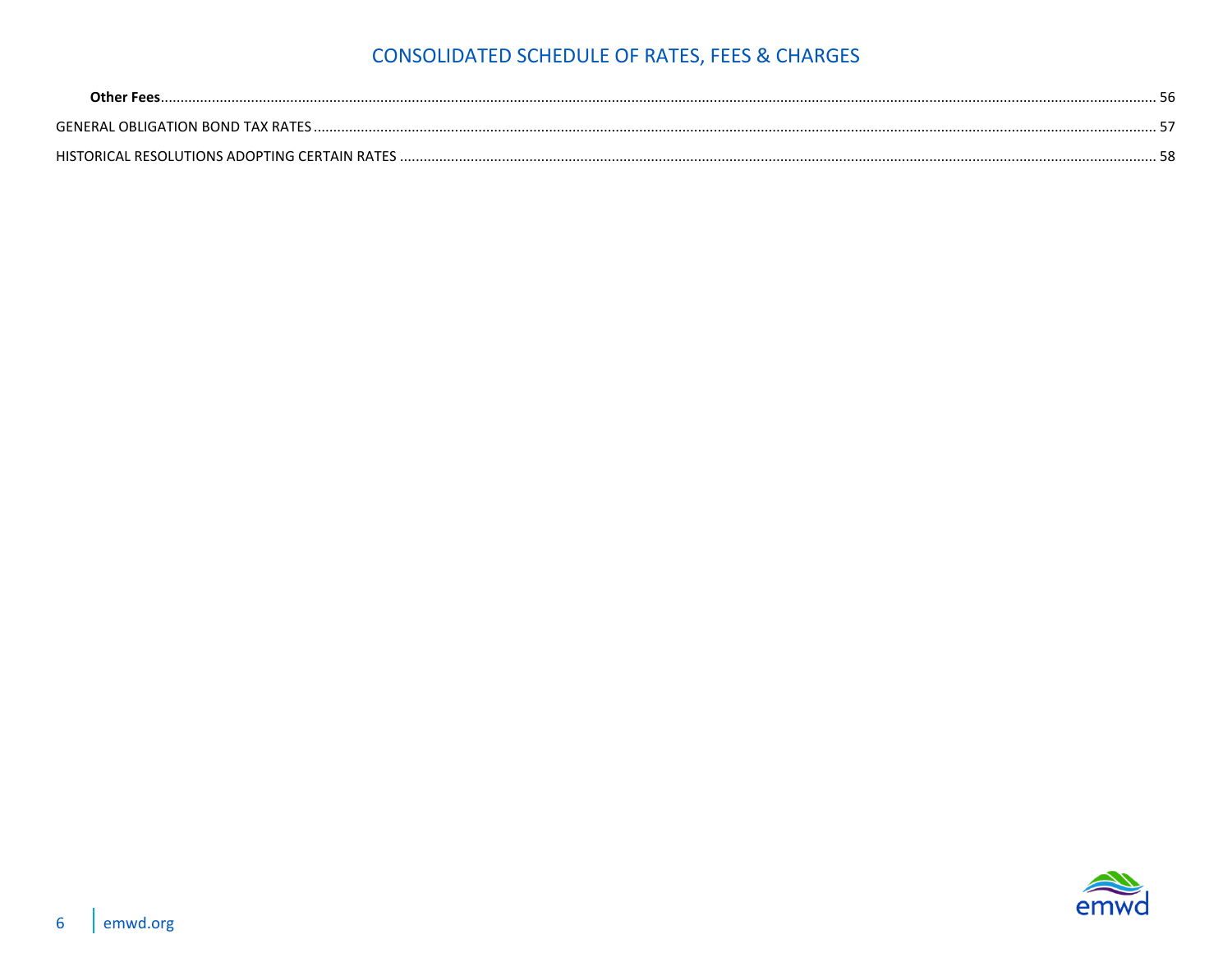## <span id="page-6-0"></span>**WATER SYSTEM: STANDARD DOMESTIC RETAIL (Previously referred as Schedule A)**

### <span id="page-6-1"></span>**Moreno Valley/Perris Valley/Menifee – Service Area 41**

|          | <b>Daily</b>   | <b>Daily</b>   | <b>Daily</b>   | <b>Commodity</b>    | Commodity           | <b>Commodity</b>    |                                                                                                                                                                                             |                                                                                                                                                                                                                                       |
|----------|----------------|----------------|----------------|---------------------|---------------------|---------------------|---------------------------------------------------------------------------------------------------------------------------------------------------------------------------------------------|---------------------------------------------------------------------------------------------------------------------------------------------------------------------------------------------------------------------------------------|
|          | <b>Service</b> | <b>Service</b> | <b>Service</b> | <b>Rate per CCF</b> | <b>Rate per CCF</b> | <b>Rate per CCF</b> |                                                                                                                                                                                             |                                                                                                                                                                                                                                       |
| Rate     | Charge as of   | Charge as of   | Charge as of   | as of               | as of               | as of               |                                                                                                                                                                                             | <b>Service Area/Improvement District</b>                                                                                                                                                                                              |
| Schedule | $1/1/2021$ *   | $1/1/2022$ *   | $1/1/2023$ *   | $1/1/2021$ *        | $1/1/2022$ *        | $1/1/2023$ *        | <b>Improvement District</b>                                                                                                                                                                 | <b>Information</b>                                                                                                                                                                                                                    |
| A101     | \$0.46         | \$0.48         | \$0.50         | \$3.20              | \$3.22              | \$3.32              | 2, 13, 21, U-10 (60), U-28<br>(78), U-30 (80), U-32<br>(82), U-36 (86), 3, 8, 10,<br>16, 18, 41, U-3 (53), U-34<br>(84), I (90), J (91)                                                     | Applicable to residential/commercial<br>accounts for water deliveries through<br>facilities operated by the referenced<br>improvement districts, including Perris<br>State Park, which are not classified as<br>Tiered Rate accounts. |
| A103     | \$0.46         | \$0.48         | \$0.50         | \$3.20              | \$3.22              | \$3.32              | U-2 (52), U-4 (54), U-6<br>$(56)$ , U-15 $(65)$                                                                                                                                             | Applicable to residential/commercial<br>accounts for water deliveries through<br>facilities operated by the referenced<br>improvement districts, which are not<br>classified as Tiered Rate accounts.                                 |
| A104     | \$0.00         | No change      | No change      | \$3.90              | \$3.92              | \$4.04              | 3, 8, 10, 16, 18, 41, U-3<br>(53), U-34 (84), I (90), J<br>(91), 2, 13, 21, U-2 (52),<br>U-4 (54), U-6 (56), U-10<br>(60), U-15 (65), U-28<br>(78), U-30 (80), U-32<br>$(82)$ , U-36 $(86)$ | Applicable to residential/commercial<br>accounts for water deliveries through<br>facilities operated by the referenced<br>improvement districts on water<br>accounts where usage only is<br>calculated.                               |
| A106     | \$0.46         | \$0.48         | \$0.50         | \$0.00              | No change           | No change           | 2, 3, 8, 10, 13, 16, 18, 21,<br>41, U-2 (52), U-3 (53), U-<br>4 (54), U-6 (56), U-10<br>(60), U-15 (65), U-28<br>(78), U-30 (80), U-32<br>(82), U-34 (84), U-36<br>(86), I(90), J(91)       | Applicable to residential/commercial<br>accounts for water deliveries through<br>facilities operated by the referenced<br>improvement districts on water<br>accounts where the daily service<br>charge only is calculated.            |
| A107     | \$0.46         | N/A            | N/A            | \$3.63              | N/A                 | N/A                 | 2, 13, 21, U-10 (60), U-28<br>(78), U-30 (80), U-32<br>$(82)$ , U-36 $(86)$ , 3, 8, 10,<br>16, 18, 41, U-3 (53), U-34<br>(84), I(90), J (91)                                                | Applicable to non-tiered accounts but<br>requiring special outdoor use<br>considerations. Rate = Tier 2. (This<br>Rate Code Removed effective 1/1/22).                                                                                |

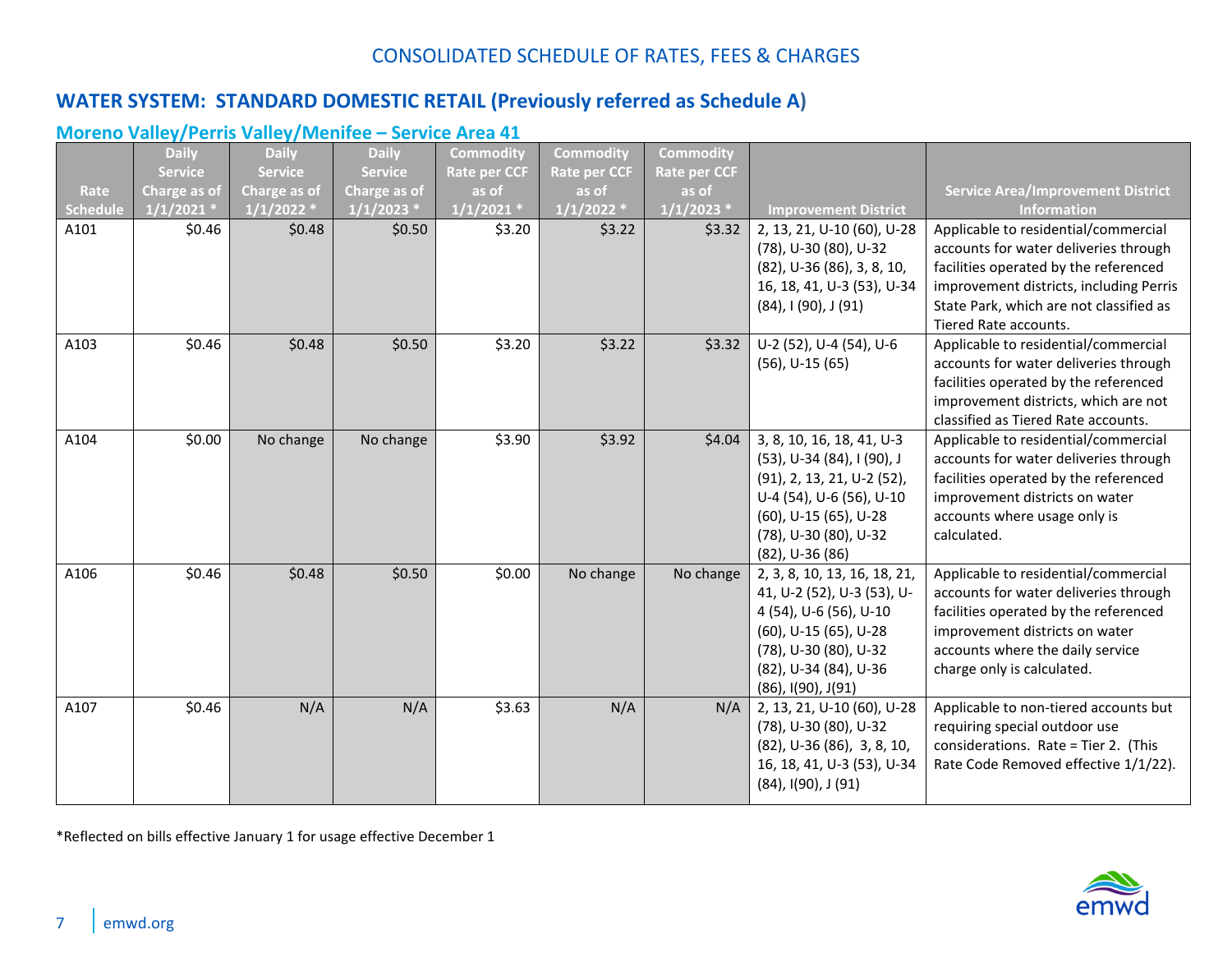#### <span id="page-7-0"></span>**Tiered Rates: Moreno Valley/Perris Valley/Menifee – Service Area 41 (Previously referred to as Schedule B)**

Tiered water budgets are subject to adjustments in accord with the Water Shortage Contingency Plan as referenced in Article 10 of Title 5 in the Administrative Code.

#### *Residential Tiered Rates*

| Applicable to A101 & A103 Rate Codes | Rate as of $1/1/2021$ * $^{\circ}$ | Rate as of $1/1/2022$ <sup>*</sup> | Rate as of $1/1/2023$ <sup>*</sup> |
|--------------------------------------|------------------------------------|------------------------------------|------------------------------------|
| Tier 1                               | \$1.13                             | \$1.14                             | \$1.17                             |
| Tier 2                               | \$3.63                             | \$3.65                             | \$3.75                             |
| Tier 3: Excessive Use                | \$6.01                             | \$6.04                             | \$6.22                             |
| Tier 4: Wasteful Use                 | \$12.30                            | \$12.36                            | \$12.73                            |

#### *Non Residential Tiered Rates*

| Applicable to A101 & A103 Rate Codes |         | Rate as of $1/1/2021^*$   Rate as of $1/1/2022^*$   Rate as of $1/1/2023^*$ |         |
|--------------------------------------|---------|-----------------------------------------------------------------------------|---------|
| Tier 1                               | \$3.77  | \$3.79                                                                      | \$3.90  |
| Tier 2: Excessive Use                | \$7.65  | \$7.69                                                                      | \$7.92  |
| Tier 3: Wasteful Use                 | \$12.75 | \$12.81                                                                     | \$13.19 |

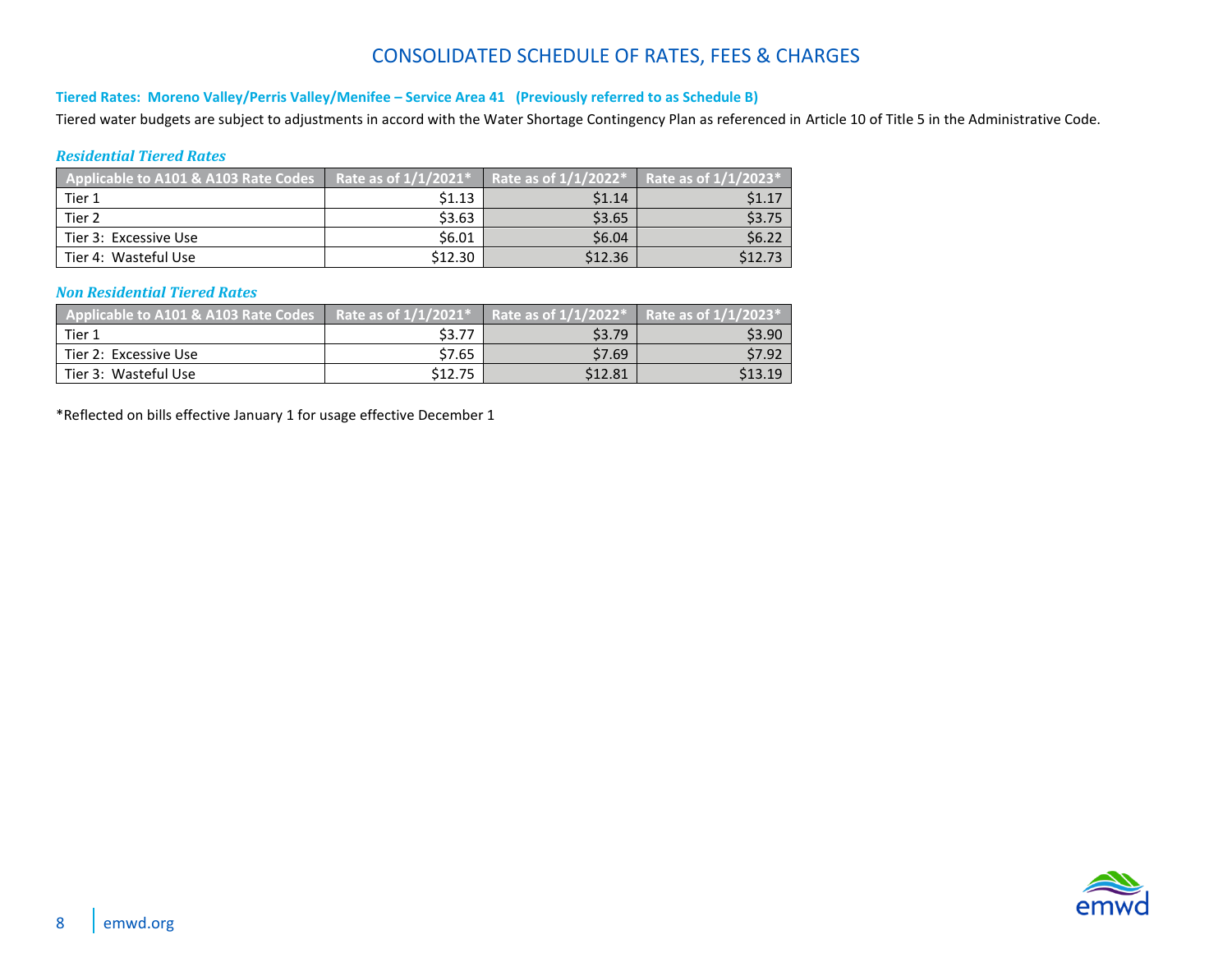### <span id="page-8-0"></span>**Hemet/San Jacinto– Service Area 42**

|                 | <b>Daily</b>   | <b>Daily</b>   | <b>Daily</b>   | <b>Commodity</b>    | <b>Commodity</b>    | <b>Commodity</b>    |                             |                                           |
|-----------------|----------------|----------------|----------------|---------------------|---------------------|---------------------|-----------------------------|-------------------------------------------|
|                 | <b>Service</b> | <b>Service</b> | <b>Service</b> | <b>Rate per CCF</b> | <b>Rate per CCF</b> | <b>Rate per CCF</b> |                             |                                           |
| Rate            | Charge as of   | Charge as of   | Charge as of   | as of               | as of               | as of               |                             | <b>Service Area/Improvement District</b>  |
| <b>Schedule</b> | 1/1/2021       | 1/1/2022       | 1/1/2023       | $1/1/2021$ *        | $1/1/2022$ *        | 1/1/2023            | <b>Improvement District</b> | <b>Information</b>                        |
| A201            | \$0.46         | \$0.48         | \$0.50         | \$3.20              | \$3.22              | \$3.32              | 1, 4, 5, 12, 42, U-7        | Applicable to residential/commercial      |
|                 |                |                |                |                     |                     |                     | (57), U-17 (67), U-20       | accounts for water deliveries through     |
|                 |                |                |                |                     |                     |                     | (70)                        | facilities operated by the referenced     |
|                 |                |                |                |                     |                     |                     |                             | improvement districts, which are not      |
|                 |                |                |                |                     |                     |                     |                             | classified as Tiered Rate accounts.       |
| A202            | \$0.46         | \$0.48         | \$0.50         | \$2.10              | \$2.31              | \$2.54              | 24, U-5 (55)                | Applicable to residential/commercial      |
|                 |                |                |                |                     |                     |                     |                             | accounts for water deliveries through     |
|                 |                |                |                |                     |                     |                     |                             | facilities operated by the referenced     |
|                 |                |                |                |                     |                     |                     |                             | improvement districts, which are not      |
|                 |                |                |                |                     |                     |                     |                             | classified as Tiered Rate accounts.       |
| A203            | \$0.00         | No change      | No change      | \$3.90              | \$3.92              | \$4.04              | 1, 4, 5, 12, 42, U-7        | Applicable to residential/commercial      |
|                 |                |                |                |                     |                     |                     | (57), U-17 (67), U-20       | accounts for water deliveries through     |
|                 |                |                |                |                     |                     |                     | $(70)$ , 24, U-5 $(55)$     | facilities operated by the referenced     |
|                 |                |                |                |                     |                     |                     |                             | improvement districts where usage only is |
|                 |                |                |                |                     |                     |                     |                             | calculated.                               |
| A205            | \$0.46         | \$0.48         | \$0.50         | \$0.00              | No change           | No change           | 1, 4, 5, 12, 24, 42, U-5    | Applicable to residential/commercial      |
|                 |                |                |                |                     |                     |                     | (55), U-7 (57), U-17        | accounts for water deliveries through     |
|                 |                |                |                |                     |                     |                     | $(67)$ , U-20 $(70)$        | facilities operated by the referenced     |
|                 |                |                |                |                     |                     |                     |                             | improvement districts on water accounts   |
|                 |                |                |                |                     |                     |                     |                             | where the daily service charge only is    |
|                 |                |                |                |                     |                     |                     |                             | calculated.                               |
| A207            | \$0.46         | N/A            | N/A            | \$3.63              | N/A                 | N/A                 | 1, 4, 5, 12, 42, U-7        | Applicable to non-tiered accounts but     |
|                 |                |                |                |                     |                     |                     | (57), U-17 (67), U-20       | requiring special outdoor use             |
|                 |                |                |                |                     |                     |                     | (70)                        | considerations. Rate = Tier 2. (This Rate |
|                 |                |                |                |                     |                     |                     |                             | Code Removed effective 1/1/22).           |
| A208            | \$0.46         | N/A            | N/A            | \$2.34              | N/A                 | N/A                 | 24, U-5 (55)                | Applicable to non-tiered accounts but     |
|                 |                |                |                |                     |                     |                     |                             | requiring special outdoor use             |
|                 |                |                |                |                     |                     |                     |                             | considerations. (This Rate Code Removed   |
|                 |                |                |                |                     |                     |                     |                             | effective 1/1/22).                        |

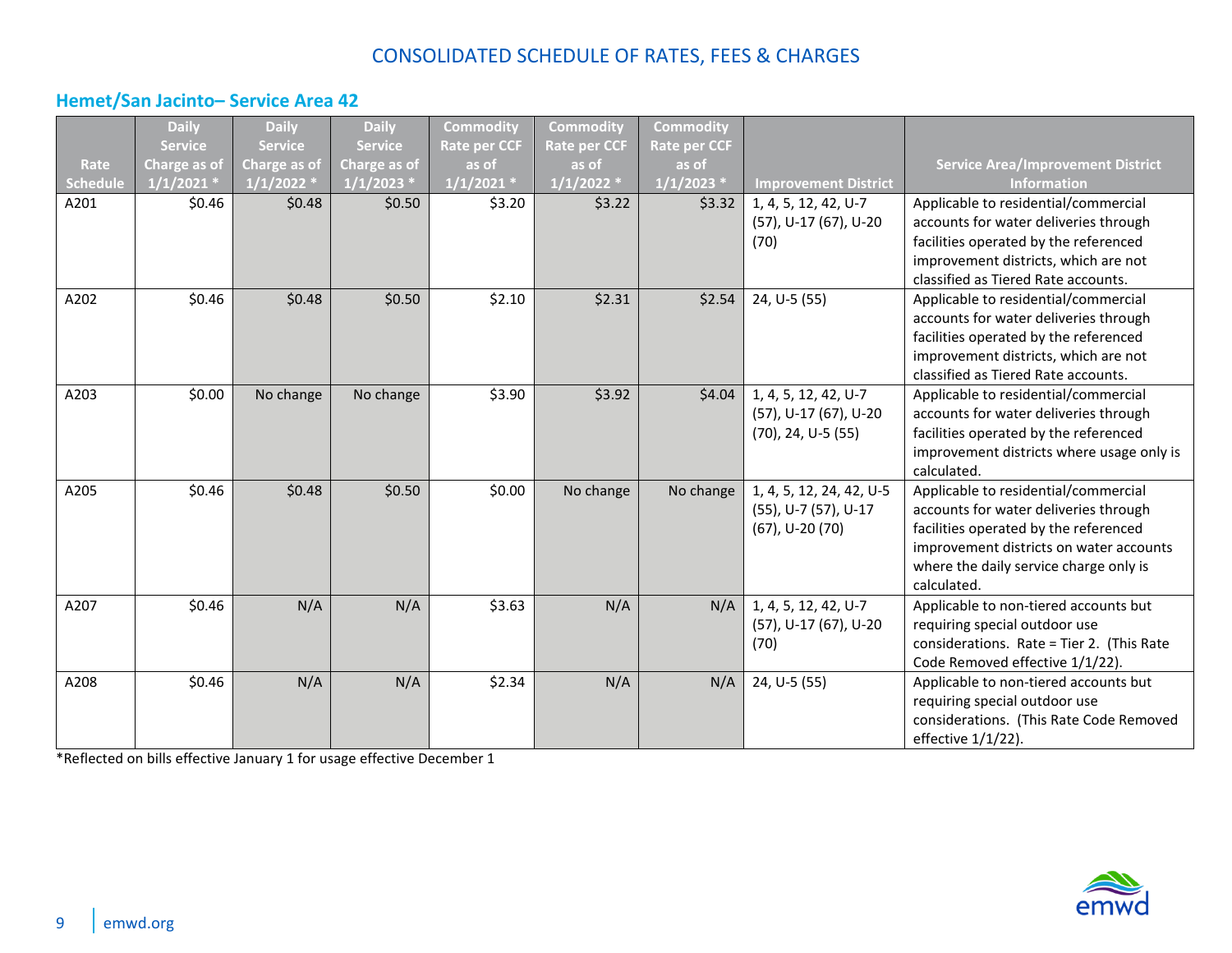#### <span id="page-9-0"></span>**Tiered Rates: Hemet/San Jacinto – Service Area 42 (Previously referred to as Schedule B)**

Tiered water budgets are subject to adjustments in accord with the Water Shortage Contingency Plan as referenced in Article 10 of Title 5 in the Administrative Code.

#### *Residential Tiered Rates*

| <b>Applicable to A201 Rate Code</b> | Rate as of 1/1/2021* | Rate as of 1/1/2022* | Rate as of 1/1/2023* |
|-------------------------------------|----------------------|----------------------|----------------------|
| Tier 1                              | \$1.13               | \$1.14               | \$1.17               |
| Tier <sub>2</sub>                   | \$3.63               | \$3.65               | \$3.75               |
| Tier 3: Excessive Use               | \$6.01               | \$6.04               | \$6.22               |
| Tier 4: Wasteful Use                | \$12.30              | \$12.36              | \$12.73              |
|                                     |                      |                      |                      |
| <b>Applicable to A202 Rate Code</b> | Rate as of 1/1/2021* | Rate as of 1/1/2022* | Rate as of 1/1/2023* |
| Tier 1                              | \$1.13               | \$1.14               | \$1.17               |
| Tier 2                              | \$2.67               | \$2.93               | \$3.22               |
| Tier 3: Excessive Use               | \$6.01               | \$6.04               | \$6.22               |

#### *Non Residential Tiered Rates*

| <b>Applicable to A201 Rate Code</b> | Rate as of 1/1/2021* | Rate as of 1/1/2022* | Rate as of 1/1/2023* |
|-------------------------------------|----------------------|----------------------|----------------------|
| Tier 1                              | \$3.77               | \$3.79               | \$3.90               |
| Tier 2: Excessive Use               | \$7.65               | \$7.69               | \$7.92               |
| Tier 3: Wasteful Use                | \$12.75              | \$12.81              | \$13.19              |
| <b>Applicable to A202 Rate Code</b> | Rate as of 1/1/2021* | Rate as of 1/1/2022* | Rate as of 1/1/2023* |
| Tier 1                              | \$2.10               | \$2.31               | \$2.54               |
|                                     |                      |                      |                      |
| Tier 2: Excessive Use               | \$6.44               | \$7.08               | \$7.78               |

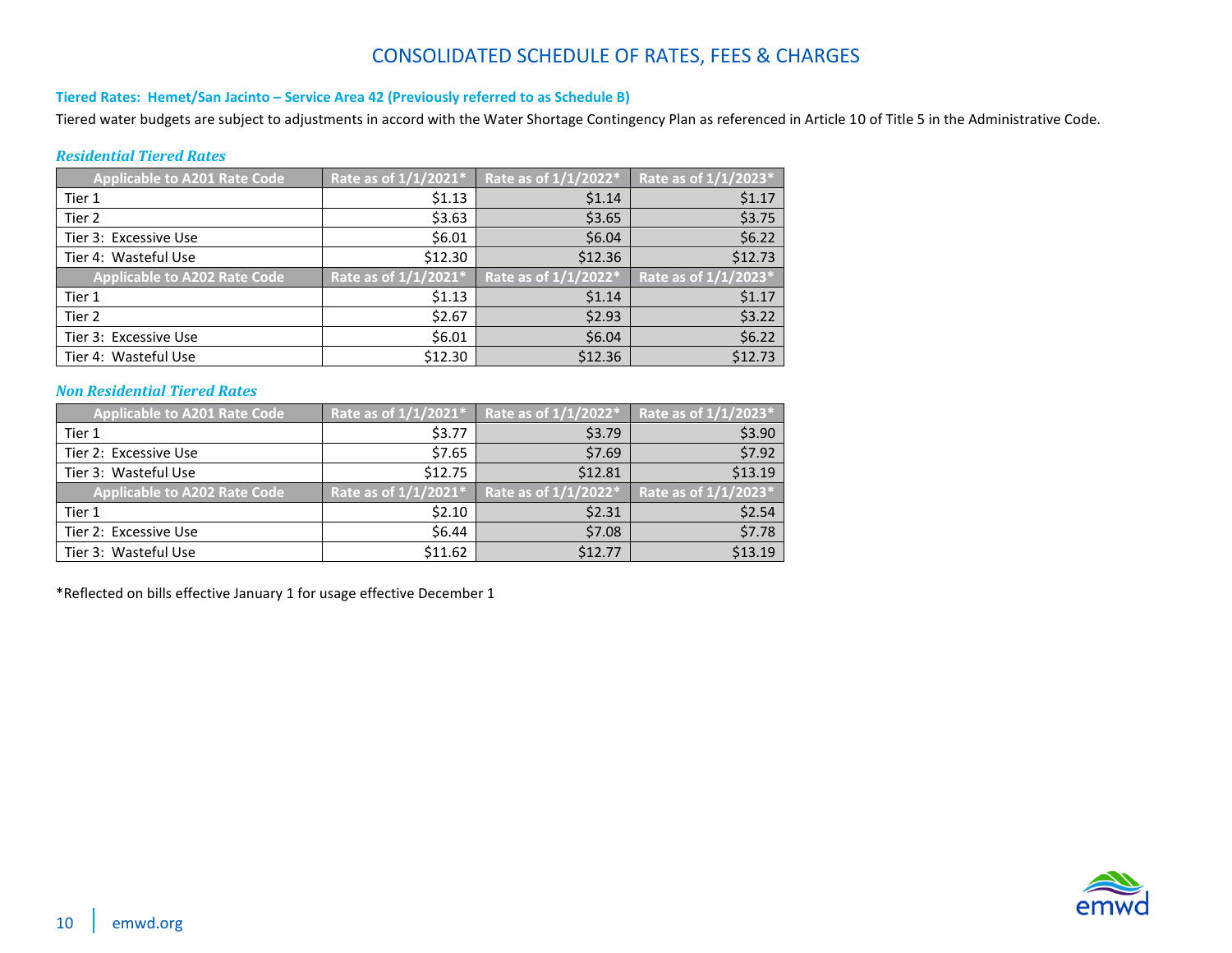### <span id="page-10-0"></span>**Murrieta – Service Area 43**

|          | <b>Daily</b>   | <b>Daily</b>        | <b>Daily</b>   | <b>Commodity</b> | <b>Commodity</b>    | Commodity           |                             |                                          |
|----------|----------------|---------------------|----------------|------------------|---------------------|---------------------|-----------------------------|------------------------------------------|
|          | <b>Service</b> | <b>Service</b>      | <b>Service</b> | Rate per CCF     | <b>Rate per CCF</b> | <b>Rate per CCF</b> |                             |                                          |
| Rate     | Charge as of   | <b>Charge as of</b> | Charge as of   | as of            | as of               | as of               |                             | <b>Service Area/Improvement District</b> |
| Schedule | $1/1/2021$ *   | 1/1/2022            | $1/1/2023$ *   | $1/1/2021$ *     | $1/1/2022$ *        | $1/1/2023$ *        | <b>Improvement District</b> | <b>Information</b>                       |
| A301     | \$0.46         | \$0.48              | \$0.50         | \$3.20           | \$3.22              | \$3.32              | 23, 43, U-24 (74), U-26     | Applicable to residential/commercial     |
|          |                |                     |                |                  |                     |                     | (76)                        | accounts for water deliveries through    |
|          |                |                     |                |                  |                     |                     |                             | facilities operated by the referenced    |
|          |                |                     |                |                  |                     |                     |                             | improvement districts, which are not     |
|          |                |                     |                |                  |                     |                     |                             | classified as Tiered Rate accounts.      |
| A302     | \$0.00         | No change           | No change      | \$3.90           | \$3.92              | \$4.04              | 23, 43, U-24 (74), U-26     | Applicable to residential/commercial     |
|          |                |                     |                |                  |                     |                     | (76)                        | accounts for water deliveries through    |
|          |                |                     |                |                  |                     |                     |                             | facilities operated by the referenced    |
|          |                |                     |                |                  |                     |                     |                             | improvement districts on water           |
|          |                |                     |                |                  |                     |                     |                             | accounts where usage only is             |
|          |                |                     |                |                  |                     |                     |                             | calculated.                              |
| A303     | \$0.46         | \$0.48              | \$0.50         | \$0.00           | No change           | No change           | 23, 43, U-24 (74), U-26     | Applicable to residential/commercial     |
|          |                |                     |                |                  |                     |                     | (76)                        | accounts for water deliveries through    |
|          |                |                     |                |                  |                     |                     |                             | facilities operated by the referenced    |
|          |                |                     |                |                  |                     |                     |                             | improvement districts on water           |
|          |                |                     |                |                  |                     |                     |                             | accounts where the daily service charge  |
|          |                |                     |                |                  |                     |                     |                             | only is calculated.                      |
| A307     | \$0.46         | N/A                 | N/A            | \$3.63           | N/A                 | N/A                 | 23, 43, U-24 (74), U-26     | Applicable to non-tiered accounts but    |
|          |                |                     |                |                  |                     |                     | (76)                        | requiring special outdoor use            |
|          |                |                     |                |                  |                     |                     |                             | considerations. Rate = Tier 2. (This     |
|          |                |                     |                |                  |                     |                     |                             | Rate Code Removed effective 1/1/22).     |

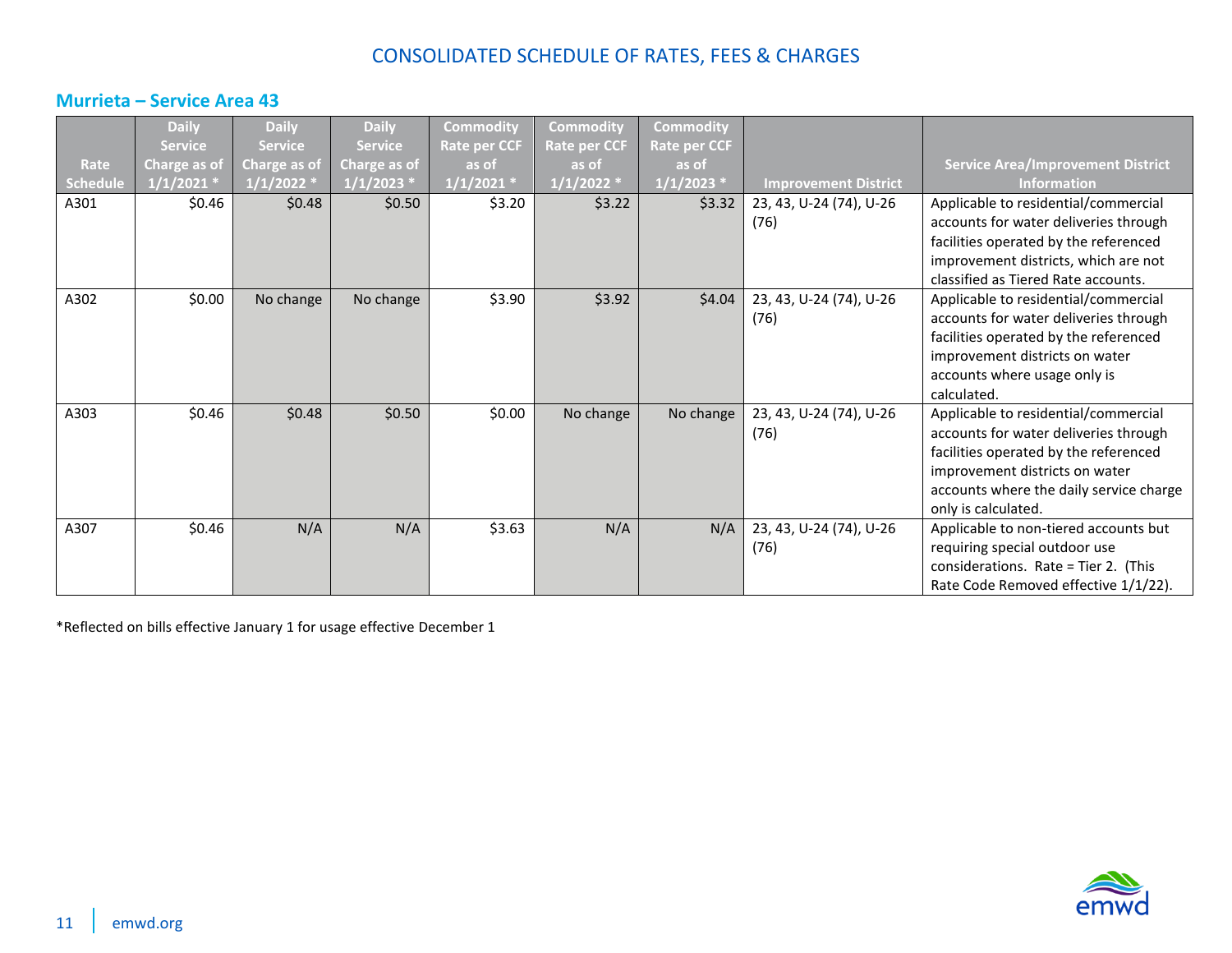#### <span id="page-11-0"></span>**Tiered Rates: Murrieta – Service Area 43 (Previously referred to as Schedule B)**

Tiered water budgets are subject to adjustments in accord with the Water Shortage Contingency Plan as referenced in Article 10 of Title 5 in the Administrative Code.

#### *Residential Tiered Rates*

| Applicable to A301 Rate Code | Rate as of 1/1/2021* | Rate as of $1/1/2022$ * | Rate as of 1/1/2023* |
|------------------------------|----------------------|-------------------------|----------------------|
| Tier 1                       | \$1.13               | \$1.14                  | \$1.17               |
| Tier <sub>2</sub>            | \$3.63               | \$3.65                  | \$3.75               |
| Tier 3: Excessive Use        | \$6.01               | \$6.04                  | \$6.22               |
| Tier 4: Wasteful Use         | \$12.30              | \$12.36                 | \$12.73              |

#### *Non Residential Tiered Rates*

| Applicable to A301 Rate Code | Rate as of $1/1/2021$ <sup>*</sup> | Rate as of $1/1/2022*$ | Rate as of $1/1/2023$ * |
|------------------------------|------------------------------------|------------------------|-------------------------|
| Tier 1                       | \$3.77                             | \$3.79                 | \$3.90                  |
| Tier 2: Excessive Use        | \$7.65                             | \$7.69                 | \$7.92                  |
| Tier 3: Wasteful Use         | \$12.75                            | \$12.81                | \$13.19                 |

#### <span id="page-11-1"></span>**Fixed Charge for Water Supply and Reliability Capital Projects**

This charge is applicable to all standard domestic retail and all agricultural retail water service accounts which are assessed a daily service charge. This charge will be assessed per equivalent meter size (EMS).

| <b>Description</b>                    | Fixed Charge as of $1/1/2021^*$ Fixed Charge as of $1/1/2022^*$ Fixed Charge as of $1/1/2023^*$ |          |          |
|---------------------------------------|-------------------------------------------------------------------------------------------------|----------|----------|
| Daily Amount                          | \$0.14                                                                                          | \$0.1550 | \$0.1783 |
| Total per Month (30 days)             | \$4.20                                                                                          | \$4.65   | \$5.35   |
| Average Monthly Charge (Daily*365/12) | \$4.26                                                                                          | \$4.71   | \$5.42   |

\*Reflected on bills effective January 1 for usage effective December 1

#### <span id="page-11-2"></span>**Special Conditions**

Relative to the above Standard Domestic Retail Water Rates, the following special conditions will apply, in addition to EMWD Administrative Code governing the provision of Water Service Facilities and Service:

The following categories (conditions of service) are to be determined for each account using the appropriate Water Rate Schedule and Improvement District:

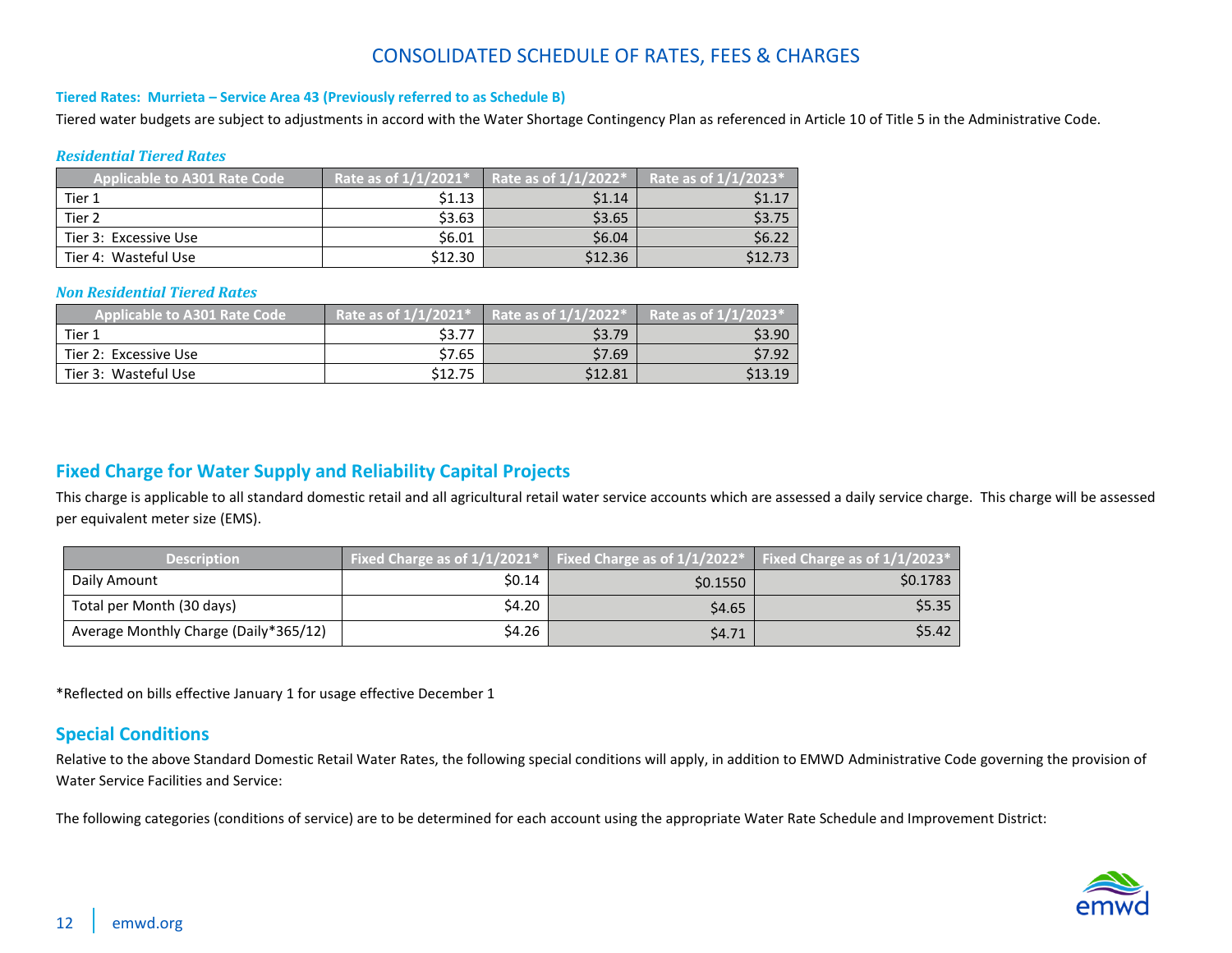#### <span id="page-12-0"></span>**Temporary Accounts**

This type of service is generally temporary for water utilized during construction, grading, compaction, and/or related uses. All accounts must be metered and are shown on in the section on Construction Meter Service, formerly referred to as Schedules T and T-1.

#### <span id="page-12-1"></span>**Daily Service Charge (DSC) Component Costs**

The DSC Charge is comprised of two different cost elements:

A. Account Charge – Costs that do not vary by meter size to recover monthly meter reading, billings and customer service support.

B. Demand Charge – Costs that vary by meter size such as installation, maintenance and replacement, and help support repayment of debt service and water reliability needed to support the potential demand of the customer.

As of 1/1/2021- All Domestic Retail:

| <b>METER SIZE</b>  | <b>BILLING FACTOR</b> | <b>ACCOUNT CHARGE</b> | <b>DEMAND CHARGE</b> | TOTAL/DAY | TOTAL/MONTH* |
|--------------------|-----------------------|-----------------------|----------------------|-----------|--------------|
| $5/8" - 3/4"$      | @1.0                  | \$0.14                | \$0.32               | \$0.46    | \$13.80      |
| $1^{\prime\prime}$ | @1.36                 | \$0.14                | \$0.49               | \$0.63    | \$18.77      |
| $1\frac{1}{2}$ "   | @3.76                 | \$0.14                | \$1.59               | \$1.73    | \$51.89      |
| 2"                 | @5.83                 | \$0.14                | \$2.54               | \$2.68    | \$80.45      |
| 3''                | @11.36                | \$0.14                | \$5.09               | \$5.23    | \$156.77     |
| 4"                 | @17.57                | \$0.14                | \$7.94               | \$8.08    | \$242.47     |
| 6"                 | @34.83                | \$0.14                | \$15.88              | \$16.02   | \$480.65     |
| 8"                 | @55.55                | \$0.14                | \$25.41              | \$25.55   | \$766.59     |
| 10''               | @83.17                | \$0.14                | \$38.12              | \$38.26   | \$1,147.75   |
| 12"                | @116.86               | \$0.14                | \$53.62              | \$53.76   | \$1,612.67   |

 *\*Based on 30 days*

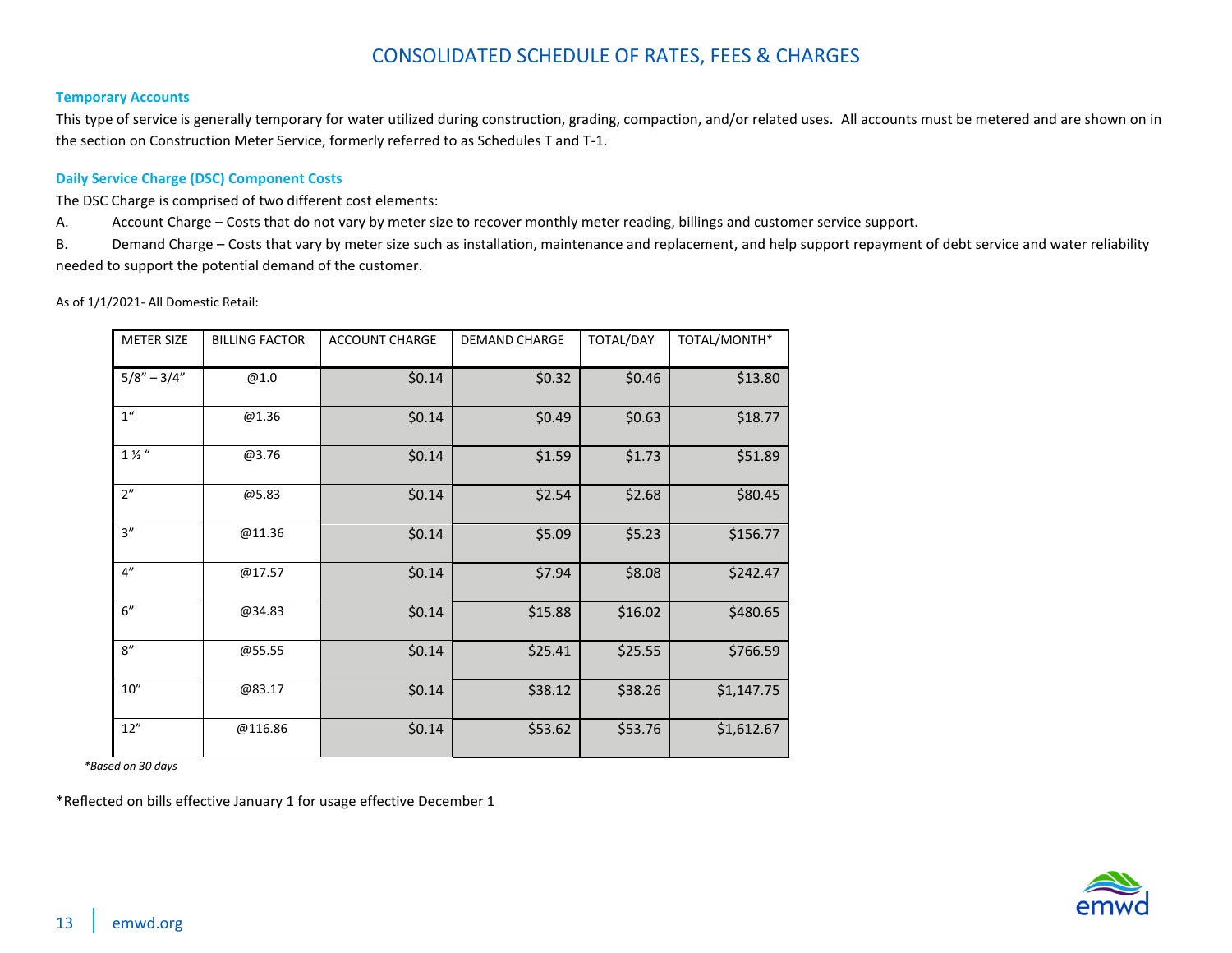As of 1/1/2022 – All Domestic Retail:

| <b>METER SIZE</b> | <b>BILLING FACTOR</b> | <b>ACCOUNT CHARGE</b> | <b>DEMAND CHARGE</b> | <b>TOTAL/DAY</b> | TOTAL/MONTH* |
|-------------------|-----------------------|-----------------------|----------------------|------------------|--------------|
| $5/8'' - 3/4''$   | @1.0                  | \$0.15                | \$0.33               | \$0.48           | \$14.40      |
| 1 <sup>''</sup>   | @1.36                 | \$0.15                | \$0.50               | \$0.65           | \$19.58      |
| $1\frac{1}{2}$ "  | @3.76                 | \$0.15                | \$1.65               | \$1.80           | \$54.14      |
| 2"                | @5.83                 | \$0.15                | \$2.65               | \$2.80           | \$83.95      |
| 3''               | @11.36                | \$0.15                | \$5.30               | \$5.45           | \$163.58     |
| 4"                | @17.57                | \$0.15                | \$8.28               | \$8.43           | \$253.01     |
| 6"                | @34.83                | \$0.15                | \$16.57              | \$16.72          | \$501.55     |
| 8''               | @55.55                | \$0.15                | \$26.51              | \$26.66          | \$799.92     |
| 10''              | @83.17                | \$0.15                | \$39.77              | \$39.92          | \$1,197.65   |
| 12"               | @116.86               | \$0.15                | \$55.94              | \$56.09          | \$1,682.78   |

 *\*Based on 30 days*

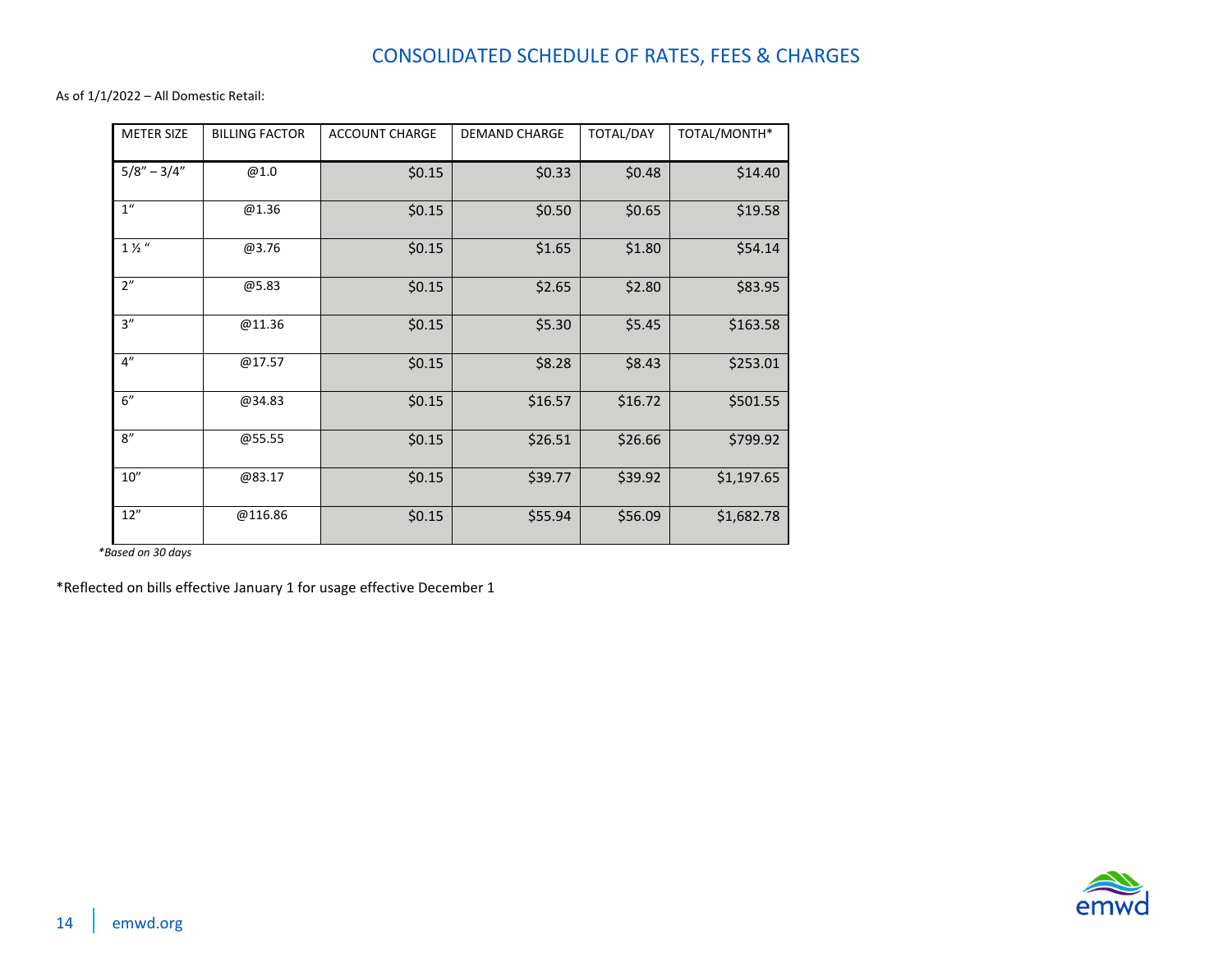As of 1/1/2023 – All Domestic Retail:

| <b>METER SIZE</b> | <b>BILLING FACTOR</b> | <b>ACCOUNT CHARGE</b> | <b>DEMAND CHARGE</b> | <b>TOTAL/DAY</b> | TOTAL/MONTH* |
|-------------------|-----------------------|-----------------------|----------------------|------------------|--------------|
| $5/8" - 3/4"$     | @1.0                  | \$0.16                | \$0.34               | \$0.50           | \$15.00      |
| 1 <sup>''</sup>   | @1.36                 | \$0.16                | \$0.52               | \$0.68           | \$20.40      |
| $1\frac{1}{2}$ "  | @3.76                 | \$0.16                | \$1.72               | \$1.88           | \$56.40      |
| 2"                | @5.83                 | \$0.16                | \$2.76               | \$2.92           | \$87.45      |
| 3''               | @11.36                | \$0.16                | \$5.52               | \$5.68           | \$170.40     |
| 4"                | @17.57                | \$0.16                | \$8.63               | \$8.79           | \$263.55     |
| 6"                | @34.83                | \$0.16                | \$17.26              | \$17.42          | \$522.45     |
| 8''               | @55.55                | \$0.16                | \$27.62              | \$27.78          | \$833.25     |
| 10''              | @83.17                | \$0.16                | \$41.43              | \$41.59          | \$1,247.55   |
| 12"               | @116.86               | \$0.18                | \$58.25              | \$58.43          | \$1,752.90   |

 *\*Based on 30 days*

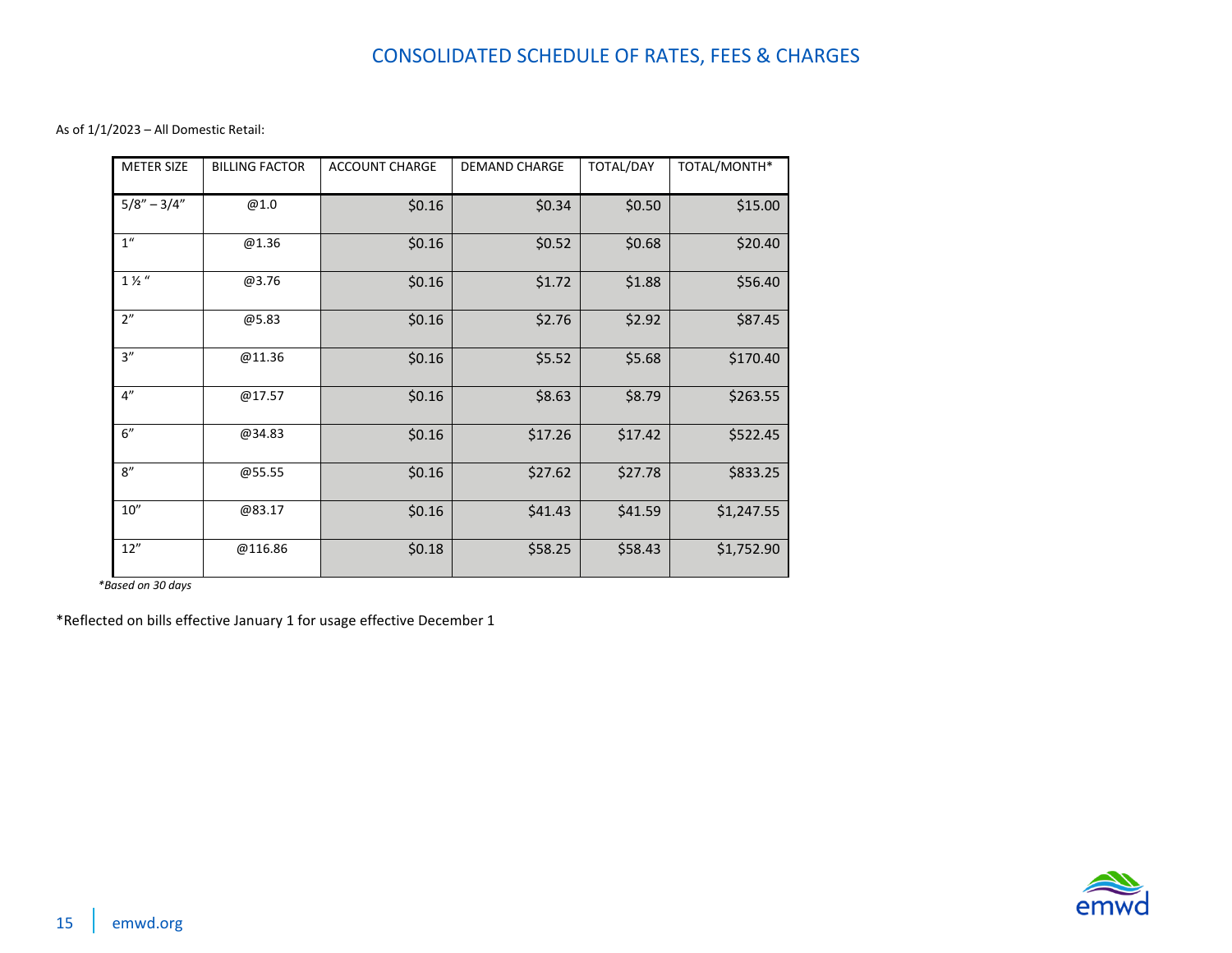#### <span id="page-15-0"></span>**Special Conditions – Residential Customers Only**

Exceptions may be granted to the charges identified above if it can be demonstrated that the volumetric usage is consistently below that of a residential meter (5/8" - 1") for a one-year period. If so demonstrated, that portion of the DSC shall be computed at the lower meter size equivalent for the "Demand Charge" in accordance with the schedule below. The Account Charge component and Meter Charge Component shall remain unchanged since the charge is not dependent on volumetric usage.

#### As of 1/1/2021:

| <b>METER SIZE</b> | <b>BILLING FACTOR</b> | <b>ACCOUNT CHARGE</b> | <b>DEMAND CHARGE</b> | TOTAL/DAY | TOTAL/MONTH* |
|-------------------|-----------------------|-----------------------|----------------------|-----------|--------------|
| $5/8'' - 3/4''$   | @1.0                  | \$0.14                | \$0.32               | \$0.46    | \$13.80      |
| 1 <sup>''</sup>   | @1.0                  | \$0.14                | \$0.32               | \$0.46    | \$13.80      |
| $1\frac{1}{2}$    | @1.02                 | \$0.14                | \$0.33               | \$0.47    | \$14.08      |
| 2"                | @1.12                 | \$0.14                | \$0.38               | \$0.52    | \$15.46      |
| 3''               | @1.50                 | \$0.14                | \$0.55               | \$0.69    | \$20.70      |

*\*Based on 30 days*

As of 1/1/2022:

| <b>METER SIZE</b> | <b>BILLING FACTOR</b> | <b>ACCOUNT CHARGE</b> | <b>DEMAND CHARGE</b> | <b>TOTAL/DAY</b> | TOTAL/MONTH* |
|-------------------|-----------------------|-----------------------|----------------------|------------------|--------------|
| $5/8'' - 3/4''$   | @1.0                  | \$0.15                | \$0.33               | \$0.48           | \$14.40      |
| 1 <sup>''</sup>   | @1.0                  | \$0.15                | \$0.33               | \$0.48           | \$14.40      |
| $1\frac{1}{2}$    | @1.02                 | \$0.15                | \$0.34               | \$0.49           | \$14.69      |
| 2"                | @1.12                 | \$0.15                | \$0.39               | \$0.54           | \$16.13      |
| 3''               | @1.50                 | \$0.15                | \$0.57               | \$0.72           | \$21.60      |

*\*Based on 30 days*

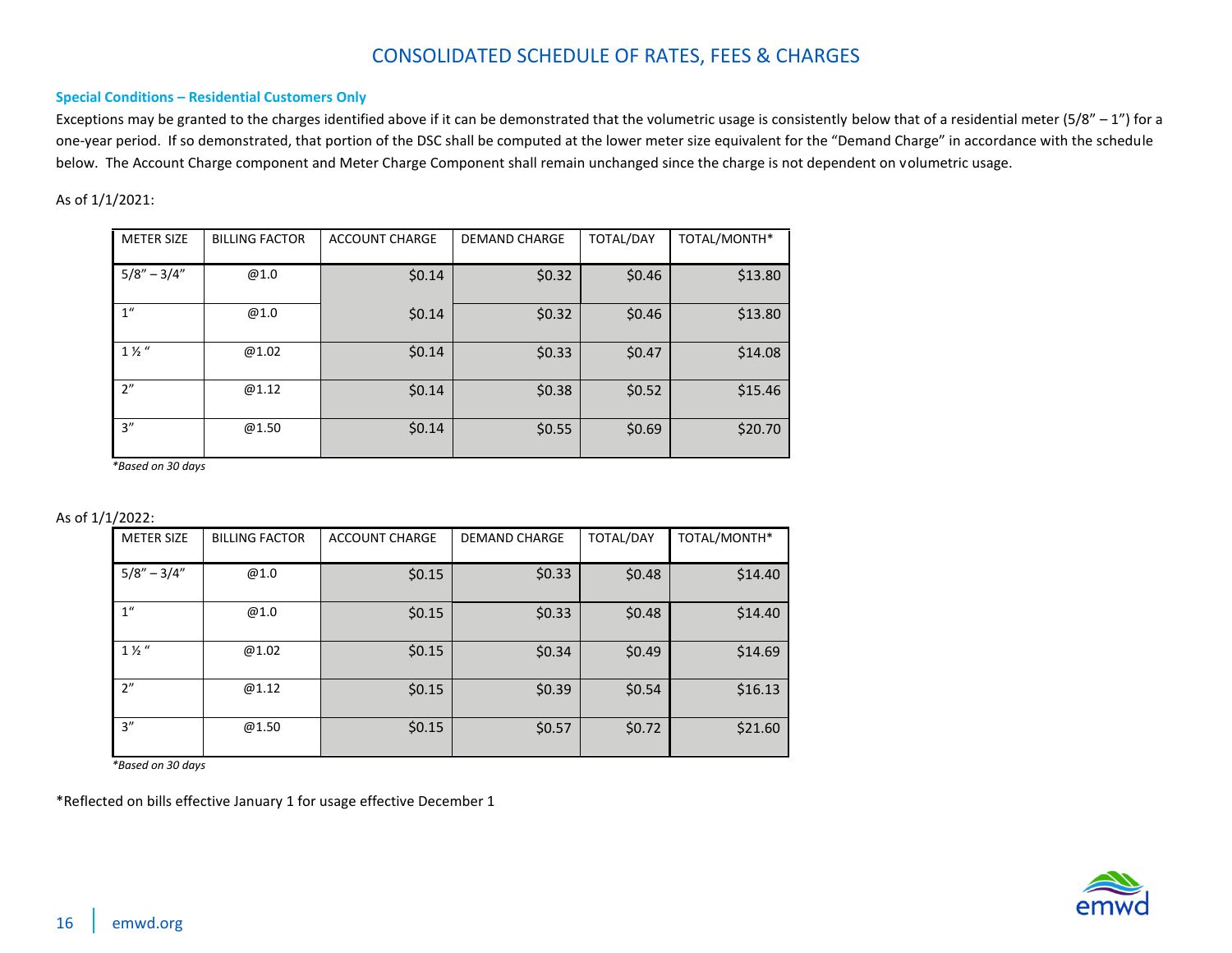As of 1/1/2023:

| <b>METER SIZE</b> | <b>BILLING FACTOR</b> | <b>ACCOUNT CHARGE</b> | <b>DEMAND CHARGE</b> | <b>TOTAL/DAY</b> | TOTAL/MONTH* |
|-------------------|-----------------------|-----------------------|----------------------|------------------|--------------|
| $5/8'' - 3/4''$   | @1.0                  | \$0.16                | \$0.34               | \$0.50           | \$15.00      |
| 1 <sup>''</sup>   | @1.0                  | \$0.16                | \$0.34               | \$0.50           | \$15.00      |
| $1\frac{1}{2}$    | @1.02                 | \$0.16                | \$0.35               | \$0.51           | \$15.30      |
| 2"                | @1.12                 | \$0.16                | \$0.40               | \$0.56           | \$16.80      |
| 3''               | @1.50                 | \$0.16                | \$0.59               | \$0.75           | \$22.50      |

 *\*Based on 30 days*

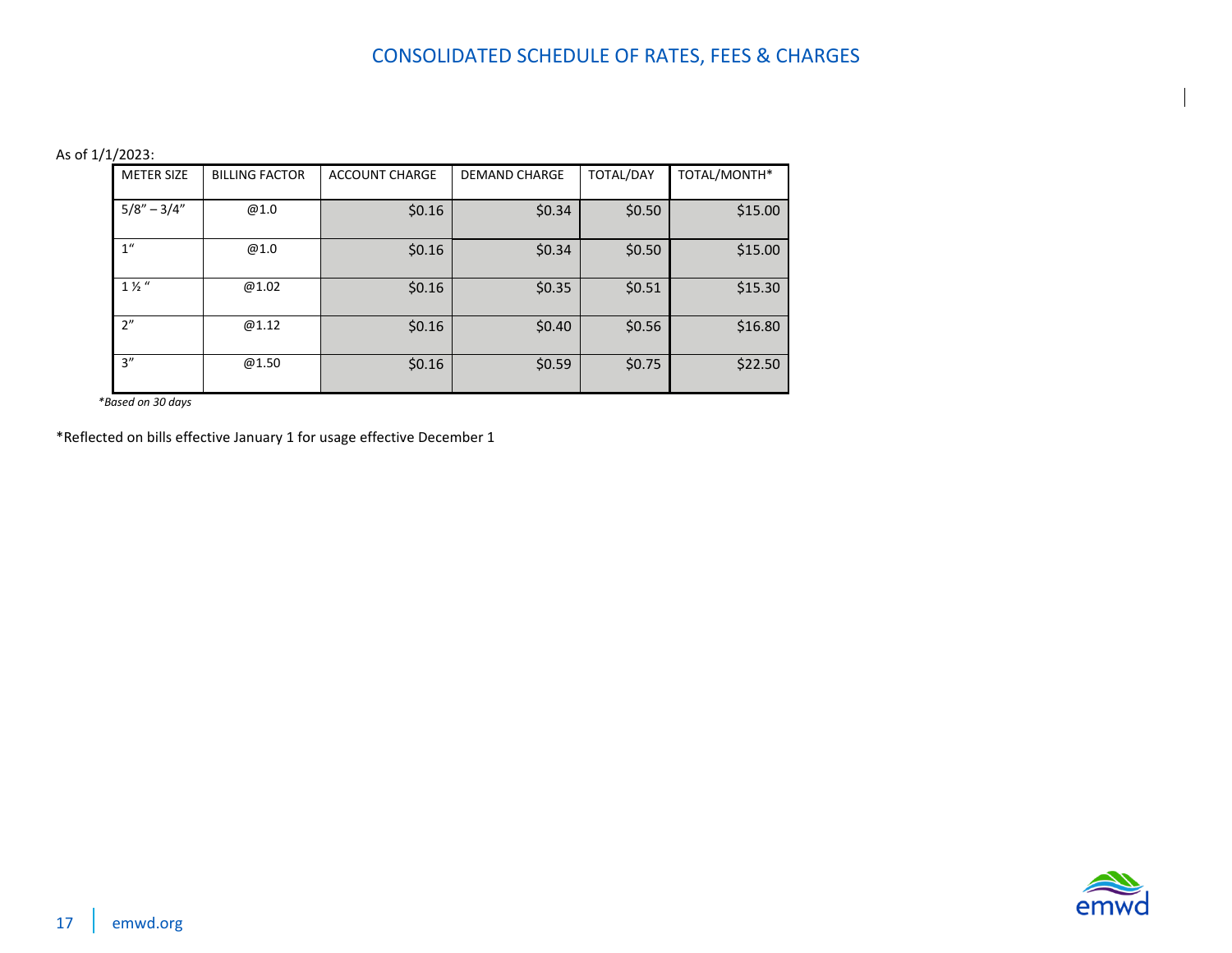## <span id="page-17-0"></span>**WATER SYSTEM: DEMAND RETAIL AGRICULTURAL (Previously referred as Schedule C)**

|          | <b>Daily</b><br><b>Service</b> | <b>Daily</b><br><b>Service</b>                         | <b>Daily</b><br><b>Service</b> | <b>Commodity</b><br>Rate per AF<br>as of | <b>Commodity</b><br>Rate per AF | Commodity<br>Rate per AF<br>as of |                              |                                          |
|----------|--------------------------------|--------------------------------------------------------|--------------------------------|------------------------------------------|---------------------------------|-----------------------------------|------------------------------|------------------------------------------|
| Rate     |                                | Charge as of $\vert$ Charge as of $\vert$ Charge as of |                                |                                          | as of                           |                                   |                              | <b>Service Area/Improvement District</b> |
| Schedule | $1/1/2021$ *                   | $1/1/2022$ *                                           | $1/1/2023$ *                   | $1/1/2021$ *                             | $1/1/2022$ *                    | $1/1/2023$ *                      | <b>Improvement District</b>  | <b>Information</b>                       |
| C101     | \$0.46                         | \$0.48                                                 | \$0.50                         | \$1,393.92                               | \$1,402.63                      | \$1,446.19                        | 2, 3, 8, 10, 13, 16, 18, 21, | Applicable to demand retail agricultural |
|          |                                |                                                        |                                |                                          |                                 |                                   | 41, U-3 (53), U-28 (78),     | accounts for water deliveries through    |
|          |                                |                                                        |                                |                                          |                                 |                                   | U-30 (80), U-32 (82), U-     | facilities operated by the referenced    |
|          |                                |                                                        |                                |                                          |                                 |                                   | 34 (84), U-36 (86), I (90),  | improvement districts.                   |
|          |                                |                                                        |                                |                                          |                                 |                                   | $J(91)$ , U-10 $(60)$        |                                          |

### <span id="page-17-1"></span>**Moreno Valley/Perris Valley/Menifee – Service Area 41**

### <span id="page-17-2"></span>**Hemet/San Jacinto – Service Area 42**

|                  | <b>Daily</b><br><b>Service</b> | <b>Daily</b><br><b>Service</b> | <b>Daily</b><br><b>Service</b> | <b>Commodity</b><br><b>Rate per AF</b> | <b>Commodity</b><br>Rate per AF | <b>Commodity</b><br>Rate per AF |                             |                                                                                                                            |
|------------------|--------------------------------|--------------------------------|--------------------------------|----------------------------------------|---------------------------------|---------------------------------|-----------------------------|----------------------------------------------------------------------------------------------------------------------------|
| Rate             | Charge as of                   | Charge as of                   | Charge as of                   | as of                                  | as of                           | as of                           |                             | <b>Service Area/Improvement District</b>                                                                                   |
| Schedule         | 1/1/2021                       | 1/1/2022                       | $1/1/2023$ *                   | $1/1/2021$ *                           | $1/1/2022$ *                    | $1/1/2023$ *                    | <b>Improvement District</b> | <b>Information</b>                                                                                                         |
| C201             | \$0.46                         | \$0.48                         | \$0.50                         | \$1,393.92                             | \$1,402.63                      | \$1,446.19                      | 1, 4, 5, 12, 42, U-17 (67), | Applicable to demand retail agricultural                                                                                   |
|                  |                                |                                |                                |                                        |                                 |                                 | $U-20(70)$                  | accounts for water deliveries through<br>facilities operated by the referenced                                             |
|                  |                                |                                |                                |                                        |                                 |                                 |                             | improvement districts.                                                                                                     |
| C <sub>202</sub> | \$0.46                         | \$0.48                         | \$0.50                         | \$881.96                               | \$970.16                        | \$1,067.17                      | 24, U-5 (55)                | Applicable to demand retail agricultural<br>accounts for water deliveries through<br>facilities operated by the referenced |
|                  |                                |                                |                                |                                        |                                 |                                 |                             | improvement districts.                                                                                                     |
| C203             | \$0.46                         | \$0.48                         | \$0.50                         | \$842.48                               | \$847.74                        | \$874.07                        | $U-5(55)$                   | Applicable to those dairies receiving raw<br>water per the Water Supply Agreement.                                         |
| C204             | \$0.46                         | \$0.48                         | \$0.50                         | \$1,126.54                             | \$1,133.58                      | \$1,168.78                      | $U-5(55)$                   | Rate for dairies using raw water above<br>commitment per agreement.                                                        |
| C <sub>205</sub> | \$0.46                         | \$0.48                         | \$0.50                         | \$976.26                               | \$980.49                        | \$1,030.23                      | SA-42                       | Rate for non-dairies using untreated<br>water from EM-14.                                                                  |

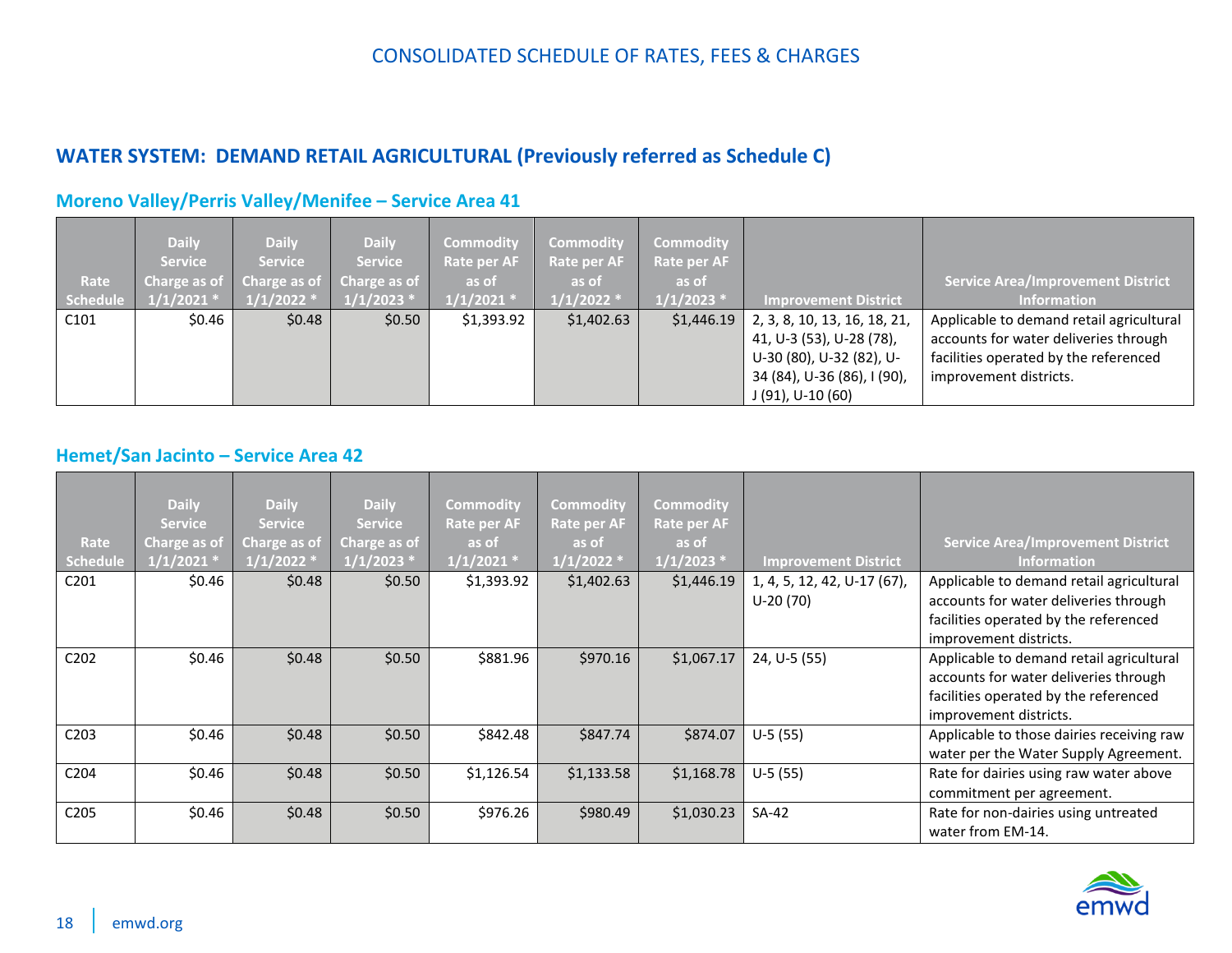\*Reflected on bills effective January 1 for usage effective December 1

#### <span id="page-18-0"></span>**Murrieta – Service Area 43**

|                 | <b>Daily</b>   | <b>Daily</b>                           | <b>Daily</b>   | Commodity    | <b>Commodity</b> | Commodity    |                             |                                          |
|-----------------|----------------|----------------------------------------|----------------|--------------|------------------|--------------|-----------------------------|------------------------------------------|
|                 | <b>Service</b> | <b>Service</b>                         | <b>Service</b> | Rate per AF  | Rate per AF      | Rate per AF  |                             |                                          |
| Rate            |                | Charge as of Charge as of Charge as of |                | as of        | as of            | as of        |                             | <b>Service Area/Improvement District</b> |
| <b>Schedule</b> | $1/1/2021$ *   | $1/1/2022$ *                           | $1/1/2023$ *   | $1/1/2021$ * | $1/1/2022$ *     | $1/1/2023$ * | <b>Improvement District</b> | <b>Information</b>                       |
| C301            | \$0.46         | \$0.48                                 | \$0.50         | \$1,393.92   | \$1,402.63       | \$1,446.19   | 23, 43, U-24 (74), U-26     | Applicable to demand retail agricultural |
|                 |                |                                        |                |              |                  |              | (76)                        | accounts for water deliveries through    |
|                 |                |                                        |                |              |                  |              |                             | facilities operated by the referenced    |
|                 |                |                                        |                |              |                  |              |                             | improvement districts.                   |

#### <span id="page-18-1"></span>**Agricultural Users with Domestic Rate**

|          | <b>Daily</b>   | <b>Daily</b>   | <b>Daily</b>   | <b>Commodity</b> | <b>Commodity</b> | <b>Commodity</b> |                             |                                           |
|----------|----------------|----------------|----------------|------------------|------------------|------------------|-----------------------------|-------------------------------------------|
|          | <b>Service</b> | <b>Service</b> | <b>Service</b> | Rate per AF      | Rate per AF      | Rate per AF      |                             |                                           |
| Rate     | Charge as of   | Charge as of   | Charge as of   | as of            | as of            | as of            |                             | <b>Service Area/Improvement District</b>  |
| Schedule | $1/1/2021$ *   | $1/1/2022$ *   | $1/1/2023$ *   | $1/1/2021$ *     | $1/1/2022$ *     | $1/1/2023$ *     | <b>Improvement District</b> | <b>Information</b>                        |
| C401     | \$0.46         | \$0.48         | \$0.50         | \$1,393.92       | \$1,402.63       | \$1,446.19       | SA-41, SA-42                | Applicable to prior Ag user opting out of |
|          |                |                |                |                  |                  |                  |                             | Ag program                                |
| C402     | \$0.46         | \$0.48         | \$0.50         | \$881.96         | \$970.16         | \$1,067.17       | $ID-24$                     | Applicable to prior Ag user opting out of |
|          |                |                |                |                  |                  |                  |                             | Ag program                                |
| C403     | \$0.46         | \$0.48         | \$0.50         | \$1,393.92       | \$1,402.63       | \$1,446.19       | $SA-43$                     | Applicable to prior Ag user opting out of |
|          |                |                |                |                  |                  |                  |                             | Ag program                                |

\*Reflected on bills effective January 1 for usage effective December 1

### <span id="page-18-2"></span>**Special Conditions**

Relative to the above Demand Retail Agricultural Water Rates, the following special conditions will apply. In addition to EMWD Administrative Code governing the provision of Water Service Facilities:

1. Service is contingent on and must qualify for agricultural use as defined in Section 312.2.4 of the Metropolitan Water District Administrative Code (MWD Resolution No. 4106, as amended).

- 2. Generally:
	- A. Service is restricted to agricultural use only.

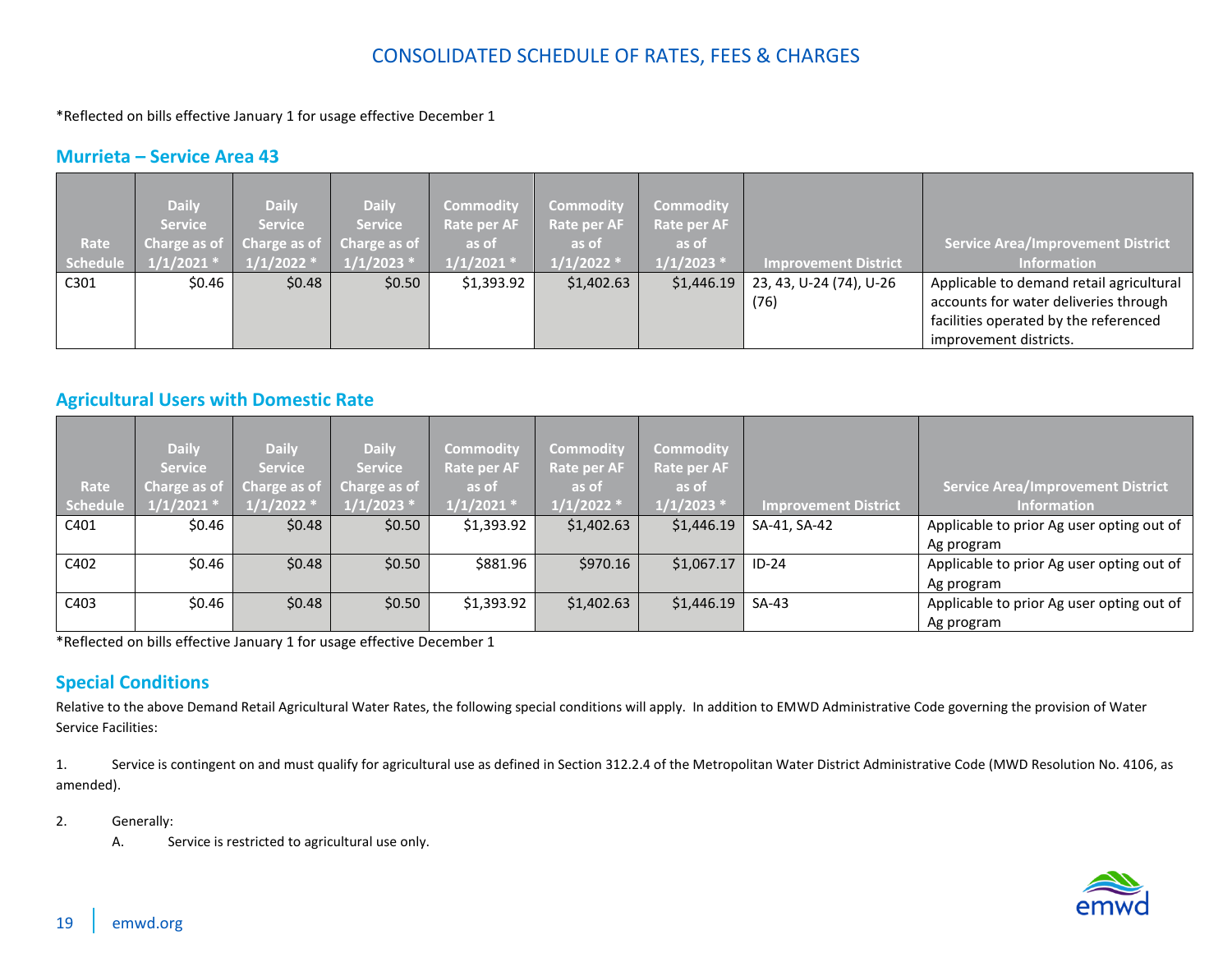- B. Property served should be one (1) acre or more.
- C. Water deliveries are on a demand basis; however, usage could be restricted under extreme circumstances (i.e. drought, fire flow requirements, or other restrictions as determined necessary).
- 3. DSCs for this type of service will be determined as follows:

| <b>Meter Size</b> | <b>Factor</b> | Daily Service Charge as of<br>$1/1/2021$ * | Daily Service Charge as of<br>$1/1/2022$ *                                                                             | Daily Service Charge as of<br>$1/1/2023$ * |
|-------------------|---------------|--------------------------------------------|------------------------------------------------------------------------------------------------------------------------|--------------------------------------------|
| 1" or smaller     | @1            | \$0.46                                     | \$0.48                                                                                                                 | \$0.50                                     |
| $1\frac{1}{2}$ "  | @1.5          | \$0.69                                     | \$0.72                                                                                                                 | \$0.75                                     |
| 2"                | @2            | \$0.92                                     | \$0.96                                                                                                                 | \$1.00                                     |
| 3''               | @4            | \$1.84                                     | \$1.92                                                                                                                 | \$2.00                                     |
| 4"                | @5            | \$2.30                                     | \$2.40                                                                                                                 | \$2.50                                     |
| 6"                | @7            | \$3.22                                     | \$3.36                                                                                                                 | \$3.50                                     |
| 8''               | @8            | \$3.68                                     | \$3.84                                                                                                                 | \$4.00                                     |
| Larger than       |               |                                            | Shall be not less than the DSC for an 8" meter plus any additional DSC that may be determined appropriate by a special |                                            |
| 8"                | study.        |                                            |                                                                                                                        |                                            |

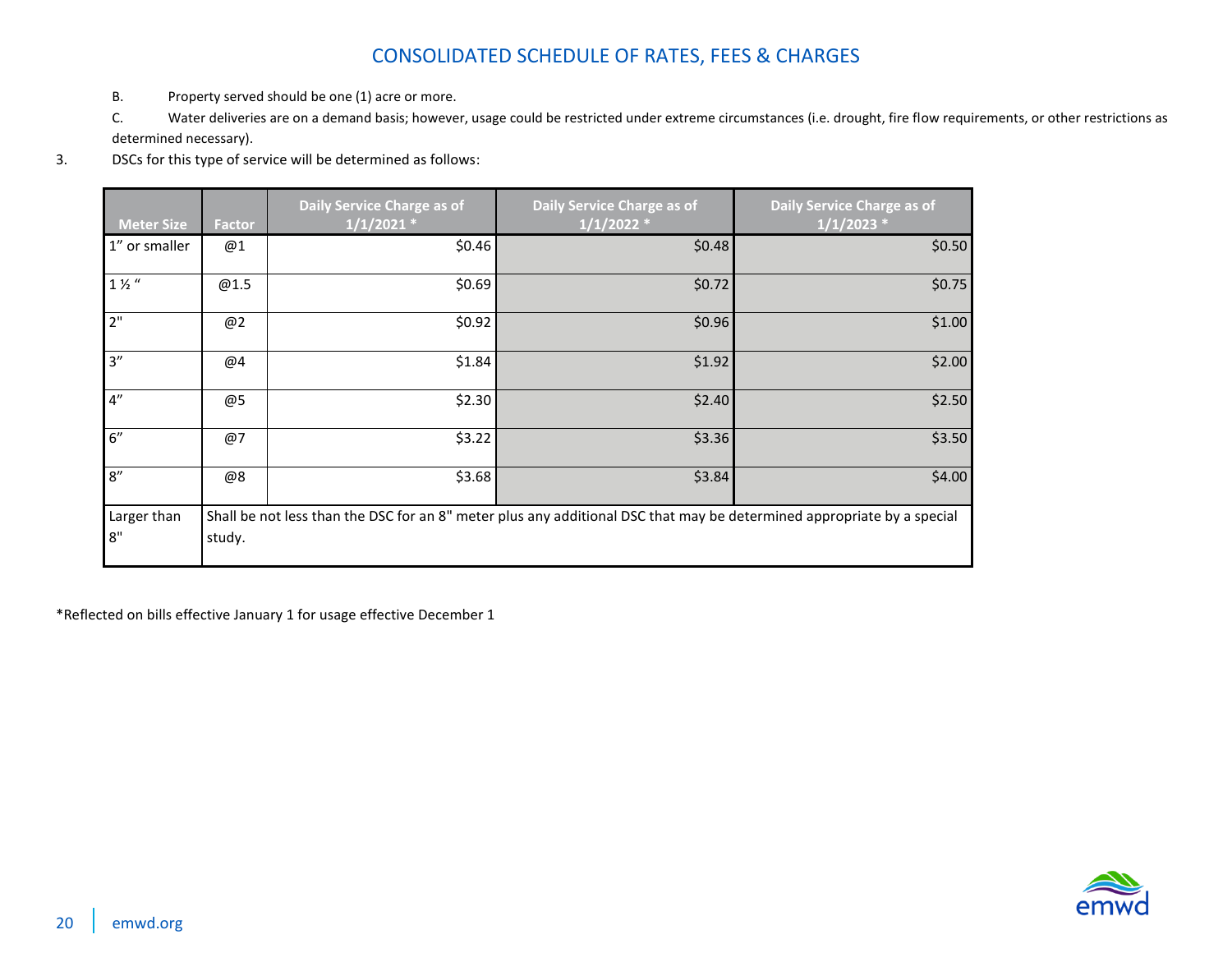## <span id="page-20-0"></span>**WATER SYSTEM: SCHEDULED RETAIL AGRICULTURAL (Previously referred as Schedule D)**

|                  | <b>Daily</b>   | <b>Daily</b>      | <b>Daily</b>   | <b>Commodity</b> | <b>Commodity</b> | <b>Commodity</b>   |                             |                                           |
|------------------|----------------|-------------------|----------------|------------------|------------------|--------------------|-----------------------------|-------------------------------------------|
|                  | <b>Service</b> | <b>Service</b>    | <b>Service</b> | Rate per AF      | Rate per AF      | <b>Rate per AF</b> |                             |                                           |
| Rate             | Charge as of   | Charge as of $\ $ | Charge as of   | as of            | as of            | as of              |                             | <b>Service Area/Improvement District</b>  |
| <b>Schedule</b>  | $1/1/2021$ *   | $1/1/2022$ *      | $1/1/2023$ *   | $1/1/2021$ *     | $1/1/2022$ *     | $1/1/2023$ *       | <b>Improvement District</b> | <b>Information</b>                        |
| D101             | \$0.46         | \$0.48            | \$0.50         | \$1,393.92       | \$1,402.63       | \$1,446.19         | 3, 10, 13, 41, U-3 (53), U- | Applicable for scheduled water            |
|                  |                |                   |                |                  |                  |                    | 7 (57), U-28 (78), U-30     | deliveries through facilities operated by |
|                  |                |                   |                |                  |                  |                    | (80), U-32 (82), U-36 (86)  | the referenced improvement districts.     |
| D <sub>102</sub> | \$0.46         | \$0.48            | \$0.50         | \$1,393.92       | \$1,402.63       | \$1,446.19         | 3, 16, 18, 41, U-3 (53), U- | Applicable for scheduled water            |
|                  |                |                   |                |                  |                  |                    | 34 (84)                     | deliveries through facilities operated by |
|                  |                |                   |                |                  |                  |                    |                             | the referenced improvement districts.     |

#### <span id="page-20-1"></span>**Moreno Valley/Perris Valley/Menifee – Service Area 41**

#### <span id="page-20-2"></span>**Hemet/San Jacinto – Service Area 42**

| <b>Service Area/Improvement District</b><br><b>Information</b>                                                                                        |
|-------------------------------------------------------------------------------------------------------------------------------------------------------|
| Applicable for scheduled water                                                                                                                        |
| deliveries through facilities operated by<br>the referenced improvement districts.                                                                    |
| Applicable for scheduled water<br>deliveries through facilities operated by<br>the referenced improvement districts<br>which are pressurized domestic |
|                                                                                                                                                       |

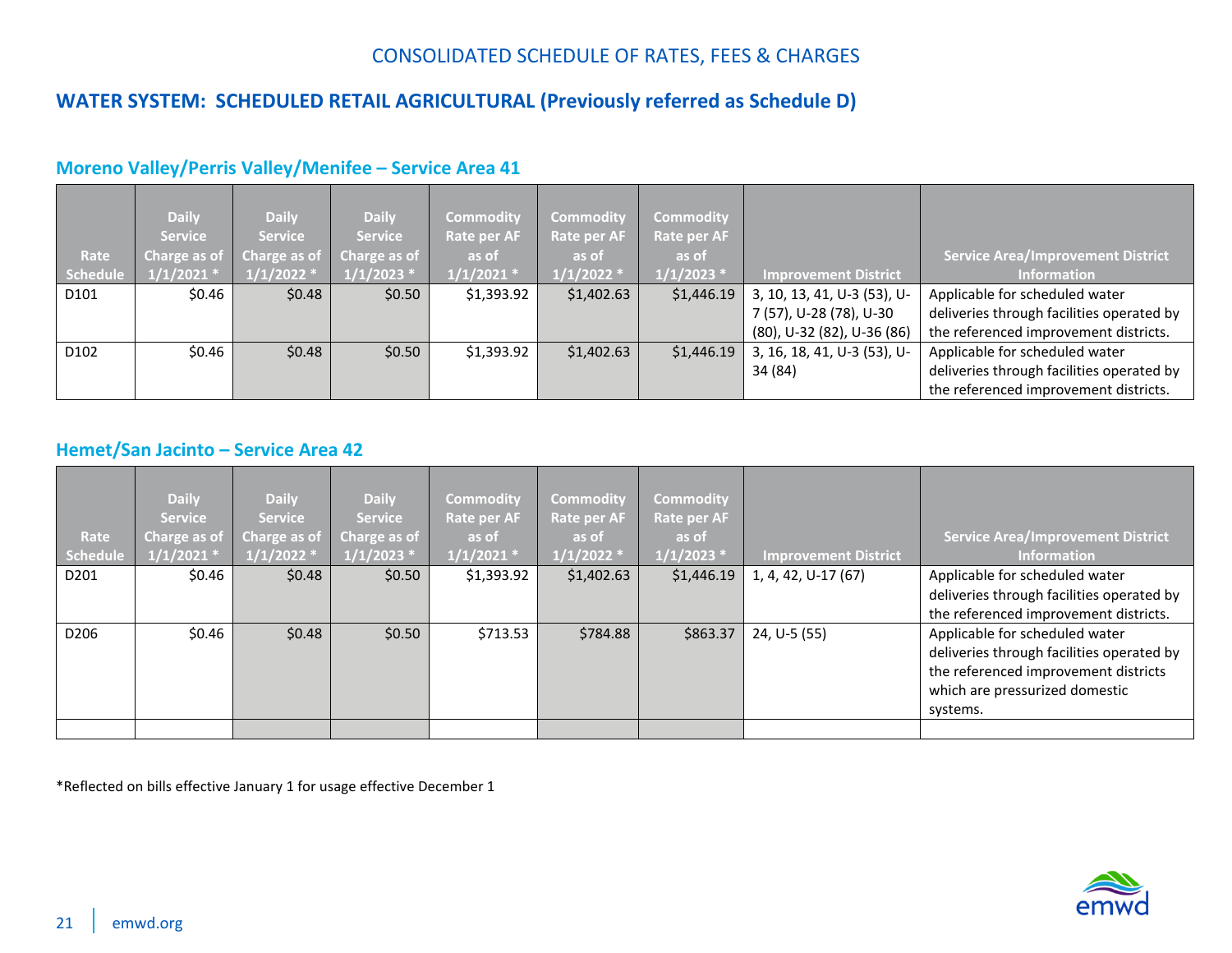#### <span id="page-21-0"></span>**Special Conditions**

Relative to Scheduled Retail Agricultural Water Rates, the following special conditions will apply, in addition to EMWD Administrative Code governing the provision of Water Service Facilities and Service:

1. Service is contingent on and must qualify for agricultural use except DNA qualifying uses as defined in Section 4106 of the Metropolitan Water District's Administrative Code as amended.

2. Water deliveries are generally scheduled in advance with the local water system distribution operators and with a high degree of cooperation in regards to availability.

3. Water deliveries are subject to flow adjustments, restricted time-of-use limitations, and non-availability based on operational circumstances (i.e. high domestic demands, fire flow requirements, or other District restrictions as determined necessary).

4. Property served should be one (1) acre or more.

DNA = Schedule D Rates; Non-Agricultural uses as determined by the District.

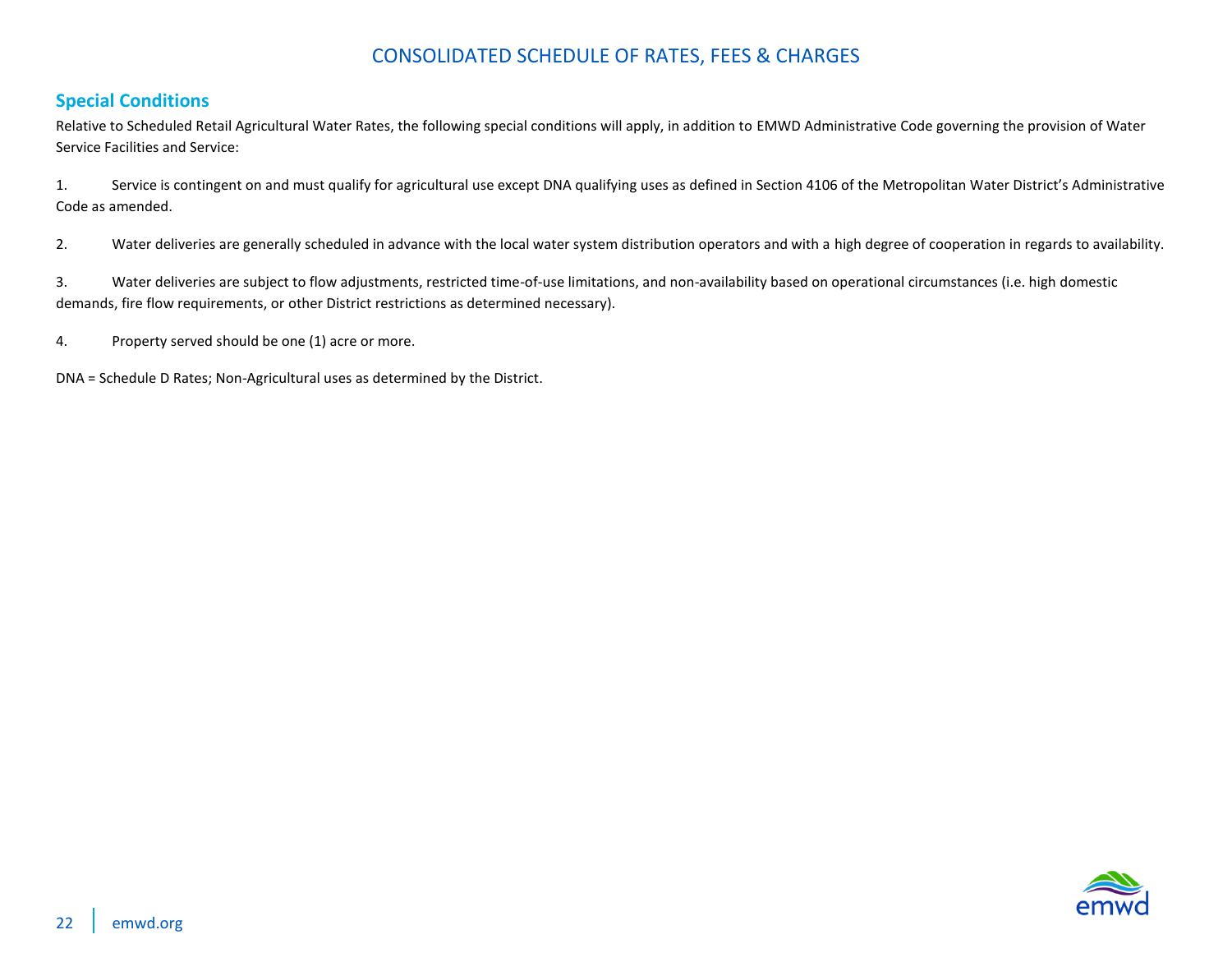## <span id="page-22-0"></span>**WATER SYSTEM: WHOLESALE DOMESTIC (Previously referred as Schedule E)**

### <span id="page-22-1"></span>**Moreno Valley/Perris Valley – Service Area 41**

| Rate<br>Schedule | <b>Daily</b><br><b>Service</b><br>Charge as of<br>$1/1/2021$ * | <b>Daily</b><br><b>Service</b><br>Charge as of<br>$1/1/2022$ * | <b>Daily</b><br><b>Service</b><br>Charge as of<br>$1/1/2023$ * | <b>Commodity</b><br><b>Rate per AF</b><br>as of<br>$1/1/2021$ * | <b>Commodity</b><br><b>Rate per AF</b><br>as of<br>$1/1/2022$ * | <b>Commodity</b><br><b>Rate per AF</b><br>as of<br>$1/1/2023$ * | Improvement<br><b>District</b> | <b>Service Area/Improvement District Information</b>                                                                                                                                                                                  |
|------------------|----------------------------------------------------------------|----------------------------------------------------------------|----------------------------------------------------------------|-----------------------------------------------------------------|-----------------------------------------------------------------|-----------------------------------------------------------------|--------------------------------|---------------------------------------------------------------------------------------------------------------------------------------------------------------------------------------------------------------------------------------|
| E102             | \$0.00                                                         | No change                                                      | No change                                                      | \$3.10                                                          | \$3.19                                                          | \$3.31                                                          | 41                             | Applicable where Service Area 41 delivers treated<br>water to other agencies located within Service                                                                                                                                   |
|                  |                                                                |                                                                |                                                                |                                                                 |                                                                 |                                                                 |                                | Area 41.                                                                                                                                                                                                                              |
| E103             | \$0.00                                                         | No change                                                      | No change                                                      | \$0.39                                                          | \$0.39                                                          | \$0.40                                                          | 41                             | Applicable to water deliveries to Western<br>Municipal Water District (WMWD) for service to<br>March Air Force Reserve. This charge represents<br>operating costs only. Water delivered through<br>EM-12A is billed directly to WMWD. |
| E104             | \$0.00                                                         | No change                                                      | No change                                                      | \$3.10                                                          | \$3.19                                                          | \$3.31                                                          | 41                             | McCanna Ranch only.                                                                                                                                                                                                                   |
| E107             | \$0.00                                                         | No change                                                      | No change                                                      | \$2.95                                                          | \$3.04                                                          | \$3.16                                                          | 41                             | Applicable to Nuevo Water Company in<br>accordance with agreement approved on August<br>16, 2000.                                                                                                                                     |

#### <span id="page-22-2"></span>**\*Commodity Rates per Acre Foot**

| <b>Rate Schedule</b> | as of $1/1/2021$ * | as of $1/1/2021$ * | Commodity Rate per CCF   Converted to per AF   Commodity Rate per CCF   Converted to per AF   Commodity Rate per CCF<br>as of $1/1/2022^*$ | as of $1/1/2022*$ | as of $1/1/2023*$ | <b>Converted to per AF</b><br>as of $1/1/2023*$ |
|----------------------|--------------------|--------------------|--------------------------------------------------------------------------------------------------------------------------------------------|-------------------|-------------------|-------------------------------------------------|
| E102                 | \$3.10             | \$1,350.48         | \$3.19                                                                                                                                     | \$1,389.48        | \$3.31            | \$1,442.48                                      |
| E103                 | \$0.39             | \$169.88           | \$0.39                                                                                                                                     | \$169.88          | \$0.40            | \$174.24                                        |
| E104                 | \$3.10             | \$1,350.48         | \$3.19                                                                                                                                     | \$1,389.48        | \$3.31            | \$1,442.48                                      |
| E107                 | \$2.95             | \$1,285.48         | \$3.04\$                                                                                                                                   | \$1,324.48        | \$3.16            | \$1,377.48                                      |

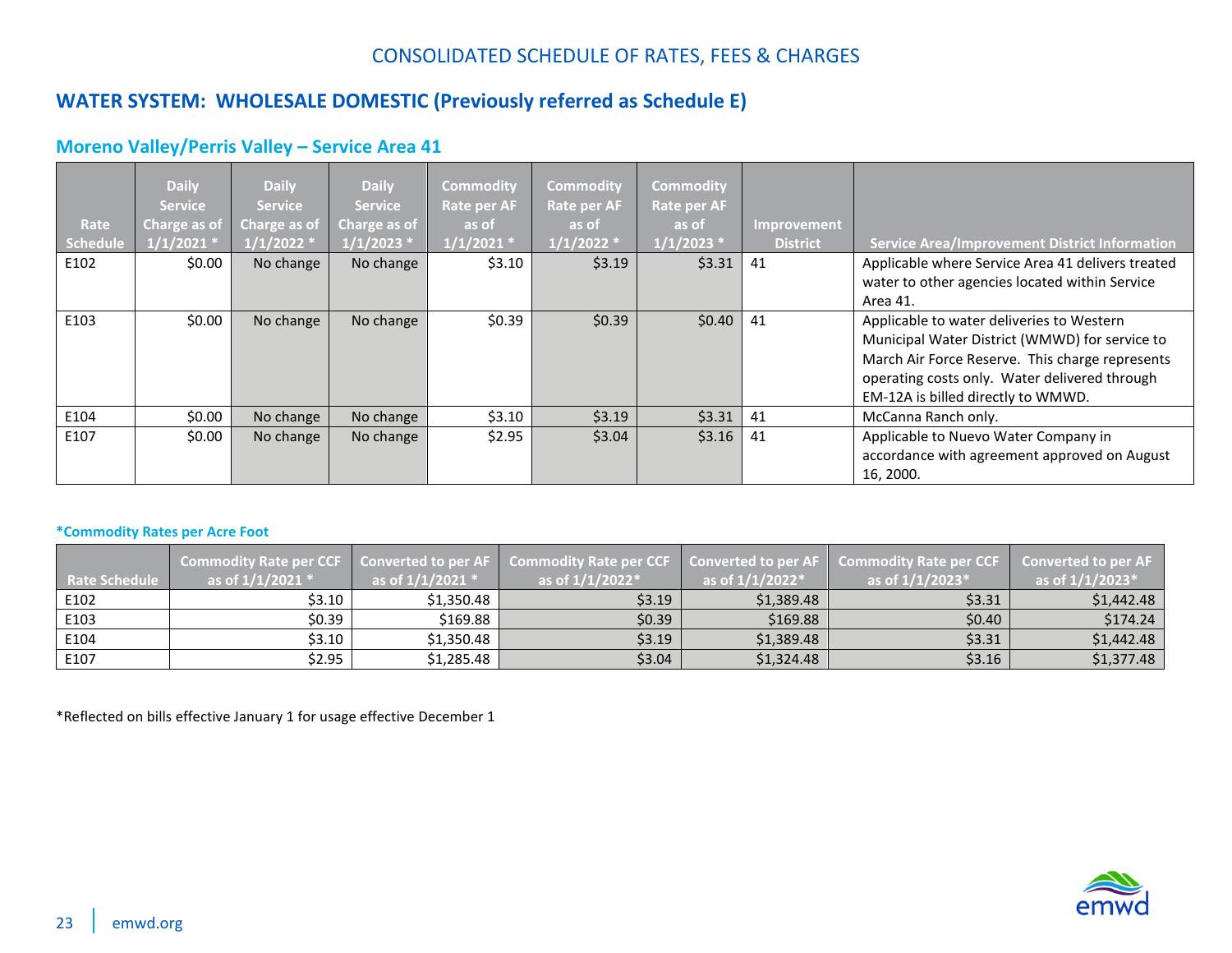### <span id="page-23-0"></span>**Hemet/San Jacinto – Service Area 42**

| Rate<br><b>Schedule</b><br>E201 | <b>Daily</b><br><b>Service</b><br>Charge as of<br>$1/1/2021$ <sup>*</sup><br>\$0.00 | <b>Daily</b><br><b>Service</b><br>Charge as of<br>$1/1/2022$ *<br>No change | <b>Daily</b><br><b>Service</b><br>Charge as of<br>$1/1/2023$ *<br>No change | <b>Commodity</b><br><b>Rate per CCF</b><br>as of<br>$1/1/2021$ *<br>\$3.10 | <b>Commodity</b><br><b>Rate per CCF</b><br>as of<br>$1/1/2022$ *<br>\$3.19 | <b>Commodity</b><br><b>Rate per CCF</b><br>as of<br>$1/1/2023$ *<br>\$3.31 | Improvement<br><b>District</b><br>42 | <b>Service Area/Improvement District Information</b>                                                                                                                                                                                                                                                                                                                                     |
|---------------------------------|-------------------------------------------------------------------------------------|-----------------------------------------------------------------------------|-----------------------------------------------------------------------------|----------------------------------------------------------------------------|----------------------------------------------------------------------------|----------------------------------------------------------------------------|--------------------------------------|------------------------------------------------------------------------------------------------------------------------------------------------------------------------------------------------------------------------------------------------------------------------------------------------------------------------------------------------------------------------------------------|
|                                 |                                                                                     |                                                                             |                                                                             |                                                                            |                                                                            |                                                                            |                                      | Applicable to treated water deliveries to other<br>agencies from facilities of Service Area 42 which<br>are not classified as agency ground water use of<br>production rights.                                                                                                                                                                                                           |
| E207                            | \$0.00                                                                              | No change                                                                   | No change                                                                   | \$0.81<br>(effective<br>7/1/20                                             | \$0.85                                                                     | \$0.87                                                                     | 24, 42                               | Applicable to the delivery of ground water (use of<br>production rights) to the City of Hemet, City of San<br>Jacinto, and Lake Hemet Municipal Water District<br>through Phase I facilities pursuant to the terms of<br>the Soboba Band of Luiseno Indians Settlement<br>Act of 2008 and represents the O&M cost EMWD<br>incurs to operate such facilities in behalf of the<br>parties. |
| E208                            | \$0.00                                                                              | No change                                                                   | No change                                                                   | \$0.41<br>(effective<br>7/1/20                                             | \$0.42                                                                     | \$0.44                                                                     | 24, 42                               | Applicable to the delivery of imported settlement<br>water for recharge pursuant to the terms of the<br>Soboba Band of Luiseno Indians Settlement Act of<br>2008 and represents the O&M cost EMWD incurs<br>to deliver and recharge such water in behalf of the<br>parties.                                                                                                              |

#### <span id="page-23-1"></span>**\*Commodity Rates per Acre Foot**

| <b>Rate Schedule</b> | as of $1/1/2021$ * | as of $1/1/2021$ $*$ | Commodity Rate per CCF   Converted to per AF   Commodity Rate per CCF   Converted to per AF   Commodity Rate per CCF<br>as of $1/1/2022$ * | as of $1/1/2022$ * | as of $1/1/2023$ $*$ | <b>Converted to per AF</b><br>as of $1/1/2023*$ |
|----------------------|--------------------|----------------------|--------------------------------------------------------------------------------------------------------------------------------------------|--------------------|----------------------|-------------------------------------------------|
| E201                 | \$3.10             | \$1,350.48           | \$3.19                                                                                                                                     | \$1,389.48         | \$3.31               | \$1,442.48                                      |
| E207                 | \$0.81             | \$354.88             | \$0.85                                                                                                                                     | \$369.08           | \$0.87               | \$380.15                                        |
| E208                 | \$0.41             | S177.56 I            | \$0.42                                                                                                                                     | \$184.66           | \$0.44               | \$190.20                                        |

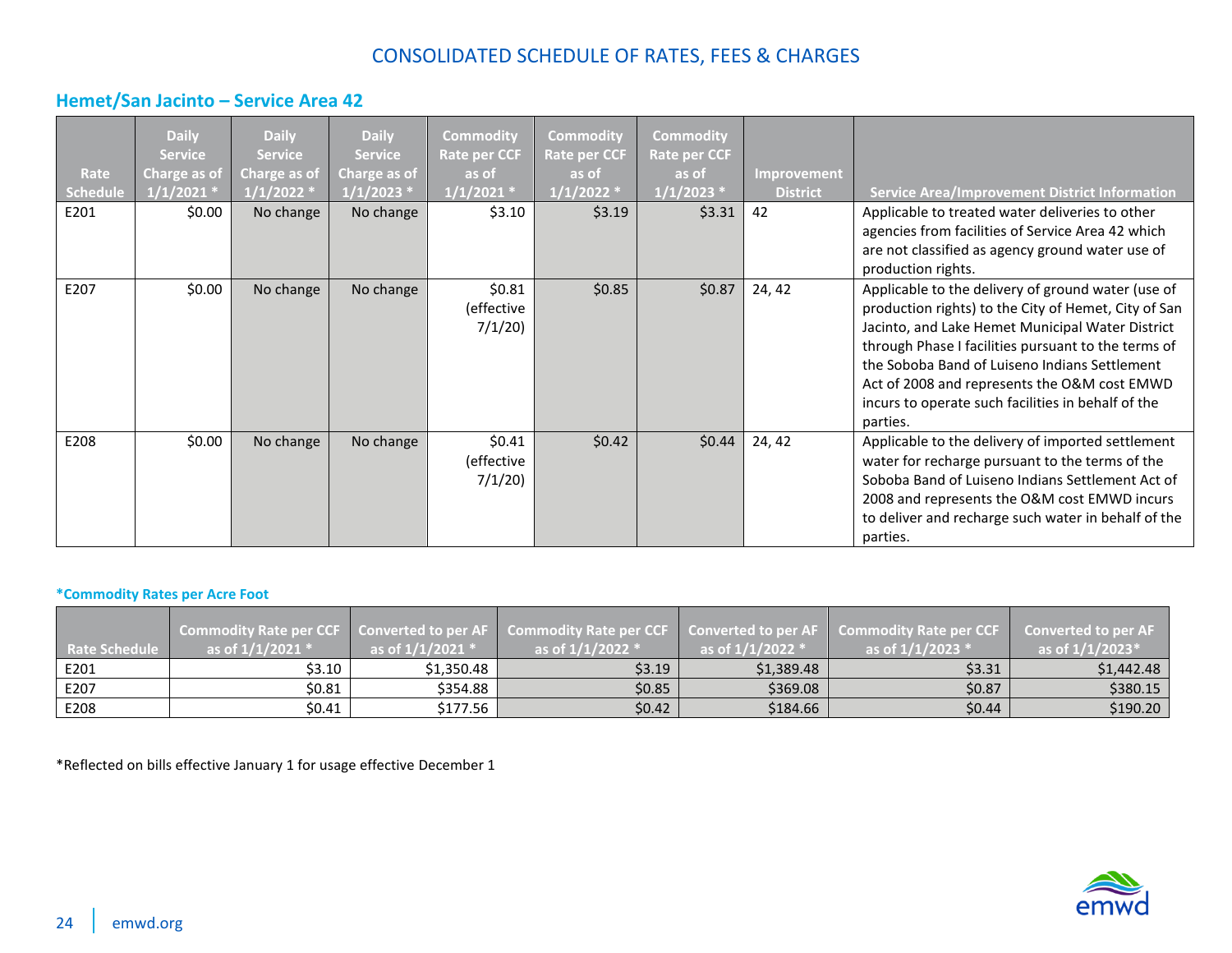### <span id="page-24-0"></span>**Murrieta – Service Area 43**

| Rate     | <b>Daily</b><br><b>Service</b> | <b>Daily</b><br><b>Service</b> | <b>Daily</b><br><b>Service</b><br>Charge as of Charge as of Charge as of | <b>Commodity</b><br><b>Rate per AF</b><br>as of | <b>Commodity</b><br><b>Rate per AF</b><br>as of | <b>Commodity</b><br>Rate per AF<br>as of | Improvement     |                                                      |
|----------|--------------------------------|--------------------------------|--------------------------------------------------------------------------|-------------------------------------------------|-------------------------------------------------|------------------------------------------|-----------------|------------------------------------------------------|
| Schedule | $1/1/2021$ *                   | $1/1/2022$ *                   | $1/1/2023$ *                                                             | $1/1/2021$ *                                    | $1/1/2022$ $^{*}$                               | $1/1/2023$ *                             | <b>District</b> | <b>Service Area/Improvement District Information</b> |
| E301     | \$0.000                        | No change                      | No change                                                                | \$3.10                                          | \$3.19                                          | \$3.31                                   | 43              | Applicable to water deliveries for agencies located  |
|          |                                |                                |                                                                          |                                                 |                                                 |                                          |                 | within Service Area 43.                              |
| E302     | \$0.000                        | No change                      | No change                                                                | \$0.025                                         | No change                                       | No change                                | 43              | Applicable to water deliveries to Elsinore Valley    |
|          |                                |                                |                                                                          |                                                 |                                                 |                                          |                 | Municipal Water District (EVMWD). This charge        |
|          |                                |                                |                                                                          |                                                 |                                                 |                                          |                 | represents operating cost only; water delivered      |
|          |                                |                                |                                                                          |                                                 |                                                 |                                          |                 | through EM-17 is billed directly to WMWD on          |
|          |                                |                                |                                                                          |                                                 |                                                 |                                          |                 | behalf of EVMWD.                                     |

#### <span id="page-24-1"></span>**\*Commodity Rates per Acre Foot**

| Rate Schedule | as of $1/1/2021$ <sup>*</sup> | as of $1/1/2021$ $*$ | Commodity Rate per CCF   Converted to per AF   Commodity Rate per CCF   Converted to per AF   Commodity Rate per CCF  <br>as of $1/1/2022^*$ | as of $1/1/2022$ <sup>*</sup> | as of $1/1/2023*$ | Converted to per AF as<br>of $1/1/2023*$ |
|---------------|-------------------------------|----------------------|----------------------------------------------------------------------------------------------------------------------------------------------|-------------------------------|-------------------|------------------------------------------|
| E301          | \$3.10                        | \$1,350.48           | \$3.19                                                                                                                                       | \$1,389.48                    | \$3.31            | \$1,442.48                               |
| E302          | \$0.025                       | \$11.00              | No change                                                                                                                                    | No change                     | No change         | No change                                |

### <span id="page-24-2"></span>**General District**

| <b>Rate Schedule</b> | <b>Commodity Rate per AF</b><br>as of $1/1/2021$ * | <b>Commodity Rate per AF</b><br>as of $1/1/2022$ <sup>*</sup> | <b>Commodity Rate per AF</b><br>as of $1/1/2023*$ | <b>Improvement</b><br><b>District</b> | Service Area/Improvement District Information    |
|----------------------|----------------------------------------------------|---------------------------------------------------------------|---------------------------------------------------|---------------------------------------|--------------------------------------------------|
| E500                 | \$87.00                                            | \$42.00                                                       | \$42.00                                           | SA-41                                 | Pass-through of the MWD Tier 2 Surcharge to      |
|                      |                                                    |                                                               |                                                   | SA-42                                 | wholesale agencies, when Tier 1 supply limit has |
|                      |                                                    |                                                               |                                                   | $SA-43$                               | been reached. Applies to imported (treated and   |
|                      |                                                    |                                                               |                                                   |                                       | untreated) water deliveries.                     |

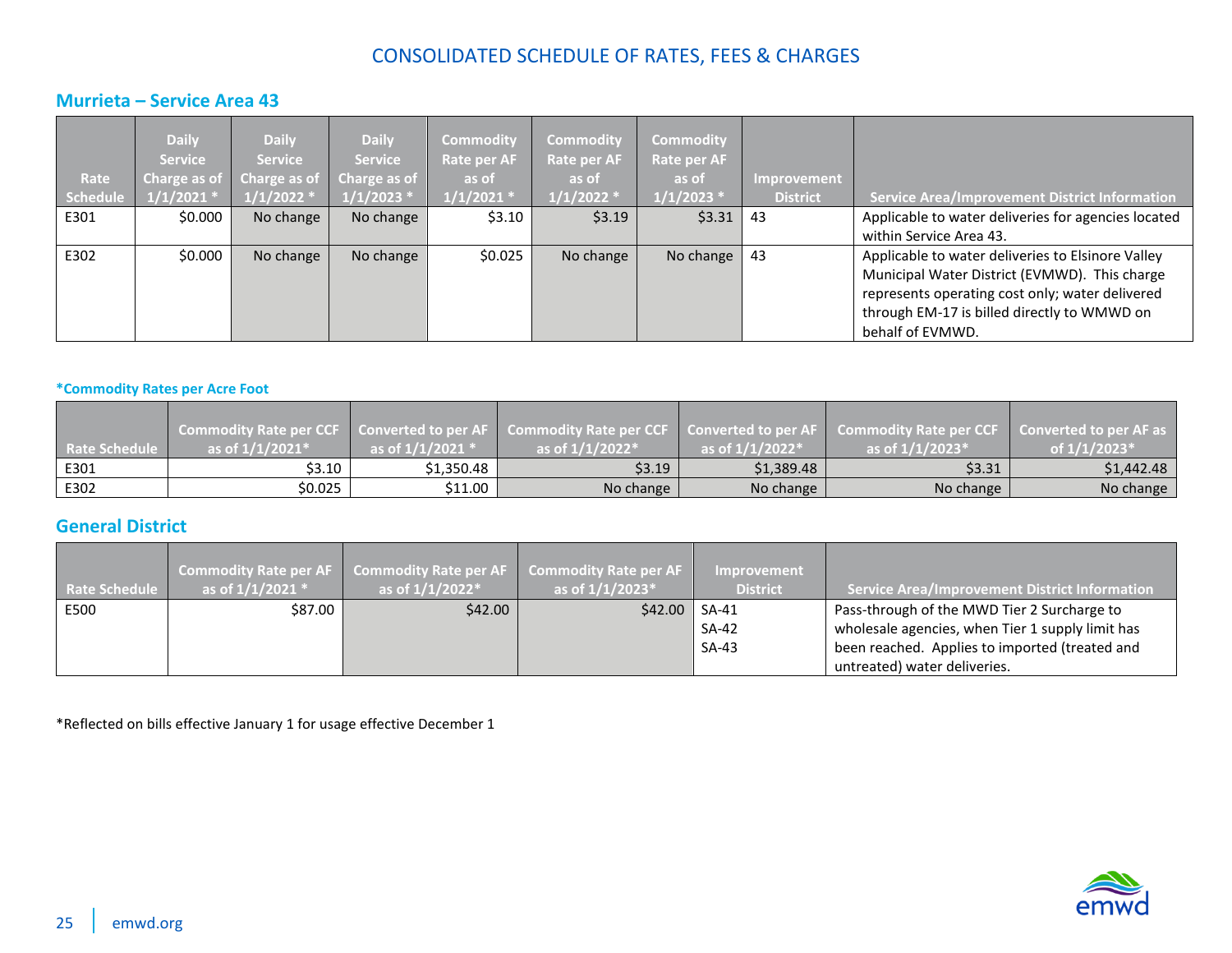#### <span id="page-25-0"></span>**Special Conditions**

1. For service under Wholesale Domestic Water Rates, other agencies and/or companies must qualify and, among other conditions, meet the following requirements:

a) Be a political subdivision or a mutual water company operating a domestic system which distributes EMWD water only to those properties lying wholly within the boundaries of the EMWD, not included within the boundaries of any improvement district of the EMWD and not in conflict with or in competition to facilities operated by the EMWD; and

b) Execute a Service Agreement approved by the Board of Directors of EMWD. Said Agreement shall include, among other things, conditions provided for by the EMWD Administrative Code.

2. Service under Rate E302 is applicable for water delivered through Metropolitan Water District (MWD) EM-17 service connection to Western Municipal Water District (WMWD) for service to Elsinore Valley Municipal Water District (EVMWD) pursuant to and in accord with the provisions of Inter-Agency Agreement between EMWD and WMWD, approved October 5, 1988, as amended.

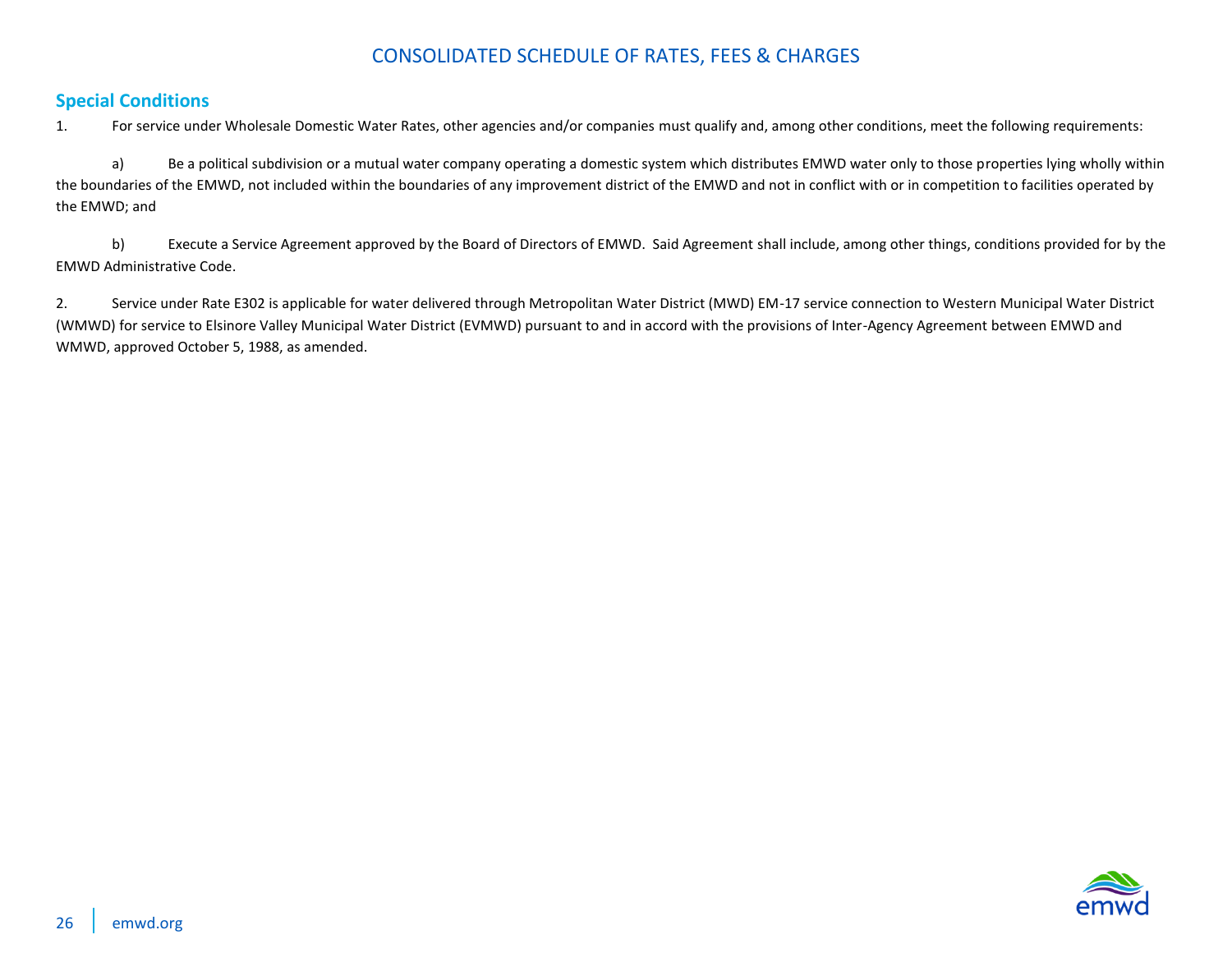## <span id="page-26-0"></span>**WATER SYSTEM: WHOLESALE AGRICULTURAL/IRRIGATION (Previously referred as Schedule F)**

### <span id="page-26-1"></span>**Hemet/San Jacinto – Service Area 42**

| Rate<br>Schedule | <b>Daily Service</b><br>Charge as of<br>1/1/2021 | <b>Daily</b><br><b>Service</b><br>Charge as of<br>$1/1/2022$ * | <b>Daily</b><br><b>Service</b><br>Charge as of<br>1/1/2023 | Commodity<br><b>Rate per AF</b><br>as of<br>$1/1/2021$ * | <b>Commodity Rate</b><br>per AF as of<br>$1/1/2022$ * | <b>Commodity</b><br>Rate per AF as<br>of 1/1/2023 * | Improvement<br><b>District</b> | <b>Service Area/Improvement District</b><br><b>Information</b>                                                                                                                                                                                                                                                                            |
|------------------|--------------------------------------------------|----------------------------------------------------------------|------------------------------------------------------------|----------------------------------------------------------|-------------------------------------------------------|-----------------------------------------------------|--------------------------------|-------------------------------------------------------------------------------------------------------------------------------------------------------------------------------------------------------------------------------------------------------------------------------------------------------------------------------------------|
| F205             | \$0.000                                          | No change                                                      | No change                                                  | \$931.15                                                 | \$957.51                                              | \$1,021.02                                          | 42                             | Applicable to imported untreated<br>agricultural water deliveries to other<br>agencies within Service Area 42 and Lake<br>Hemet Municipal Water District from EM-<br>14 which are not settlement water<br>deliveries.                                                                                                                     |
| F206             | \$0.000                                          | No change                                                      | No change                                                  | \$95.18                                                  | \$98.04                                               | \$100.98                                            | 42                             | Applicable to the delivery of settlement<br>water from EM-14 to Grant Street Pond<br>for groundwater replenishment by Lake<br>Hemet Municipal Water District through<br>the Corwin Booster.                                                                                                                                               |
| F207             | \$0.000                                          | No change                                                      | No change                                                  | \$395.61                                                 | \$407.48                                              | \$419.70                                            | 42                             | Applicable to the delivery of ground<br>water (use of production rights) to Lake<br>Hemet Municipal Water District up to the<br>Marshall Street connection. Equal to<br>delivery rate E207 plus a Corwin/Grant<br>Booster surcharge.                                                                                                      |
| F208             | \$0.000                                          | No change                                                      | No change                                                  | N/A                                                      | \$64.41                                               | \$66.99                                             | 42                             | Applicable to Lake Hemet Municipal<br>Water District use of the Raw Water<br>Pipeline, Corwin Booster, and Grant<br>Avenue Booster to convey water from<br>LHMWD Well 17 to the LHMWD Flume.<br>LHMWD pumps their own groundwater<br>rights (ABPR) using their own well 17.<br>Rate includes operating and repair &<br>replacement costs. |

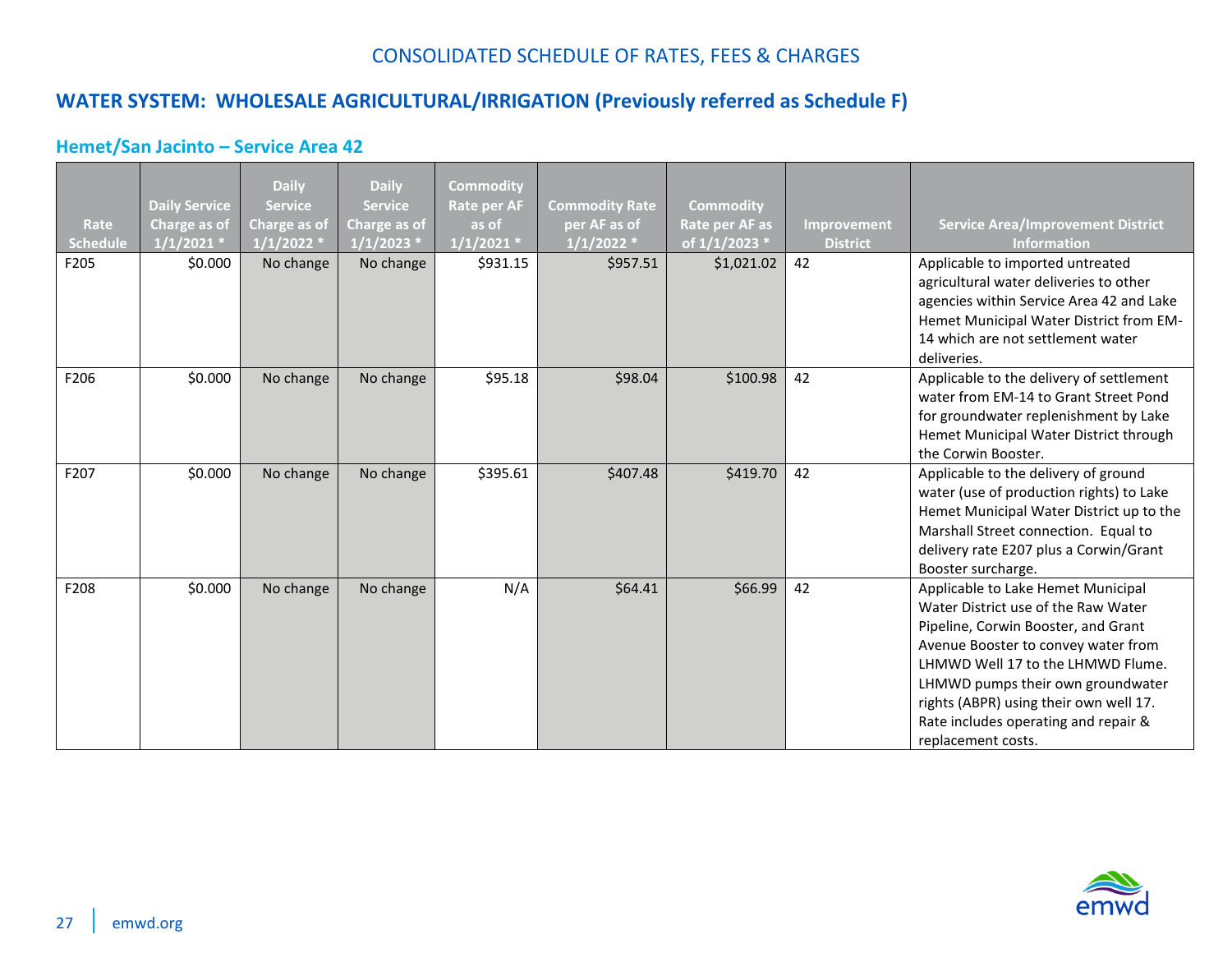### <span id="page-27-0"></span>**General District**

| <b>Rate Schedule</b> | as of $1/1/2021$ * | Commodity Rate per AF   Commodity Rate per AF<br>as of $1/1/2022*$ | Commodity Rate per AF<br>as of $1/1/2023*$ | <b>Improvement</b><br><b>District</b> | <b>Service Area/Improvement District Information</b> |
|----------------------|--------------------|--------------------------------------------------------------------|--------------------------------------------|---------------------------------------|------------------------------------------------------|
| F500                 | \$87.00            | \$42.00                                                            | \$42.00                                    | SA-41                                 | Pass-through of the MWD Tier 2 Surcharge to          |
|                      |                    |                                                                    |                                            | SA-42                                 | wholesale agencies, when Tier 1 supply limit has     |
|                      |                    |                                                                    |                                            | $SA-43$                               | been reached. Applies to imported (treated and       |
|                      |                    |                                                                    |                                            |                                       | untreated) agricultural water deliveries.            |

\*Reflected on bills effective January 1 for usage effective December 1

#### <span id="page-27-1"></span>**Special Conditions**

1. For service under Wholesale Domestic Water Rates, other agencies and/or companies must qualify and, among other conditions, meet the following requirements:

a) Be a political subdivision or a mutual water company operating a domestic system which distributes EMWD water only to those properties lying wholly within the boundaries of the EMWD, not included within the boundaries of any improvement district of the EMWD and not in conflict with or in competition to facilities operated by the EMWD; and

b) Execute a Service Agreement approved by the Board of Directors of EMWD. Said Agreement shall include, among other things, conditions provided for by the EMWD Administrative Code.

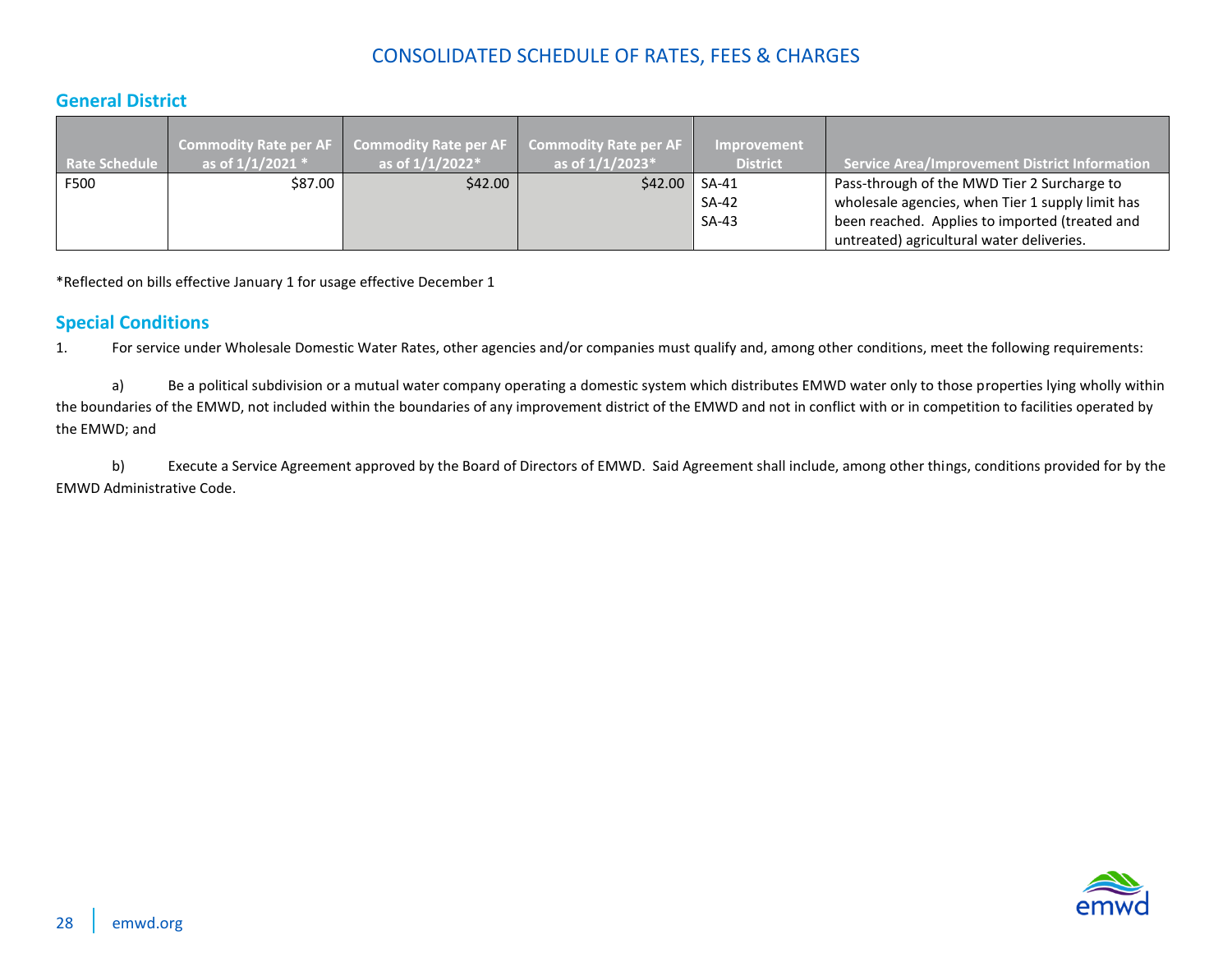## <span id="page-28-0"></span>**WATER SYSTEM: NONRECLAIMABLE WASTE LINE (NWL) (Previously referred as Schedule G)**

All NWL charges are based on Santa Ana Watershed Project Authority (SAWPA) rates. SAWPA rates are effective July 1<sup>st</sup> and are subject to adjustment when adopted by SAWPA each year. Any charge not specifically identified but is billed by SAWPA, shall be passed on to user.

#### <span id="page-28-1"></span>**Truck Disposal**

| Rate            | Rate as of     | Rate as of     | Rate as of | Rate as of | $\blacksquare$ Trucked Disposal into Nonreclaimable Waste Line $\blacksquare$ |
|-----------------|----------------|----------------|------------|------------|-------------------------------------------------------------------------------|
| <b>Schedule</b> | 7/1/2020       | 7/1/2021       | 7/1/2022   | 7/1/2023   |                                                                               |
| G101            | \$0.025/gallon | \$0.026/gallon | No change  | No change  | All trucked waste less than 100 mg/L. of BOD and TSS                          |

This fee shall be utilized for all truck disposal discharges into District operated dump stations that connect into the SARI system.

| Rate     | Rate as of      | Rate as of        | Rate as of | Rate as of |                                                        |
|----------|-----------------|-------------------|------------|------------|--------------------------------------------------------|
| Schedule | 7/1/2020        | 7/1/2021          | 7/1/2022   | 7/1/2023   | <b>Trucked Disposal into Nonreclaimable Waste Line</b> |
| G109     | \$0.025/gallon, | $$0.026/gallon$ , | No change  | No change  | Non Brine Tier BOD or TSS over 100 mg/L.               |
|          | $$0.75/lb$ BOD, | \$0.78/lb BOD,    |            |            |                                                        |
|          | \$0.716/lb TSS  | \$0.745/lb TSS    |            |            |                                                        |

Non Brine Tiered Rates are determined by the higher concentration of BOD or TSS and will be assessed for each of BOD and TSS.

### <span id="page-28-2"></span>**Direct Discharges**

| Rate     | Rate as of  | Rate as of | Rate as of  | Rate as of |                                                  |
|----------|-------------|------------|-------------|------------|--------------------------------------------------|
| Schedule | 7/1/2020    | 7/1/2021   | 7/1/2022    | 7/1/2023   | Direct Discharges into Nonreclaimable Waste Line |
| G102     | \$1.431/MG  | No change  | \$1,462/MG  | No change  | Base cost for Direct Discharges.                 |
| G103     | \$460/1,000 | No change  | \$474/1,000 | No change  | Surcharge for TSS over zero mg/L.                |
|          | pounds      |            | pounds      |            |                                                  |
| G104     | \$329/1,000 | No change  | \$339/1,000 | No change  | Surcharge for BOD over zero mg/L.                |
|          | pounds      |            | pounds      |            |                                                  |

#### <span id="page-28-3"></span>**Fixed Charges**

| Rate     | Rate as of    | Rate as of | Rate as of        | Rate as of |                                                  |
|----------|---------------|------------|-------------------|------------|--------------------------------------------------|
| Schedule | 7/1/2020      | 7/1/2021   | $\sqrt{7/1/2022}$ | 7/1/2023   | Direct Discharges into Nonreclaimable Waste Line |
| G107     | \$6,654/MGD/  | No change  | No change         | No change  | Pipeline capacity.                               |
|          | month         |            |                   |            |                                                  |
| G108     | \$13,505/MGD/ | No change  | No change         | No change  | Treatment capacity.                              |
|          | month         |            |                   |            |                                                  |

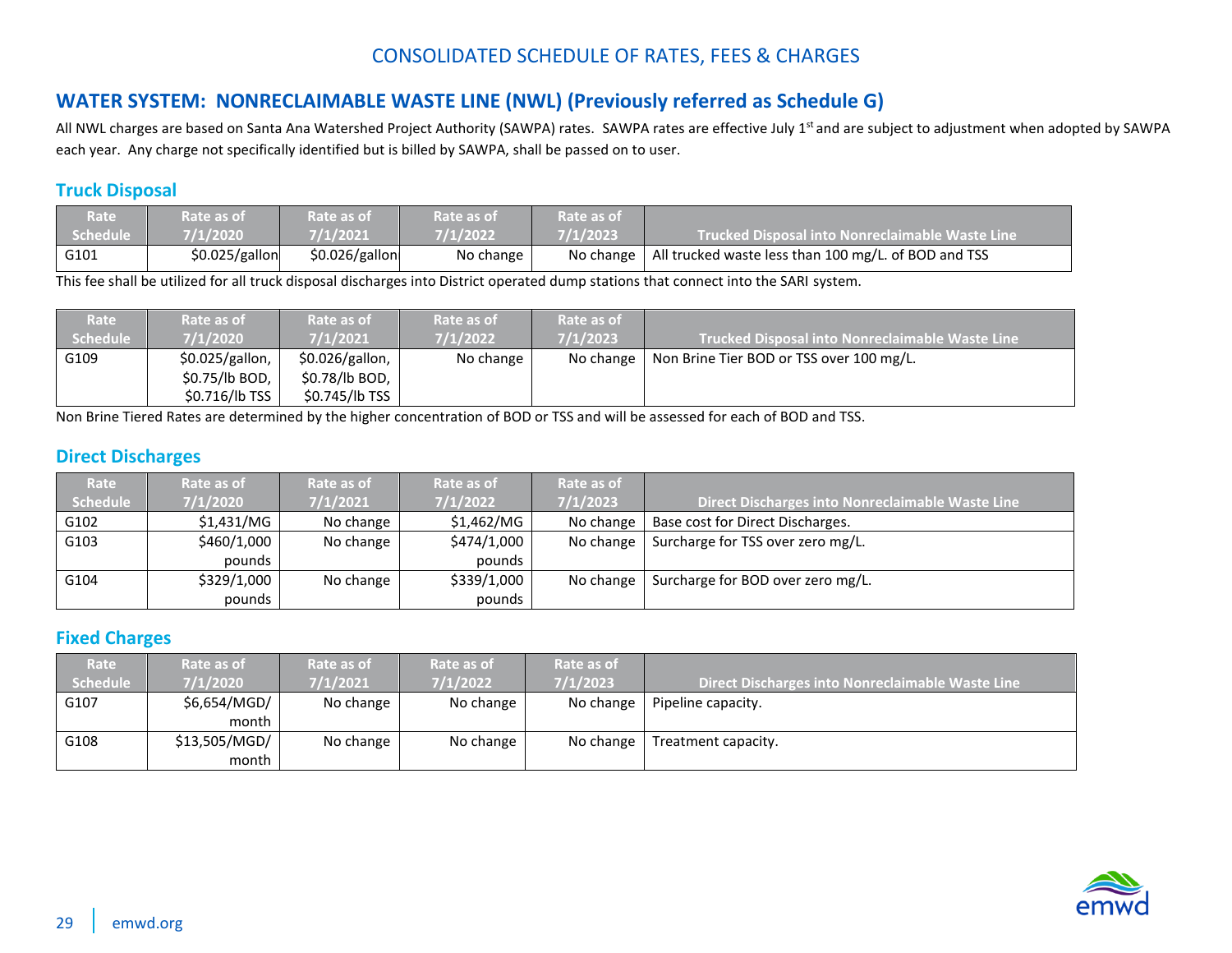## <span id="page-29-0"></span>**WATER SYSTEM: DETECTOR CHECK/FIRE SERVICES (Previously referred as Schedule J)**

#### <span id="page-29-1"></span>**All Improvement Districts and Rate Areas**

| Rate             |                   | <b>Daily Service</b><br>Charge as of | <b>Daily Service</b><br>Charge as of<br>$1/1/2022$ * | <b>Daily Service</b><br>Charge as of | <b>Commodity Rate</b><br>per CCF as of | <b>Commodity Rate</b><br>per CCF as of | <b>Commodity</b><br>Rate per CCF as | Service Area/Improvement District                                |
|------------------|-------------------|--------------------------------------|------------------------------------------------------|--------------------------------------|----------------------------------------|----------------------------------------|-------------------------------------|------------------------------------------------------------------|
| Schedule<br>J001 | <b>Size</b><br>1" | $1/1/2021$ *<br>\$0.15               | No change                                            | $1/1/2023$ *<br>No change            | $1/1/2021$ *<br>\$0.000                | $1/1/2022$ *<br>No change              | of 1/1/2023 *<br>No change          | <b>Information</b><br>Applicable for water availability for fire |
|                  |                   |                                      |                                                      |                                      |                                        |                                        |                                     |                                                                  |
| J002             | $\gamma$          | \$0.30                               | No change                                            | No change                            | \$0.000                                | No change                              | No change                           | protection systems (detector check                               |
| J004             | 4"                | \$0.60                               | No change                                            | No change                            | \$0.000                                | No change                              | No change                           | assemblies) to all service areas. The                            |
| J006             | 6''               | \$0.90                               | No change                                            | No change                            | \$0.000                                | No change                              | No change                           | DSC is based upon the size of the                                |
| J008             | 8''               | \$1.20                               | No change                                            | No change                            | \$0.000                                | No change                              | No change                           | detector check assembly under its                                |
| J010             | 10''              | \$1.50                               | No change                                            | No change                            | \$0.000                                | No change                              | No change                           | appropriate Rate Schedule.                                       |
| J012             | 12''              | \$1.80                               | No change                                            | No change                            | \$0.000                                | No change                              | No change                           |                                                                  |

#### <span id="page-29-2"></span>**Special Conditions**

Relative to the above Detector Check/Fire Services Rates, the following special conditions will apply, in addition to EMWD Administrative Code governing the provision of Water Service Facilities and Service:

- 1. This type of service shall utilize its appropriate Rate Schedule based upon the size (in inches) of the service/detector check assembly provided.
	- a) This type of service requires a by-pass detector check.
	- b) Water usage is restricted to fire protection only through onsite private fire hydrants and/or onsite private building sprinkler systems.

### <span id="page-29-3"></span>**Fixed Charge for Water Supply and Reliability Capital Projects**

This charge is applicable to all detector check/fire service accounts which are assessed a daily service charge. This charge will be assessed per equivalent meter size (EMS).

| <b>Description</b>                    | Fixed Charge as of $1/1/2021$ * | <b>Fixed Charge as of <math>1/1/2022</math> *</b> Fixed Charge as of $1/1/2023$ * |          |
|---------------------------------------|---------------------------------|-----------------------------------------------------------------------------------|----------|
| Daily Amount                          | \$0.14                          | \$0.1550                                                                          | \$0.1783 |
| Total per Month (30 days)             | \$4.20                          | \$4.65                                                                            | \$5.35   |
| Average Monthly Charge (Daily*365/12) | \$4.26                          | \$4.71                                                                            | \$5.42   |

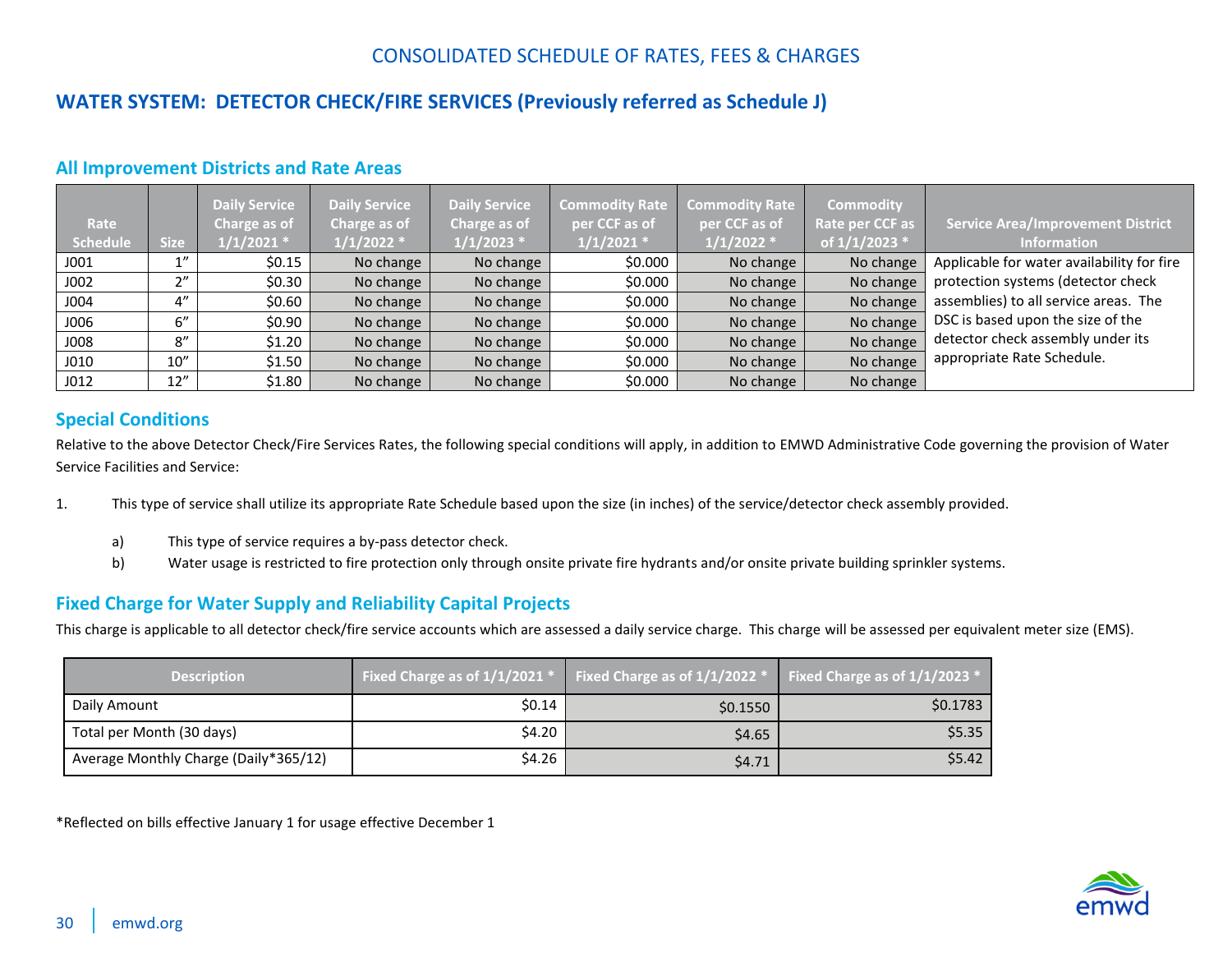## <span id="page-30-0"></span>**WATER SYSTEM: CONSTRUCTION METER SERVICE (Previously referred as Schedule T)**

### <span id="page-30-1"></span>**General District**

|                 | <b>Daily Service</b> |              | Daily Service   Daily Service | <b>Commodity</b><br><b>Rate per CCF</b> | <b>Commodity</b><br><b>Rate per CCF</b> | <b>Commodity</b><br>Rate per CCF |                    |                                          |
|-----------------|----------------------|--------------|-------------------------------|-----------------------------------------|-----------------------------------------|----------------------------------|--------------------|------------------------------------------|
| Rate            | Charge as of         | Charge as of | Charge as of                  | as of                                   | as of                                   | as of                            | <b>Improvement</b> | <b>Service Area/Improvement District</b> |
| <b>Schedule</b> | $1/1/2021$ *         | $1/1/2022$ * | $1/1/2023$ *                  | $1/1/2021$ *                            | $1/1/2022$ *                            | $1/1/2023$ *                     | <b>District</b>    | <b>Information</b>                       |
| AT00            | \$2.747              | \$2.761      | \$2.844                       | \$3.90                                  | \$3.92                                  | \$4.04                           | All Non-IDs        | Applicable to construction water         |
|                 |                      |              |                               |                                         |                                         |                                  |                    | deliveries through temporary meters      |
| AT01            | \$0.00               | No change    | No change                     | \$3.90                                  | \$3.92                                  | \$4.04                           |                    | from facilities that do not lie in any   |
|                 |                      |              |                               |                                         |                                         |                                  |                    | <b>Improvement District</b>              |

### <span id="page-30-2"></span>**Moreno Valley/Perris Valley/Menifee – Service Area 41**

| Rate<br>Schedule | Daily Service<br>Charge as of<br>$1/1/2021$ * | <b>Daily Service</b><br>Charge as of<br>$1/1/2022$ * | <b>Daily Service</b><br>Charge as of<br>$1/1/2023$ * | <b>Commodity</b><br><b>Rate per CCF</b><br>as of<br>$1/1/2021$ * | <b>Commodity</b><br><b>Rate per CCF</b><br>as of<br>$1/1/2022$ * | <b>Commodity</b><br><b>Rate per CCF</b><br>as of<br>$1/1/2023$ * | Improvement<br><b>District</b>                                                                                                                                                                  | <b>Service Area/Improvement District</b><br><b>Information</b>                                                                       |
|------------------|-----------------------------------------------|------------------------------------------------------|------------------------------------------------------|------------------------------------------------------------------|------------------------------------------------------------------|------------------------------------------------------------------|-------------------------------------------------------------------------------------------------------------------------------------------------------------------------------------------------|--------------------------------------------------------------------------------------------------------------------------------------|
| AT11             | \$2.747                                       | \$2.761                                              | \$2.844                                              | \$3.90                                                           | \$3.92                                                           | \$4.04\$                                                         | 2, 13, 21, U-10 (60),<br>U-2 (52), U-4 (54),<br>U-6 (56), U-15 (65),<br>U-28 (78), U-30<br>(80), U-32 (82), U-<br>$36(86)$ ,<br>3, 8, 10, 16, 18, 41,<br>U-3 (53), U-34 (84),<br>I (90), J (91) | Applicable to construction water<br>deliveries through temporary meters<br>from facilities of the referenced<br>Improvement District |

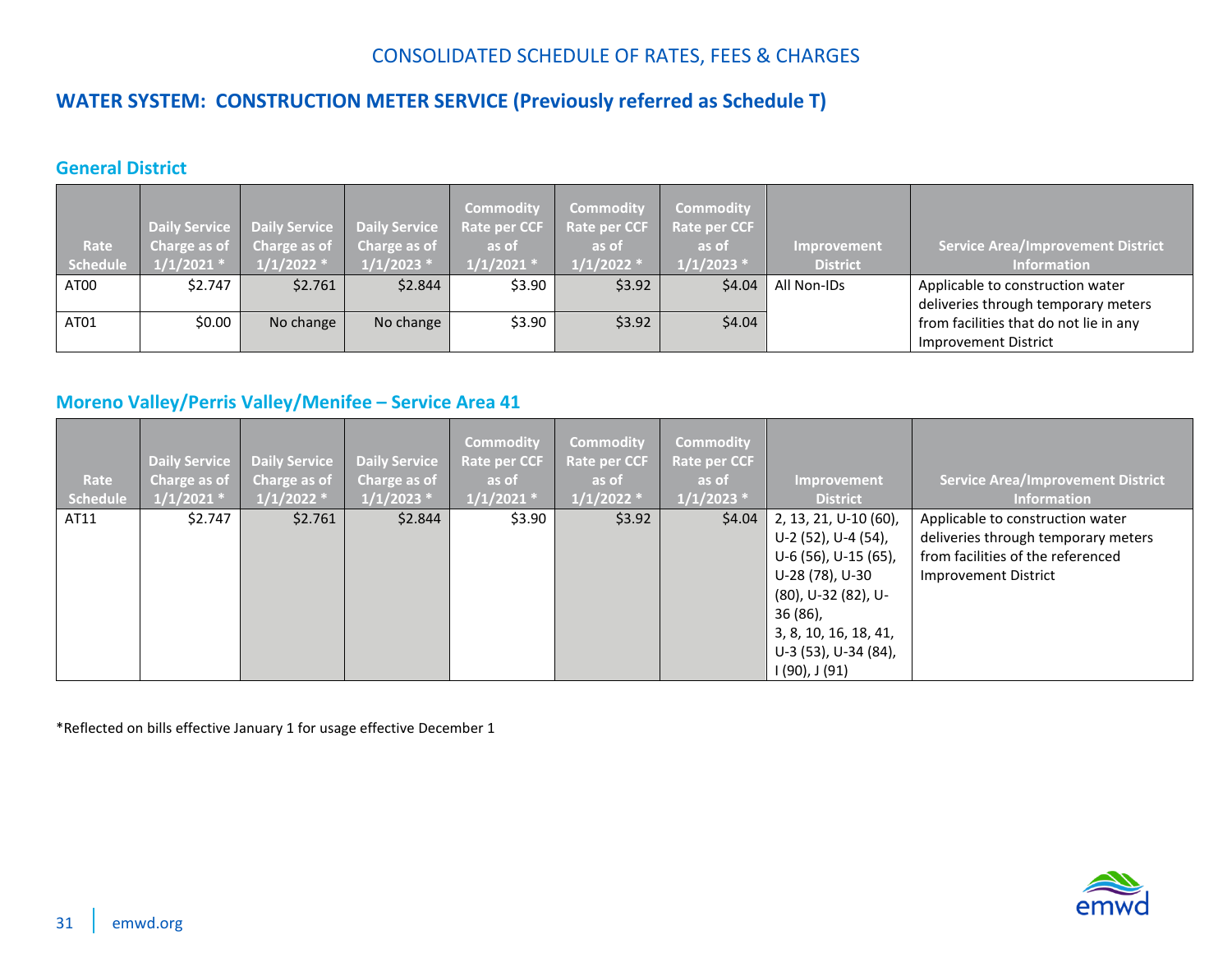#### <span id="page-31-0"></span>**Hemet/San Jacinto – Service Area 42**

| Rate<br>Schedule | <b>Daily Service</b><br>Charge as of<br>$1/1/2021$ * | <b>Daily Service</b><br>Charge as of<br>$1/1/2022$ * | <b>Daily Service</b><br><b>Charge as of</b><br>$1/1/2023$ * | <b>Commodity</b><br><b>Rate per CCF</b><br>as of<br>$1/1/2021$ * | <b>Commodity</b><br><b>Rate per CCF</b><br>as of<br>$1/1/2022$ * | <b>Commodity</b><br>Rate per CCF<br>as of<br>$1/1/2023$ * | Improvement<br><b>District</b>                          | <b>Service Area/Improvement District</b><br>Information                                                      |
|------------------|------------------------------------------------------|------------------------------------------------------|-------------------------------------------------------------|------------------------------------------------------------------|------------------------------------------------------------------|-----------------------------------------------------------|---------------------------------------------------------|--------------------------------------------------------------------------------------------------------------|
| AT21             | \$2.747                                              | \$2.761                                              | \$2.844                                                     | \$3.90                                                           | \$3.92                                                           | \$4.04\$                                                  | 1, 4, 5, 12, 42, U-7<br>(57), U-17 (67), U-<br>20 (70), | Applicable to construction water<br>deliveries through temporary meters<br>from facilities of the referenced |
|                  |                                                      |                                                      |                                                             |                                                                  |                                                                  |                                                           | 24, U-5 (55)                                            | <b>Improvement District</b>                                                                                  |
| AT23             | \$2.747                                              | \$2.761                                              | \$2.844                                                     | \$2.22                                                           | \$2.23                                                           | \$2.30                                                    | 1, 4, 5, 12, 42, U-7<br>(57), U-17 (67), U-             | Applicable to raw water deliveries<br>through temporary meters at specified                                  |
|                  |                                                      |                                                      |                                                             |                                                                  |                                                                  |                                                           | $20(70)$ ,<br>24, U-5(55)                               | locations in Service Area 42 as served<br>from EM-14.                                                        |

#### <span id="page-31-1"></span>**Murrieta – Service Area 43**

| Rate     | Charge as of | Daily Service Daily Service Daily Service<br>Charge as of Charge as of |              | <b>Commodity</b><br>Rate per CCF<br>as of | <b>Commodity</b><br>Rate per CCF<br>as of | Commodity<br>Rate per CCF<br>as of | Improvement           | Service Area/Improvement District   |
|----------|--------------|------------------------------------------------------------------------|--------------|-------------------------------------------|-------------------------------------------|------------------------------------|-----------------------|-------------------------------------|
| Schedule | $1/1/2021$ * | $1/1/2022$ *                                                           | $1/1/2023$ * | $1/1/2021$ *                              | $1/1/2022$ *                              | $1/1/2023$ *                       | <b>District</b>       | <b>Information</b>                  |
| AT31     | \$2.747      | \$2.761                                                                | \$2.844      | \$3.90                                    | \$3.92                                    | \$4.04                             | 23, 43, U-24 (74), U- | Applicable to construction water    |
|          |              |                                                                        |              |                                           |                                           |                                    | 26 (76)               | deliveries through temporary meters |
|          |              |                                                                        |              |                                           |                                           |                                    |                       | from facilities of the referenced   |
|          |              |                                                                        |              |                                           |                                           |                                    |                       | <b>Improvement District</b>         |

\*Reflected on bills effective January 1 for usage effective December 1

### <span id="page-31-2"></span>**Special Conditions**

Relative to the Construction Meter Service Water Rates, the following special conditions will apply, in addition to the EMWD Administrative Code governing the provision of Water Service Facilities and Service:

1. Construction Meters (T-Meters or Temporary Meters) and Construction Water Usage on Other Accounts: This type of service shall utilize the appropriate Domestic Retail rate under its Improvement District. The Daily Service Charge (DSC) for this type of service shall be per calendar day. This type of service is generally temporary with water usage utilized as construction, grading, compaction or related uses.

- 2. Service under Rate AT01 shall have no Daily Service Charge (DSC), and is available only upon authorization. This type of service is for transitory livestock herds.
- 3. Service under Rate AT23 is available only upon authorization by Water Operations at specified locations.

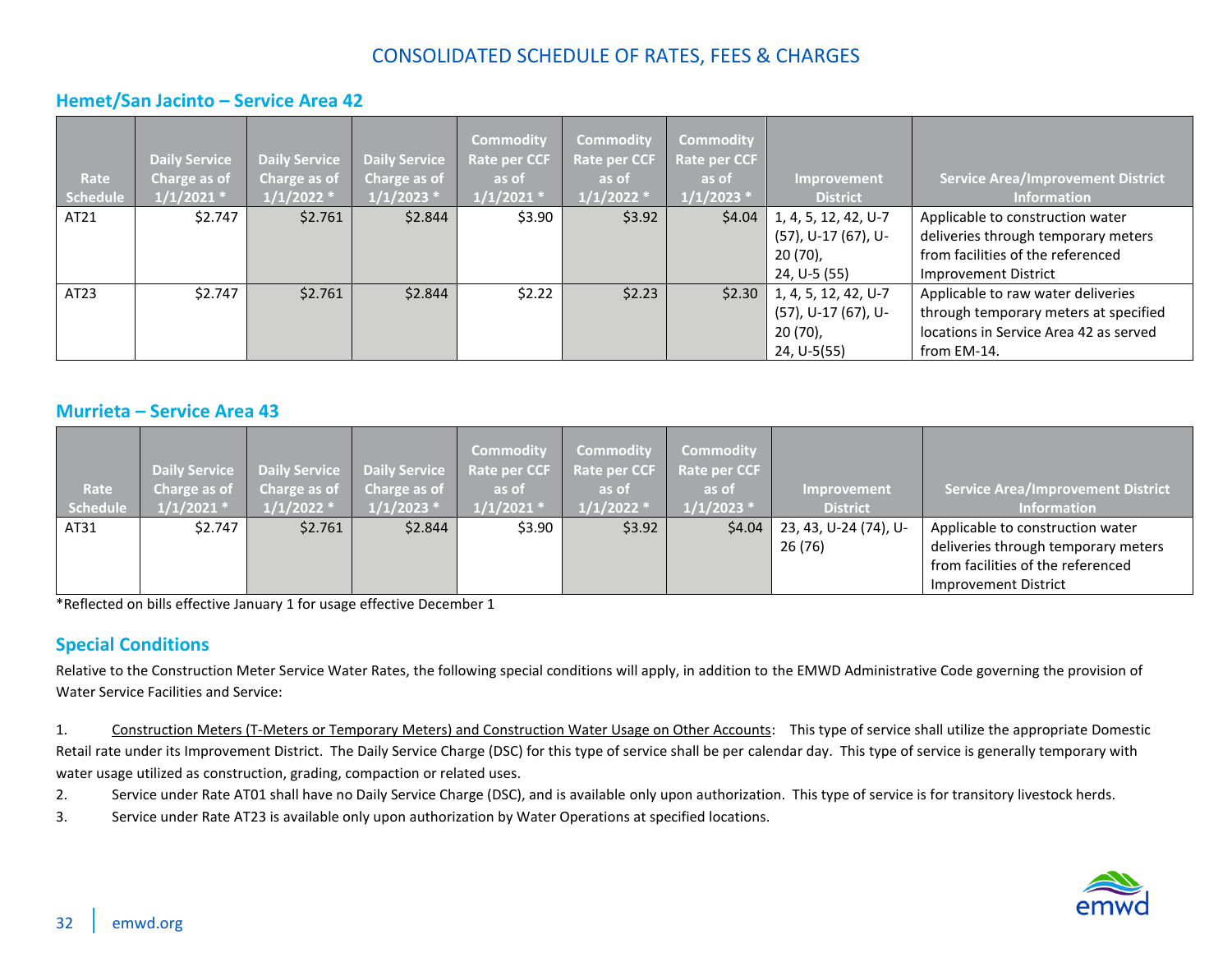## <span id="page-32-0"></span>**WATER SYSTEM: RESIDENTIAL TEMPORARY METER SERVICE (Previously referred as Schedule T-1)**

<span id="page-32-1"></span>

| Rate<br>Schedule | <b>Daily Service</b><br>Charge as of<br>$1/1/2021$ * | <b>Daily Service</b><br>Charge as of<br>$1/1/2022$ * | <b>Daily Service</b><br>Charge as of<br>$1/1/2023$ * | <b>Commodity</b><br><b>Rate per CCF</b><br>as of $1/1/2021$ | <b>Commodity</b><br><b>Rate per CCF</b><br>as of<br>$1/1/2022$ * | <b>Commodity</b><br>Rate per CCF<br>as of<br>$1/1/2023$ * | Improvement<br><b>District</b>                                                    | <b>Service Area/Improvement District</b><br><b>Information</b>                                                           |
|------------------|------------------------------------------------------|------------------------------------------------------|------------------------------------------------------|-------------------------------------------------------------|------------------------------------------------------------------|-----------------------------------------------------------|-----------------------------------------------------------------------------------|--------------------------------------------------------------------------------------------------------------------------|
| AT12             | \$0.00                                               | No change                                            | No change                                            | \$3.90                                                      | \$3.92                                                           | \$4.04\$                                                  | 2, 13, 21, U-10 (60),<br>U-2 (52), U-4 (54),<br>U-6 (56), U-15 (65),              | Applicable to residential supplemental<br>water deliveries through temporary<br>meters from facilities of the referenced |
|                  |                                                      |                                                      |                                                      |                                                             |                                                                  |                                                           | U-28 (78), U-30<br>(80), U-32 (82), U-                                            | Improvement District                                                                                                     |
|                  |                                                      |                                                      |                                                      |                                                             |                                                                  |                                                           | $36(86)$ ,<br>3, 8, 10, 16, 18, 41,<br>U-3 (53), U-34 (84),<br>$1(90)$ , J $(91)$ |                                                                                                                          |

### <span id="page-32-2"></span>**Hemet/San Jacinto – Service Area 42**

| Rate             | Daily Service<br>Charge as of | Charge as of | Daily Service Daily Service<br>Charge as of | <b>Commodity</b><br><b>Rate per CCF</b><br>as of | <b>Commodity</b><br><b>Rate per CCF</b><br>as of | Commodity<br>Rate per CCF<br>as of | Improvement           | <b>Service Area/Improvement District</b> |
|------------------|-------------------------------|--------------|---------------------------------------------|--------------------------------------------------|--------------------------------------------------|------------------------------------|-----------------------|------------------------------------------|
| Schedule         | $1/1/2021$ *                  | $1/1/2022$ * | $1/1/2023$ *                                | $1/1/2021$ *                                     | $1/1/2022$ *                                     | $1/1/2023$ *                       | <b>District</b>       | <b>Information</b>                       |
| AT <sub>22</sub> | \$0.00                        | No change    | No change                                   | \$3.90                                           | \$3.92                                           | \$4.04                             | 1, 4, 5, 12, 42, U-7  | Applicable to residential supplemental   |
|                  |                               |              |                                             |                                                  |                                                  |                                    | (57), U-17 (67), U-20 | water deliveries through temporary       |
|                  |                               |              |                                             |                                                  |                                                  |                                    | $(70)$ ,              | meters from facilities of the referenced |
|                  |                               |              |                                             |                                                  |                                                  |                                    | 24, U-5 (55)          | <b>Improvement District</b>              |

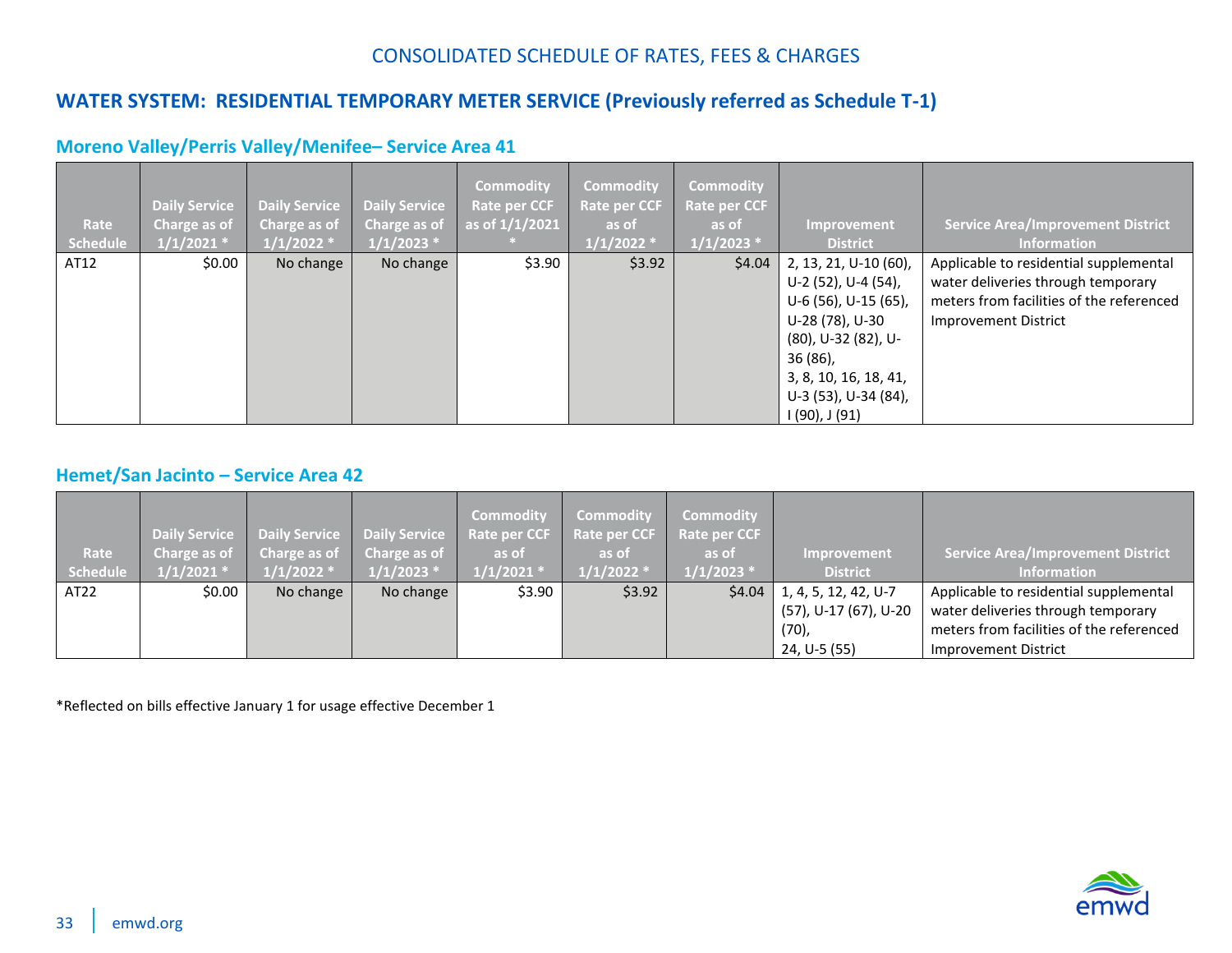### <span id="page-33-0"></span>**Murrieta – Service Area 43**

| Rate<br>Schedule | <b>Daily Service</b><br>Charge as of<br>$1/1/2021$ * | Charge as of<br>$1/1/2022$ * | Daily Service   Daily Service<br>$\blacksquare$ Charge as of<br>$1/1/2023$ * | <b>Commodity</b><br><b>Rate per CCF</b><br>as of<br>$1/1/2021$ * | <b>Commodity</b><br>Rate per CCF<br>as of<br>$1/1/2022$ $^{*}$ | <b>Commodity</b><br>Rate per CCF<br>as of<br>$1/1/2023$ * | <b>Improvement</b><br><b>District</b> | <b>Service Area/Improvement District</b><br><b>Information</b>                 |
|------------------|------------------------------------------------------|------------------------------|------------------------------------------------------------------------------|------------------------------------------------------------------|----------------------------------------------------------------|-----------------------------------------------------------|---------------------------------------|--------------------------------------------------------------------------------|
| AT32             | \$0.00                                               | No change                    | No change                                                                    | \$3.90                                                           | \$3.92                                                         | \$4.04                                                    | 23, 43, U-24 (74), U-                 | Applicable to residential supplemental                                         |
|                  |                                                      |                              |                                                                              |                                                                  |                                                                |                                                           | 26 (76)                               | water deliveries through temporary<br>meters from facilities of the referenced |
|                  |                                                      |                              |                                                                              |                                                                  |                                                                |                                                           |                                       | Improvement District                                                           |

#### <span id="page-33-1"></span>**Special Conditions**

Relative to the Residential Temporary Meter Service Water Rates, the following special conditions apply, in addition to EMWD Administrative Code governing the provision of Water Service Facilities and Service:

1. Residential Temporary Meters (T-Meters or Temporary Meters): This type of service shall utilize the appropriate Domestic Retail rate under its Improvement District where usage only is calculated. This type of service is approved when a permanent residential metered connection was deemed not feasible by EMWD and is generally temporary for use of supplemental water and cannot be used for dust control, construction, grading, compaction or related uses which are supplied through a construction meter service.

### <span id="page-33-2"></span>**WATER SYSTEM: OTHER RATES**

#### <span id="page-33-3"></span>**WATER SYSTEM WHEELING RATES**

In June 2013, the EMWD Board established a policy applied to those who wish to wheel potable water through the EMWD system. The policy is incorporated into the District's Administrative Code at Article 8 of Title 5.

| <b>Rate</b>     | <b>Wheeling Rate per Acre</b> | <b>Wheeling Rate per Acre</b> | <b>Wheeling Rate per Acre</b> | <b>Description</b>                |
|-----------------|-------------------------------|-------------------------------|-------------------------------|-----------------------------------|
| <b>Schedule</b> | Foot as of $1/1/2021$ *       | Foot as of $1/1/2022$ *       | Foot as of $1/1/2023$ *       |                                   |
| A400            | \$736.33                      | No change                     | No change                     | Water Wheeling Rate per Acre Foot |

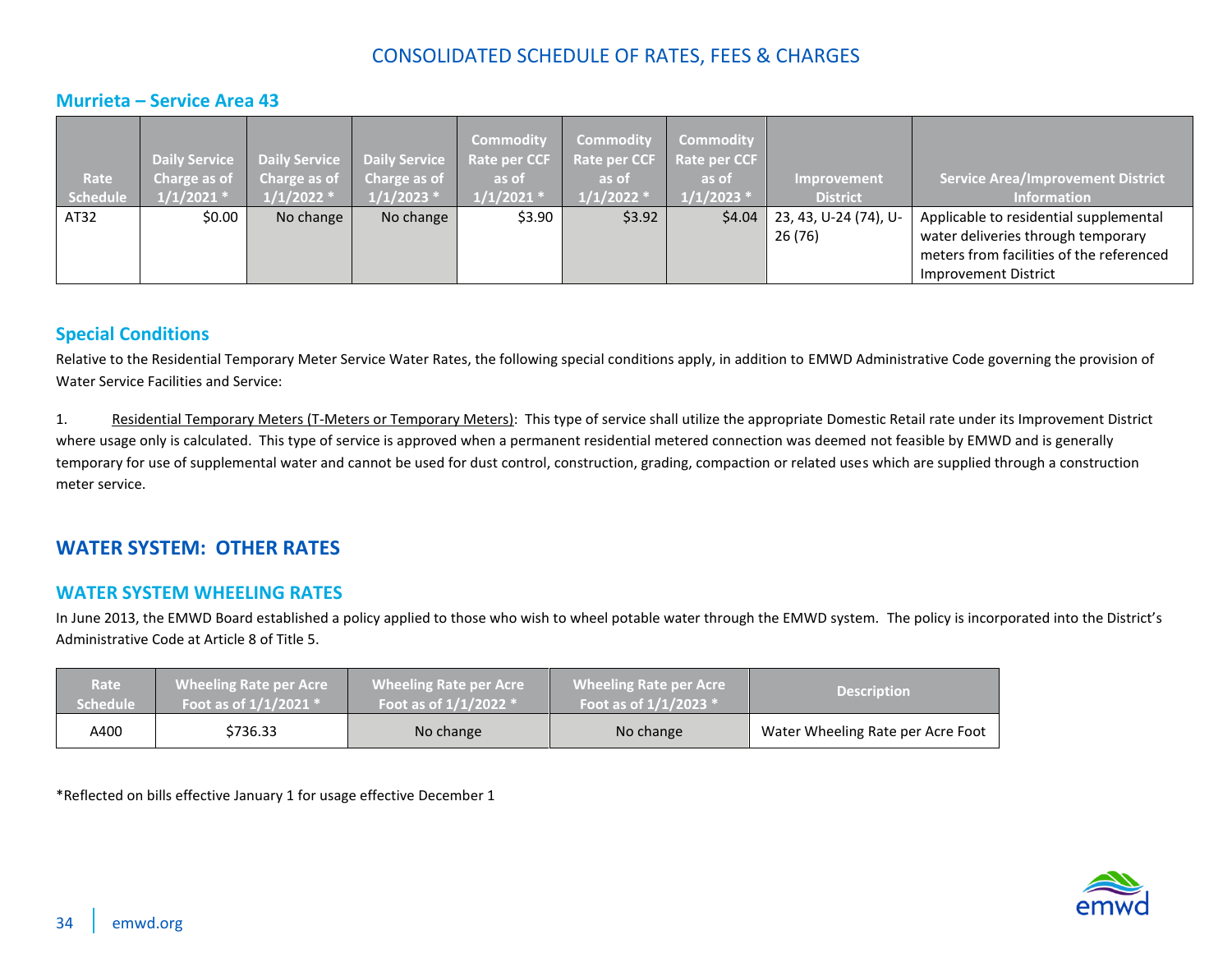#### <span id="page-34-0"></span>**WATER CONSERVATION PENALTIES FOR WATER RUNOFF**

In March 2014, the EMWD Board adopted an amendment to the Administrative Code relating to water conservation policies, practices, and procedures and established fines to be assessed to all customers observed with prohibited water waste. This is incorporated into the District's Administrative Code at Title 5, Article 6, Section 5.601.

| <b>Customer Type</b>                                                          | <b>Rate Code</b> | <b>Fines</b> | <b>Description</b>                 |
|-------------------------------------------------------------------------------|------------------|--------------|------------------------------------|
| Single-family residential accounts                                            | AM               | \$25.00      | Third violation                    |
| Single-family residential accounts                                            | AM               | \$50.00      | Fourth violation                   |
| Single-family residential accounts                                            | AM               | \$100.00     | Fifth and any subsequent violation |
| Multi-family, Commercial, Institutional, Agricultural, and Landscape accounts | AM               | \$100.00     | Third violation                    |
| Multi-family, Commercial, Institutional, Agricultural, and Landscape accounts | AM               | \$200.00     | Fourth violation                   |
| Multi-family, Commercial, Institutional, Agricultural, and Landscape accounts | AM               | \$300.00     | Fifth and any subsequent violation |

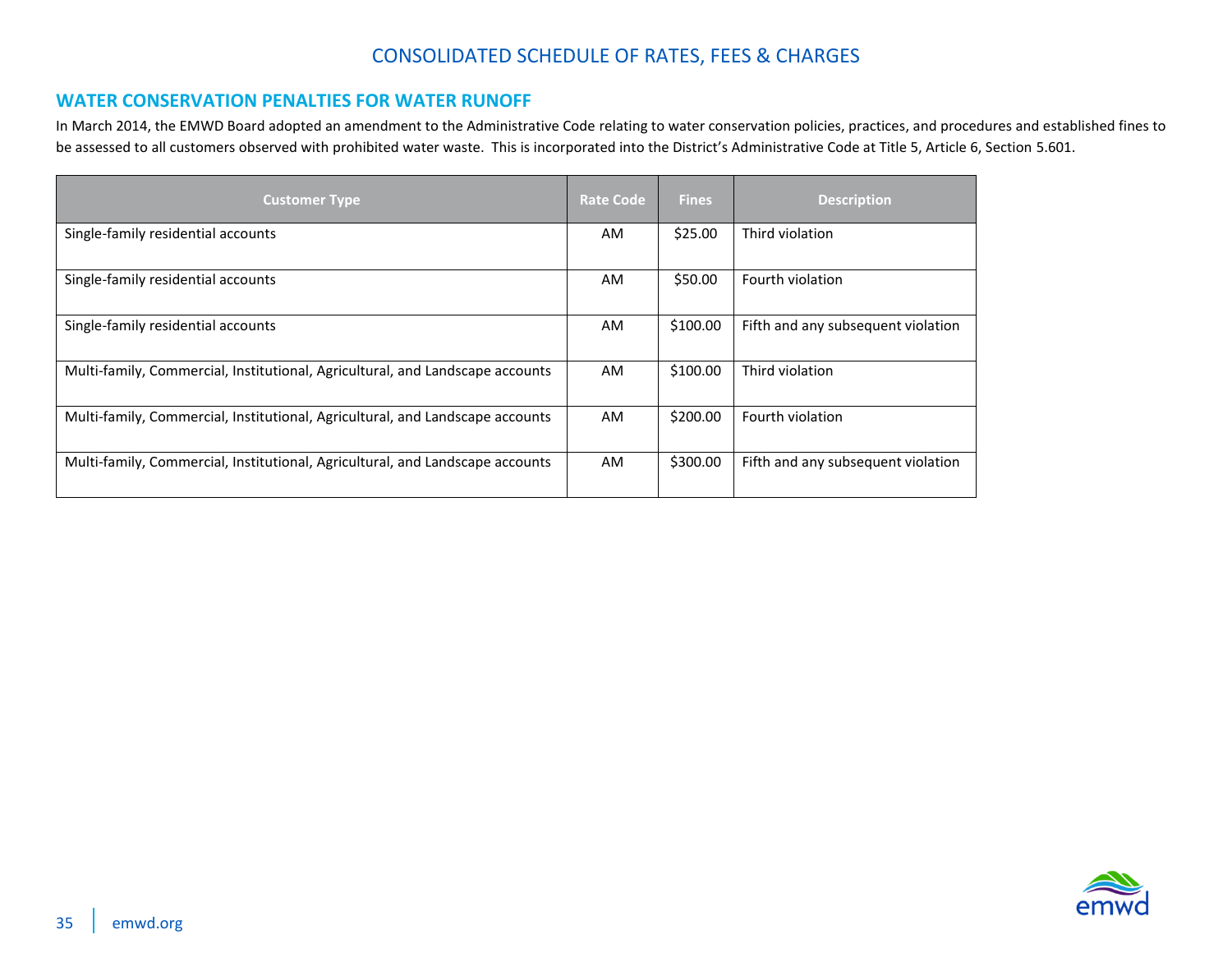### <span id="page-35-0"></span>**WATER SHORTAGE CONTINGENCY PLAN – WATER WASTE FINES**

In July 2014, the EMWD Board adopted an amendment to the Administrative Code establishing fines to be assessed to customers observed with any water waste during a declared water shortage with mandatory reduction. This is incorporated into the District's Administrative Code at Title 5, Article 10, Section 5.1009.

| <b>Stage</b>                         | <b>Customer Type</b>                                                             | <b>Rate Code</b> | <b>Fines Effective</b><br>10/1/14 | <b>Description</b>                  |
|--------------------------------------|----------------------------------------------------------------------------------|------------------|-----------------------------------|-------------------------------------|
| Stage 3: Mandatory Waste Reduction   | Single-family residential accounts                                               | <b>SM</b>        | \$25.00                           | Second violation                    |
| Stage 3: Mandatory Waste Reduction   | Single-family residential accounts                                               | <b>SM</b>        | \$50.00                           | Third violation                     |
| Stage 3: Mandatory Waste Reduction   | Single-family residential accounts                                               | <b>SM</b>        | \$100.00                          | Fourth and any subsequent violation |
| Stage 3: Mandatory Waste Reduction   | Multi-family, Commercial, Institutional, Agricultural, and<br>Landscape accounts | <b>SM</b>        | \$100.00                          | Second violation                    |
| Stage 3: Mandatory Waste Reduction   | Multi-family, Commercial, Institutional, Agricultural, and<br>Landscape accounts | <b>SM</b>        | \$200.00                          | Third violation                     |
| Stage 3: Mandatory Waste Reduction   | Multi-family, Commercial, Institutional, Agricultural, and<br>Landscape accounts | SM               | \$300.00                          | Fourth and any subsequent violation |
| Stage 4: Mandatory Outdoor Reduction | Single-family residential accounts                                               | <b>SM</b>        | \$50.00                           | Second violation                    |
| Stage 4: Mandatory Outdoor Reduction | Single-family residential accounts                                               | <b>SM</b>        | \$100.00                          | Third violation                     |
| Stage 4: Mandatory Outdoor Reduction | Single-family residential accounts                                               | <b>SM</b>        | \$200.00                          | Fourth and any subsequent violation |
| Stage 4: Mandatory Outdoor Reduction | Multi-family, Commercial, Institutional, Agricultural, and<br>Landscape accounts | <b>SM</b>        | \$200.00                          | Second violation                    |
| Stage 4: Mandatory Outdoor Reduction | Multi-family, Commercial, Institutional, Agricultural, and<br>Landscape accounts | SM               | \$400.00                          | Third violation                     |
| Stage 4: Mandatory Outdoor Reduction | Multi-family, Commercial, Institutional, Agricultural, and<br>Landscape accounts | <b>SM</b>        | \$600.00                          | Fourth and any subsequent violation |

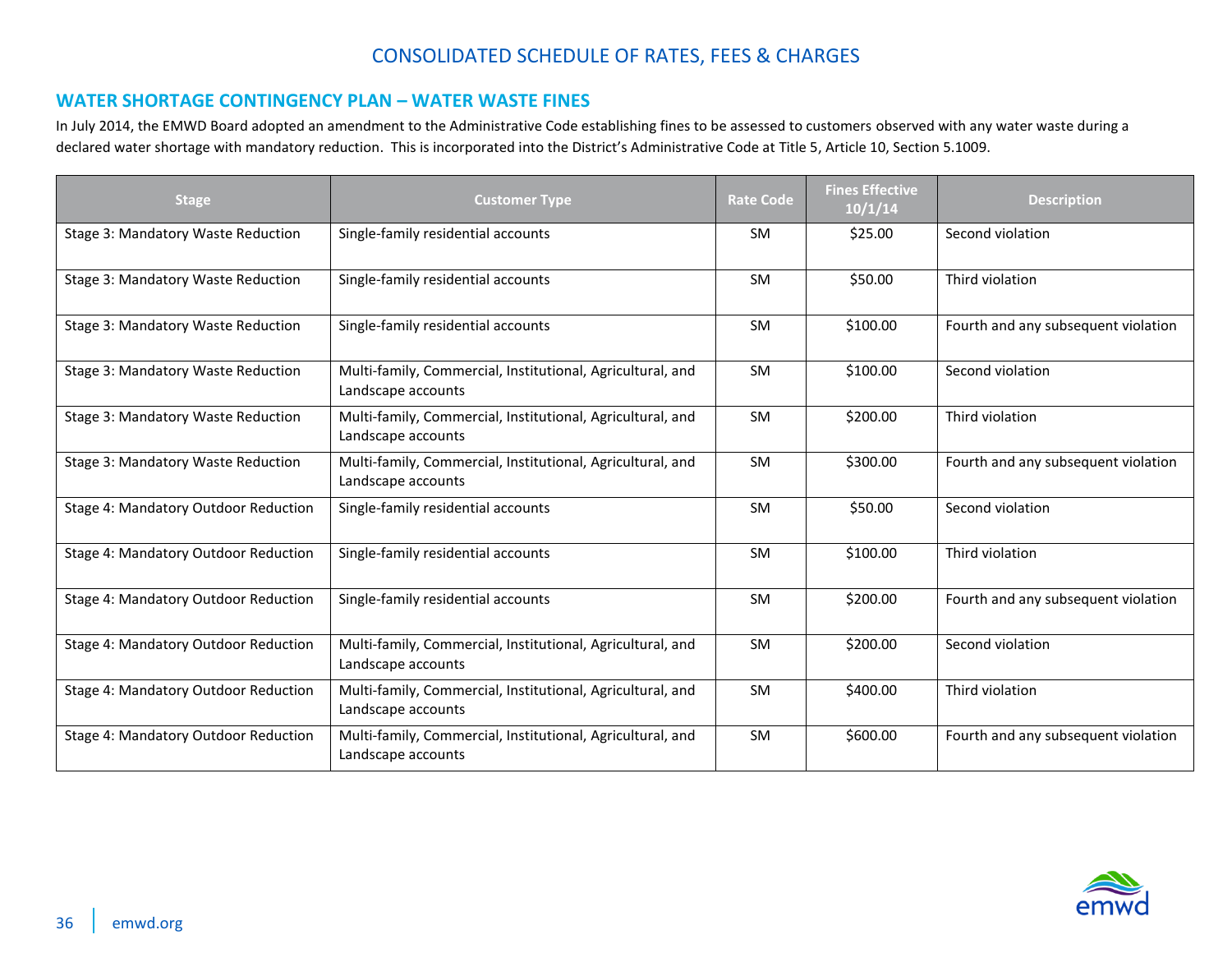### <span id="page-36-0"></span>**RECYCLED WATER SYSTEM RATES**

|                  | <b>Commodity per</b> | <b>Commodity</b> | Commodity    |                      |                                                                                   |
|------------------|----------------------|------------------|--------------|----------------------|-----------------------------------------------------------------------------------|
|                  | AF as of             | Rate as of       | Rate as of   |                      |                                                                                   |
| <b>Rate Code</b> | $1/1/2021$ *         | $1/1/2022$ *     | $1/1/2023$ * | <b>Rate Schedule</b> | <b>Description/Notes</b>                                                          |
| R401             | \$1,185.92           | \$1,192.46       | \$1,225.13   | N/A                  | Special Rate for Recycled Water Retrofit Conservation Program Agreement, equal to |
|                  |                      |                  |              |                      | 75% of Tier 2 potable rates A101, A201, A301.                                     |
| R402             | \$872.29             | \$957.23         | \$1,051.97   | N/A                  | Special Rate for Recycled Water Retrofit Conservation Program Agreement, equal to |
|                  |                      |                  |              |                      | 75% of ID24 Tier 2 potable rate A202.                                             |
| R403             | \$1,045.44           | \$1,051.97       | \$1,084.64   | N/A                  | Special Rate for Recycled Water Retrofit Conservation Program Agreement, equal to |
|                  |                      |                  |              |                      | 75% of potable ag rate D101.                                                      |
| R432             | \$162.34             | \$165.26         | \$165.26     | RW-4-ASDF            | Ag-tertiary treated, disinfected, and filtered (Summer May-Oct)                   |
| R43W             | \$94.90              | \$96.61          | \$96.61      | RW-4-ASDF            | Ag-tertiary treated, disinfected, and filtered (Winter Nov-Apr) (formerly R432)   |
| R442             | \$476.42             | \$484.99         | \$499.54     | RW-4-DNSDF           | Demand Ag-tertiary treated and disinfected and filtered (80% of R462)             |
| R462             | \$595.52             | \$606.24         | \$624.43     | RW-4-NSDF            | Non-Ag-tertiary treated and disinfected and filtered                              |
| <b>R500</b>      | \$731.81             | \$804.99         | \$885.14     |                      | Special Rate for Heartland (80% of A202)                                          |
| R632             | \$162.34             | \$165.26         | \$165.26     | RW-6-ASDF            | Ag-tertiary treated and disinfected and filtered (Summer May-Oct)                 |
| <b>R63W</b>      | \$94.90              | \$96.61          | \$96.61      | RW-6-ASDF            | Ag-tertiary treated and disinfected and filtered (Winter Nov-Apr) (formerly R632) |
| R642             | \$476.42             | \$484.99         | \$499.54     | RW-6-DNSDF           | Demand Ag-tertiary treated and disinfected and filtered (80% of R662)             |
| R662             | \$595.52             | \$606.24         | \$624.43     | RW-6-NSDF            | Non-Ag-tertiary treated and disinfected and filtered                              |
| R682             | \$67.44              | \$80.93          | \$97.11      | RW-DFG-ASD           | Department of Fish & Wildlife - Tertiary                                          |
| R693             | \$92.07              | \$95.38          | \$98.82      |                      | Tertiary In-Lieu Ag delivery; H/SJ Stipulated Judgment; Rate adjusted by          |
|                  |                      |                  |              |                      | CPI per agreement.                                                                |

#### <span id="page-36-1"></span>**Other Special Rates**

|                  | <b>Commodity</b> | <b>Commodity</b> | <b>Commodity</b> |                      |                                                          |
|------------------|------------------|------------------|------------------|----------------------|----------------------------------------------------------|
|                  | Rate as of       | Rate as of       | Rate as of       |                      |                                                          |
| <b>Rate Code</b> | $1/1/2021$ *     | 1/1/2022 *       | $1/1/2023$ *     | <b>Rate Schedule</b> | <b>Description/Notes</b>                                 |
| R000             | ***              | ***              | ***              |                      | Special Rate for Surplus Water                           |
| R43D             | \$47.45          | \$48.30          | \$48.30          | RW-4-ASDF            | Special Winter Incentive Rate (50% of R43W)              |
| R63D             | \$47.45 l        | \$48.30          | \$48.30          | RW-6-ASDF            | Special Winter Incentive Rate (50% of R63W)              |
| RAUG             | \$755.00         | \$799.00         | \$855.00         |                      | Special Rate for Augmentation Water (MWD untreated rate) |

\*Reflected on bills effective January 1 for usage effective December 1

#### <span id="page-36-2"></span>**Special Conditions:**

Surplus and Incentive Water: Service under rate R000 or R43D or R63D is only available if designated by the General Manager. The General Manager shall have the authority to temporarily select a special rate for R000 if conditions warrant to avoid discharge and/or due to operational constraints.

Augmentation Water: Service under rate RAUG will occur when a customer is using water in excess of the established allocation.

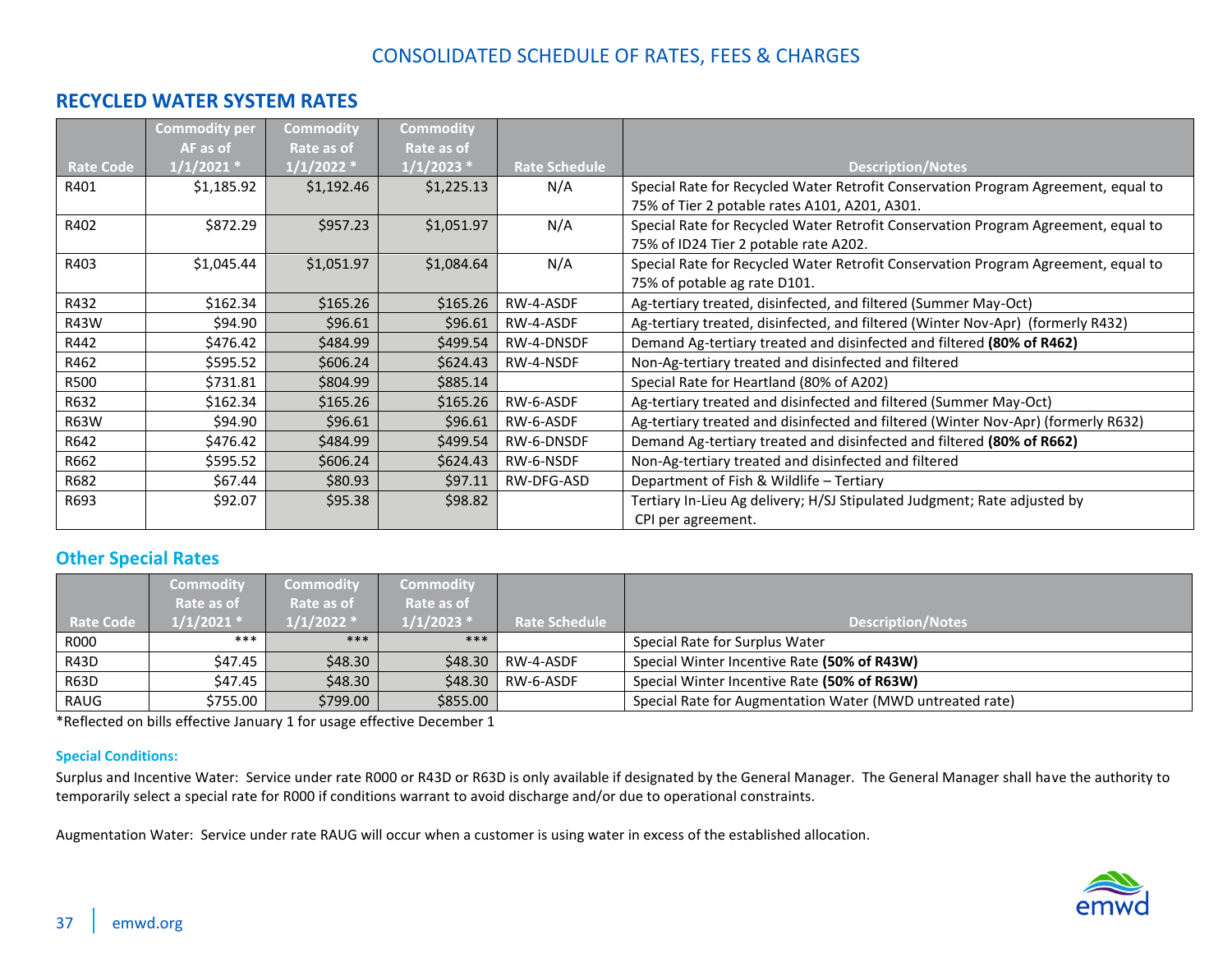#### <span id="page-37-0"></span>**Recycled Daily Service Charge**

| <b>Meter Size</b> | As of 1/1/2021 * | As of 1/1/2022 * | As of 1/1/2023 * |
|-------------------|------------------|------------------|------------------|
|                   |                  |                  |                  |
| $5/8'' - 3/4''$   | \$0.46           | \$0.48           | \$0.50           |
| 1"                | \$0.63           | \$0.66           | \$0.69           |
| 1.5''             | \$1.73           | \$1.80           | \$1.88           |
| 2"                | \$2.69           | \$2.81           | \$2.93           |
| 3''               | \$3.95           | \$4.12           | \$4.29           |
| 4"                | \$5.23           | \$5.45           | \$5.68           |
| $6'' - 12''$      | \$5.23           | \$5.45           | \$5.68           |

### <span id="page-37-1"></span>**Construction and Temporary\*\***

|                  | Commodity            | <b>Commodity</b> | <b>Commodity</b> |                      |                                               |
|------------------|----------------------|------------------|------------------|----------------------|-----------------------------------------------|
|                  | Rate as of           | Rate as of       | Rate as of       |                      |                                               |
| <b>Rate Code</b> | $1/1/2021$ $^{\ast}$ | $1/2022*$        | $1/1/2023*$      | <b>Rate Schedule</b> | Description/Notes                             |
| <b>RC42</b>      | \$836.35             | \$841.58         | \$867.71         | RW-CSDF-TSDF         | Tertiary treated and disinfected and filtered |

\*\*Not subject to Daily Service Charge

### <span id="page-37-2"></span>**Rancho California \*\***

|             | <b>Commodity</b> | <b>Commodity</b> | <b>Commodity</b> |                      |                                                                                        |
|-------------|------------------|------------------|------------------|----------------------|----------------------------------------------------------------------------------------|
|             | Rate as of       | Rate as of       | Rate as of       |                      |                                                                                        |
| Rate Code   | $1/1/2021$ *     | $1/1/2022*$      | $1/1/2023*$      | <b>Rate Schedule</b> | <b>Description/Notes</b>                                                               |
| R4RC        | \$350.87         | \$357.19         | \$367.91         | RW-4-RCWD            | Wholesale Rate for Tertiary treated, disinfected and filtered. (For billings to RCWD & |
|             |                  |                  |                  |                      | EVMWD)                                                                                 |
| <b>RPRC</b> | \$595.52         | \$606.24         | \$624.43         |                      | Retail Rate to Pechanga Band of Luiseno Indians for Non-Ag-tertiary treated,           |
|             |                  |                  |                  |                      | disinfected and filtered; billed by EMWD. Includes the wheeling rate established by    |
|             |                  |                  |                  |                      | RCWD and paid by EMWD. Reference: Interagency agreement dated February 28,             |
|             |                  |                  |                  |                      | 2008 as amended.                                                                       |

\*\*Not subject to Daily Service Charge

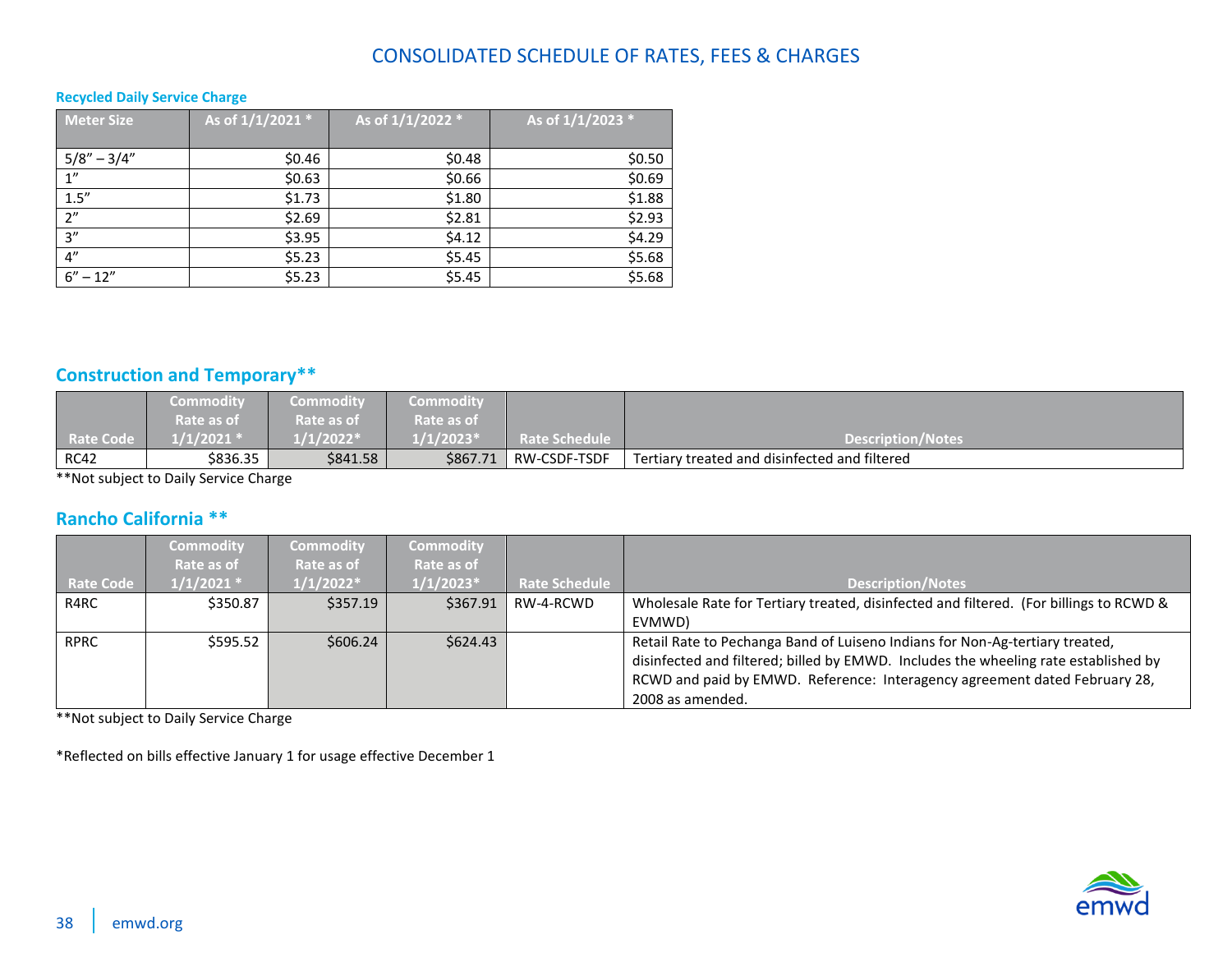### <span id="page-38-0"></span>**SEWER SYSTEM RATES**

### <span id="page-38-1"></span>**Hemet-San Jacinto Area – Service Area 31**

|                  |                | <b>EDU Charge**</b> |                |                        |                                                                                    |
|------------------|----------------|---------------------|----------------|------------------------|------------------------------------------------------------------------------------|
|                  | <b>Service</b> | <b>Service</b>      | <b>Service</b> |                        |                                                                                    |
|                  | Charge/Day     | <b>Charge/Day</b>   | Charge/Day     |                        |                                                                                    |
| Rate             | as of          | as of               | as of          | <b>Improvement</b>     |                                                                                    |
| <b>Schedule</b>  | $1/1/2021$ *   | $1/1/2022*$         | $1/1/2023*$    | <b>District</b>        | <b>Service Area/Improvement District Information</b>                               |
| S101             | \$0.97         | \$0.98              | \$1.00         | 17, 20, U-7            | Applicable for sewage collection, transmission, treatment and disposal service     |
|                  |                |                     |                | (57), U-12 (62),       | rendered through facilities of I.D. 17 when no other improvement district or no    |
|                  |                |                     |                | U-14 (64), U-16        | other agency/assignee provides sewage collection. Applicable for sewage            |
|                  |                |                     |                | $(66)$ , U-18 $(68)$ , | collection services rendered through facilities of other EMWD I.D.s located        |
|                  |                |                     |                | U-19 (69), U-21        | within I.D. 17 which provides sewage transmission, disposal and treatment          |
|                  |                |                     |                | (71)                   | facilities.                                                                        |
| S <sub>102</sub> | \$0.91         | \$0.92              | \$0.94         | 17, 20, U-7            | Applicable for sewage, transmission, treatment and disposal service rendered       |
|                  |                |                     |                | (57), U-12 (62),       | through facilities of I.D. 17 when another agency or assignee provides sewage      |
|                  |                |                     |                | U-14 (64), U-16        | collection. In areas where EMWD provides water service and renders billing         |
|                  |                |                     |                | $(66)$ , U-19 $(69)$ , | statements, the other agency sewage collection charge may be billed (by an         |
|                  |                |                     |                | $U-21(71)$             | agency agreement) by EMWD for the involved other agency as a separate item         |
|                  |                |                     |                |                        | in addition to the I.D. 17 EDU charge. This rate is also applicable to the City of |
|                  |                |                     |                |                        | Hemet, San Jacinto and Lake Hemet Municipal Water District, who render             |
|                  |                |                     |                |                        | billing on behalf of EMWD (by an agency agreement), where its respective           |
|                  |                |                     |                |                        | agency provides sewer collection.                                                  |

\*\* Service charges are billed on actual days of service.

### <span id="page-38-2"></span>**Moreno Valley Area – Service Area 32**

|                 | <b>EDU Charge**</b> |                |                |                 |                                                                                 |  |
|-----------------|---------------------|----------------|----------------|-----------------|---------------------------------------------------------------------------------|--|
|                 | <b>Service</b>      | <b>Service</b> | <b>Service</b> |                 |                                                                                 |  |
|                 | Charge/Day          | Charge/Day     | Charge/Day     |                 |                                                                                 |  |
| Rate            | as of               | as of          | as of          | Improvement     |                                                                                 |  |
| <b>Schedule</b> | $1/1/2021$ *        | $1/1/2022*$    | $1/1/2023*$    | <b>District</b> | Service Area/Improvement District Information                                   |  |
| S201            | \$0.99              | \$1.00         | \$1.02         | 19, U-13 (63),  | Applicable for sewage collection, transmission, treatment and disposal service  |  |
|                 |                     |                |                | $U-22(72)$      | rendered through facilities of I.D.'s 19, U-13 (63) or U-22 (72). This schedule |  |
|                 |                     |                |                |                 | also applies to areas served domestic water by Moreno Valley Water District     |  |
|                 |                     |                |                |                 | who renders billing (by an agency agreement) on behalf of EMWD.                 |  |

\*\* Service charges are billed on actual days of service.

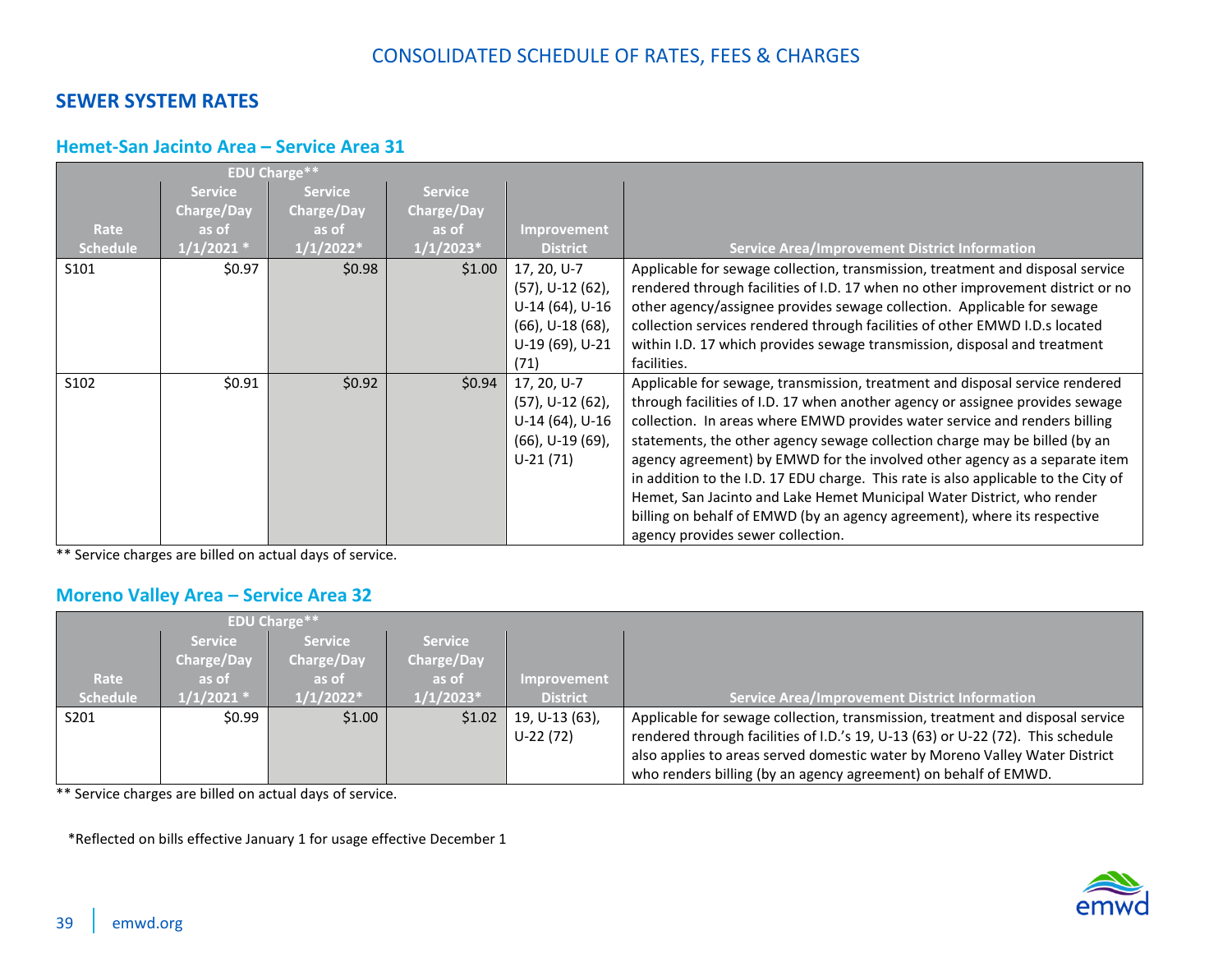### <span id="page-39-0"></span>**Sun City Area – Service Area 33**

|                         |                                                       | <b>EDU Charge**</b>                                  |                                                      |                                                       |                                                                                                                                                                                                                                                                                                                                                                                                                                                                                                                                                                                |
|-------------------------|-------------------------------------------------------|------------------------------------------------------|------------------------------------------------------|-------------------------------------------------------|--------------------------------------------------------------------------------------------------------------------------------------------------------------------------------------------------------------------------------------------------------------------------------------------------------------------------------------------------------------------------------------------------------------------------------------------------------------------------------------------------------------------------------------------------------------------------------|
| Rate<br><b>Schedule</b> | <b>Service</b><br>Charge/Day<br>as of<br>$1/1/2021$ * | <b>Service</b><br>Charge/Day<br>as of<br>$1/1/2022*$ | <b>Service</b><br>Charge/Day<br>as of<br>$1/1/2023*$ | <b>Improvement</b><br><b>District</b>                 | <b>Service Area/Improvement District Information</b>                                                                                                                                                                                                                                                                                                                                                                                                                                                                                                                           |
| S301                    | \$1.01                                                | \$1.02                                               | \$1.04                                               | $U-1$ (51), $U-2$<br>$(52)$ , 88                      | Applicable for sewage collection, transmission, treatment and disposal service<br>rendered through facilities of I.D. U-1 (51) when no other improvement district<br>or no other agency/ assignee provides sewage collection. Applicable for sewer<br>collection, transmission, treatment and disposal service rendered within the<br>Menifee Valley Sewer Service Area No. 1. Applicable for sewage collection<br>services rendered through facilities of other I.D.s located within I.D. U-1 (51),<br>which provide sewage transmission, treatment, and disposal facilities. |
| S302                    | \$1.01                                                | \$1.02                                               | \$1.04                                               | U-4 (54), U-6<br>$(56)$ , U-15 $(65)$ ,<br>$U-35(85)$ | Applicable for sewage collection, transmission, treatment and disposal service<br>rendered through facilities of I.D. U-4 (54) (Sun City), U-6 (56) (Sun City), U-15<br>(65) (North Sun City), and U-35 (85) (South Sun City) and where General<br>Obligation Bonds have been issued to support the I.D. 97 (Perris Valley RWRF<br>Improvements).                                                                                                                                                                                                                              |

\*\* Service charges are billed on actual days of service.

### <span id="page-39-1"></span>**Temecula-Murrieta Area – Service Area 34**

|                 |                | <b>EDU Charge**</b> |                   |                 |                                                                                     |
|-----------------|----------------|---------------------|-------------------|-----------------|-------------------------------------------------------------------------------------|
|                 | <b>Service</b> | <b>Service</b>      | <b>Service</b>    |                 |                                                                                     |
|                 | Charge/Day     | <b>Charge/Day</b>   | <b>Charge/Day</b> |                 |                                                                                     |
| Rate            | as of          | as of               | as of             | Improvement     |                                                                                     |
| <b>Schedule</b> | $1/1/2021$ *   | $1/1/2022*$         | $1/1/2023*$       | <b>District</b> | <b>Service Area/Improvement District Information</b>                                |
| S401            | \$1.14         | \$1.15              | \$1.17            | $C(22)$ , U-8   | Applicable for sewage collection, transmission, treatment and disposal service      |
|                 |                |                     |                   | $(58)$ ,        | rendered through the respective facilities of I.D. C (22) or U-8 (58). This rate is |
|                 |                |                     |                   | 25, U-23 (73),  | also applicable to RCWD for accounts billed on behalf of EMWD (by an agency         |
|                 |                |                     |                   | U-25 (75).      | agreement) which lie within the boundaries of I.D. U-8 (58).                        |
|                 |                |                     |                   | <b>RCWD</b>     |                                                                                     |
| S403            | \$1.14         | \$1.15              | \$1.17            | <b>MCWD</b>     | Applicable for sewage collection, transmission, treatment and disposal service      |
|                 |                |                     |                   | (WMWD)          | rendered through Murrieta Sewer Facilities located within the boundaries of         |
|                 |                |                     |                   |                 | Murrieta County Water District pursuant to an agreement dated March 21,             |
|                 |                |                     |                   |                 | 1989 between EMWD and MCWD.                                                         |

\*\* Service charges are billed on actual days of service.

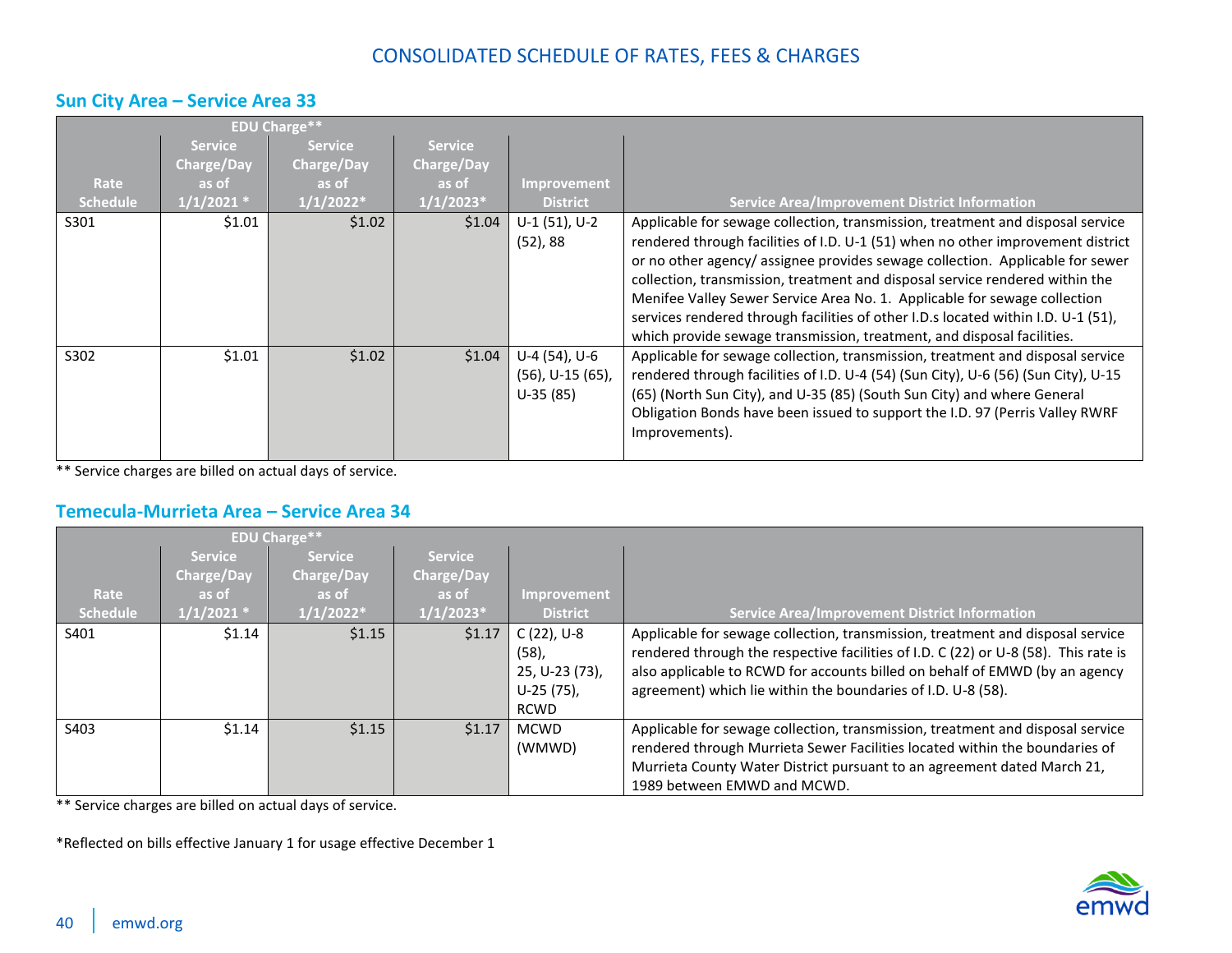## <span id="page-40-0"></span>**Perris Valley Area - Service Area 35**

|                 |                                           | <b>EDU Charge**</b>                   |                                                                                |                                                                                 |                                                                                                                                                                                                                                                                                                                                                                                                                                                                                                                                                                                          |
|-----------------|-------------------------------------------|---------------------------------------|--------------------------------------------------------------------------------|---------------------------------------------------------------------------------|------------------------------------------------------------------------------------------------------------------------------------------------------------------------------------------------------------------------------------------------------------------------------------------------------------------------------------------------------------------------------------------------------------------------------------------------------------------------------------------------------------------------------------------------------------------------------------------|
|                 |                                           | <b>Service</b>                        | <b>Service</b>                                                                 |                                                                                 |                                                                                                                                                                                                                                                                                                                                                                                                                                                                                                                                                                                          |
|                 | <b>Service</b>                            | <b>Charge/Day</b>                     | <b>Charge/Day</b>                                                              |                                                                                 |                                                                                                                                                                                                                                                                                                                                                                                                                                                                                                                                                                                          |
| Rate            | Charge/Day as                             | as of                                 | as of                                                                          | <b>Improvement</b>                                                              |                                                                                                                                                                                                                                                                                                                                                                                                                                                                                                                                                                                          |
| <b>Schedule</b> | of 1/1/2021 *                             | $1/1/2022*$                           | $1/1/2023*$                                                                    | <b>District</b>                                                                 | <b>Service Area/Improvement District Information</b>                                                                                                                                                                                                                                                                                                                                                                                                                                                                                                                                     |
| S501            | \$1.32                                    | \$1.33                                | \$1.36                                                                         | E (97)                                                                          | Applicable for sewage collection, transmission, treatment and disposal service<br>rendered through facilities of I.D. E (97) when no other improvement district or<br>no other agency/assignee provides sewage collection.                                                                                                                                                                                                                                                                                                                                                               |
| S502            | \$1.24                                    | \$1.25                                | \$1.28                                                                         | E (97)                                                                          | Applicable for sewage transmission, treatment and disposal service rendered<br>through facilities of I.D. E (97) when another agency or assignee provides<br>sewage collection. In areas where EMWD provides water service and renders<br>billing statements, the other agency sewage collection charge may be billed (by<br>an interagency agreement) by EMWD for the involved other agency as a<br>separate item in addition to the I.D. E (97) EDU charge. This rate is also<br>applicable to the City of Perris which renders billing on behalf of EMWD (by an<br>agency agreement). |
| S503            | \$1.32                                    | \$1.33                                | \$1.36                                                                         | U-27 (77), U-<br>29 (79), U-31<br>$(81)$ , U-33<br>$(83)$ , F $(93)$ ,<br>G(94) | Applicable for sewage collection, transmission, treatment and disposal service<br>rendered through facilities of I.D. U-29(79) (West Perris Area), F (93) (Romoland<br>Assessment District #5), I.D. G (94) (Homeland Assessment District #7), 81<br>(North Sun City Area), 83 (Mead Valley Area), U-27(77) (North Perris Area).                                                                                                                                                                                                                                                         |
| S504            | \$1.24                                    | \$1.25                                | \$1.28                                                                         | $U-9(59)$                                                                       | Applicable for sewage collection, transmission, treatment and disposal service<br>rendered through facilities of I.D. U-9 (59) (Perris Valley), and where General<br>Obligation Bonds have been issued to support the I.D. 97 (Perris Valley RWRF<br>Improvements).                                                                                                                                                                                                                                                                                                                      |
| S505            | \$2.335<br>(usage<br>effective<br>10/1/19 | \$2.406<br>(usage effective<br>7/1/21 | \$2.478<br>(usage effective<br>7/1/22<br>\$2.552<br>(usage effective<br>7/1/23 | E(97)                                                                           | Applicable for domestic sewage collected from Val Verde Unified School District<br>which is conveyed to and treated by Western Municipal Water District (WMWD)<br>per interagency agreement dated December 21, 2012, at the rate established by<br>WMWD.                                                                                                                                                                                                                                                                                                                                 |

\*\* Service charges are billed on actual days of service.

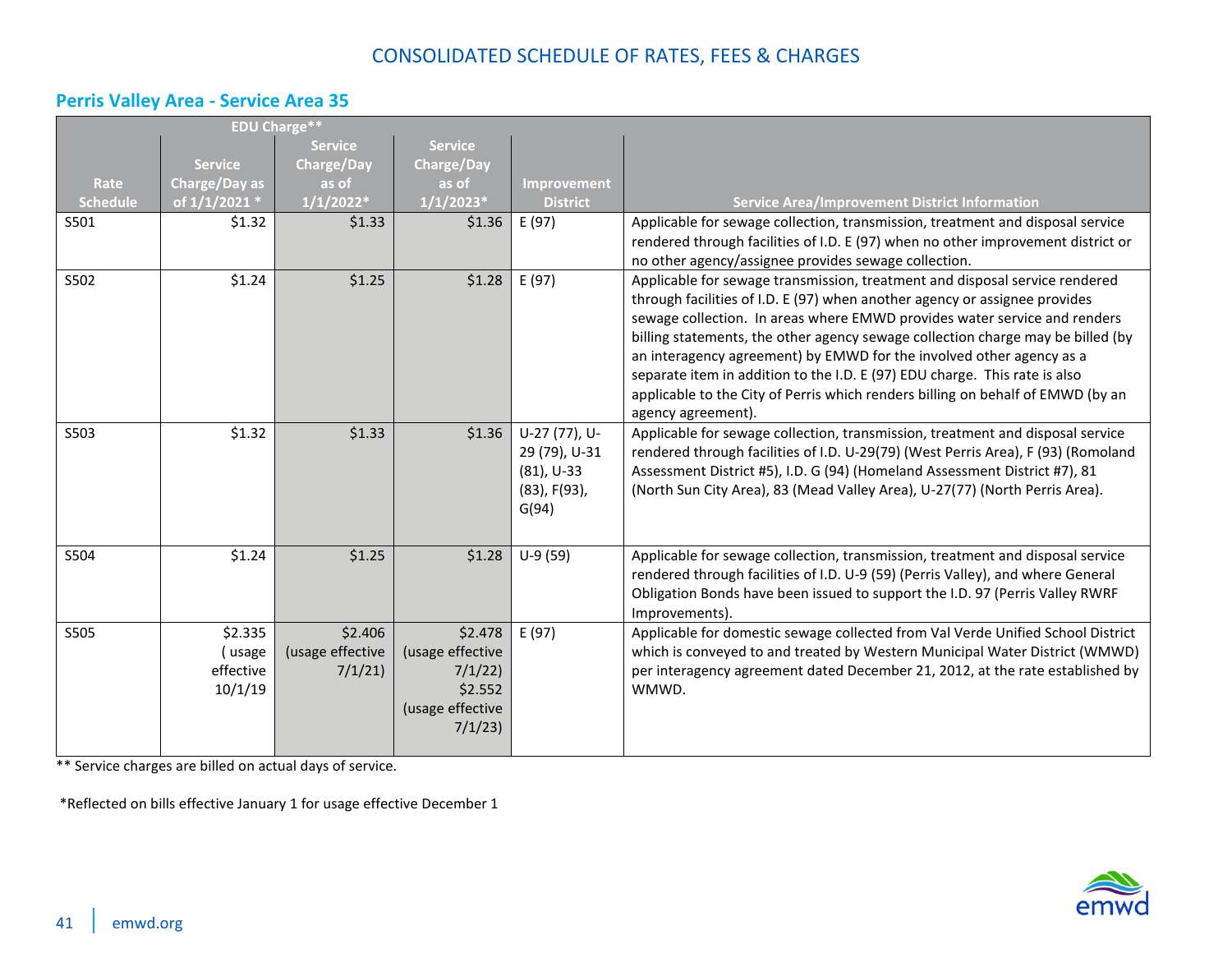### <span id="page-41-0"></span>**Canyon Lake Area - Lake Elsinore Valley Municipal Water District Rate**

|                 |                                              | <b>EDU Charge**</b>                   |                                       |                                       |                    |                                                                                                                                                                                                                                         |
|-----------------|----------------------------------------------|---------------------------------------|---------------------------------------|---------------------------------------|--------------------|-----------------------------------------------------------------------------------------------------------------------------------------------------------------------------------------------------------------------------------------|
| Rate            | <b>Service</b><br><b>Charge/Day</b><br>as of | <b>Service</b><br>Charge/Day<br>as of | <b>Service</b><br>Charge/Day<br>as of | <b>Service</b><br>Charge/Day<br>as of | <b>Improvement</b> |                                                                                                                                                                                                                                         |
| <b>Schedule</b> | $7/1/2020$ *                                 | $7/1/2021$ *                          | $7/1/2022$ *                          | $7/1/2023$ *                          | <b>District</b>    | <b>Service Area/Improvement District Information</b>                                                                                                                                                                                    |
| S601            | \$1.90                                       | No change                             | No change                             | No change                             | U-10 (60)          | Applicable for single family residential sewer service rendered through facilit<br>of EVMWD per agency agreement dated November 4, 1968. No commercial<br>other service types within this service area, at the rate established by EVMW |

\*Reflected on bills effective 8/1/18 for usage effective 7/1/18.

\*\* Service charges are billed on actual days of service.

#### <span id="page-41-1"></span>**Special Conditions**

Relative to the above Sewer Rate Schedules, the following "Special Conditions" will apply, in addition to EMWD Administrative Code governing the provision of Sewer Service Facilities and Service:

Sewer Equivalent Dwelling Units (Sewer EDU) as established by the District per Resolution No. 1600, as amended will be used to determine the appropriate daily/monthly service charge by multiplying the Sewer EDU by the EDU charge.

Sewer customers receiving water service from EMWD and charged Tiered Rates in Areas A101, A103, A201, A202, and A301, will be charged for sewer service based on the number of people in their household. The sewer bill will be calculated using a block factor that is multiplied by the sewer rate. For these accounts, the sewer EDU will be greater than or equal to one (1). The block factors are shown in the table below.

| <b>Block Number</b> | <b>Number of People in</b><br>Household | <b>Block Factor effective</b><br>1/1/21 | <b>Block Factor effective</b><br>1/1/22, 1/1/23 |
|---------------------|-----------------------------------------|-----------------------------------------|-------------------------------------------------|
| $\mathbf{1}$        | $1 - 2$ people                          | .60                                     | No change                                       |
| $\mathcal{P}$       | $3 - 4$ people                          | 1.00                                    | No change                                       |
| 3                   | $5 - 6$ people                          | 1.25                                    | No change                                       |
| $\overline{4}$      | 7 people or more                        | 1.70                                    | No change                                       |

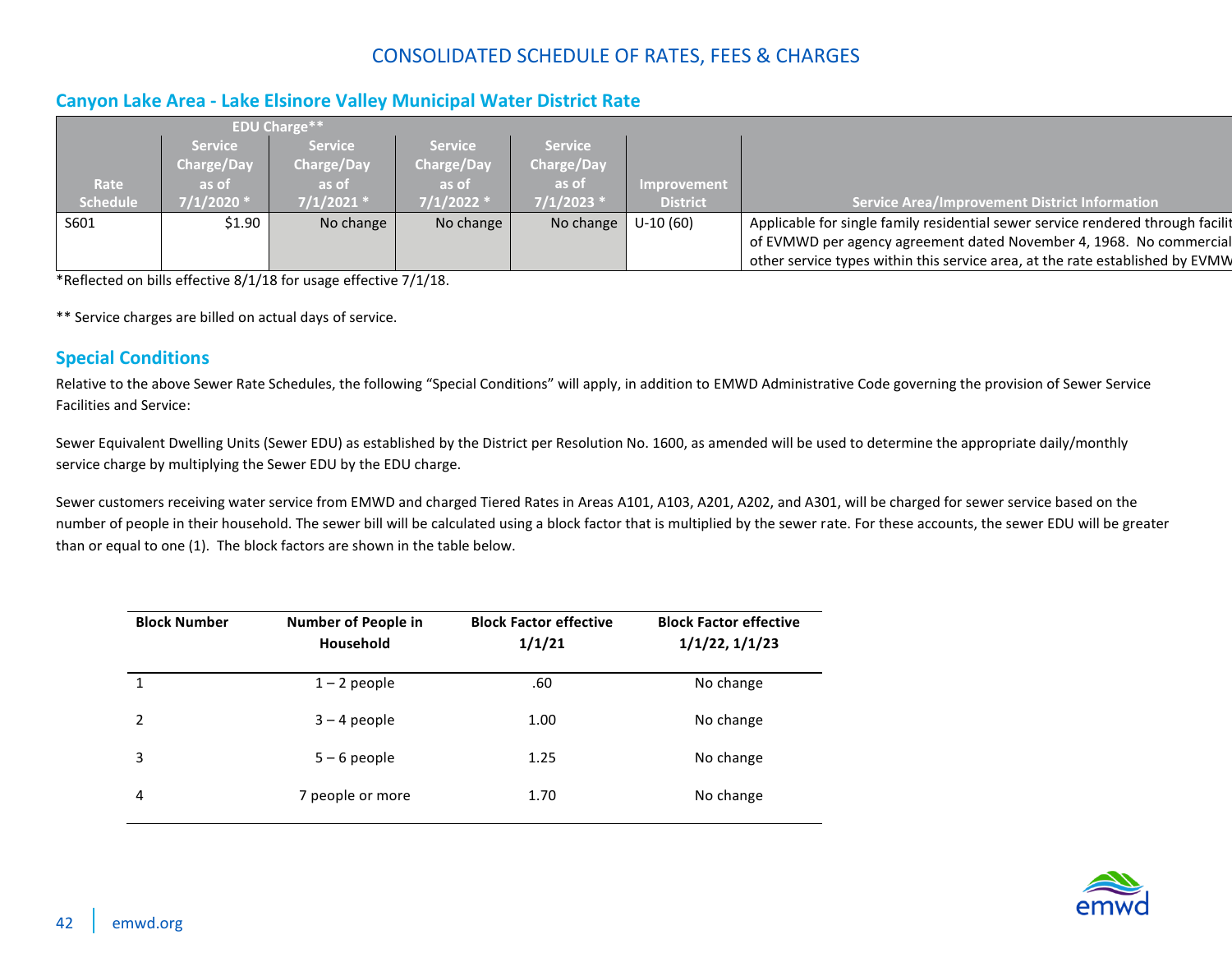#### Fixed Charge for Sewer System Capital Projects

This charge is applicable to all sewer service accounts for sewer service that is rendered through facilities of EMWD. This charge does not apply to sewer service accounts that have sewage rendered by an agency other than EMWD. This charge will be assessed per equivalent dwelling unit (EDU).

| <b>Description</b>                    | Fixed Charge as of $1/1/21$ * | Fixed Charge as of $1/1/22$ <sup>*</sup> | Fixed Charge as of 1/1/23 * |
|---------------------------------------|-------------------------------|------------------------------------------|-----------------------------|
| Daily Amount                          | \$0.09041                     | \$0.10093                                | \$0.11967                   |
| Total per Month (30 days)             | \$2.71                        | \$3.03                                   | \$3.59                      |
| Average Monthly Charge (Daily*365/12) | \$2.75                        | \$3.07                                   | \$3.64                      |

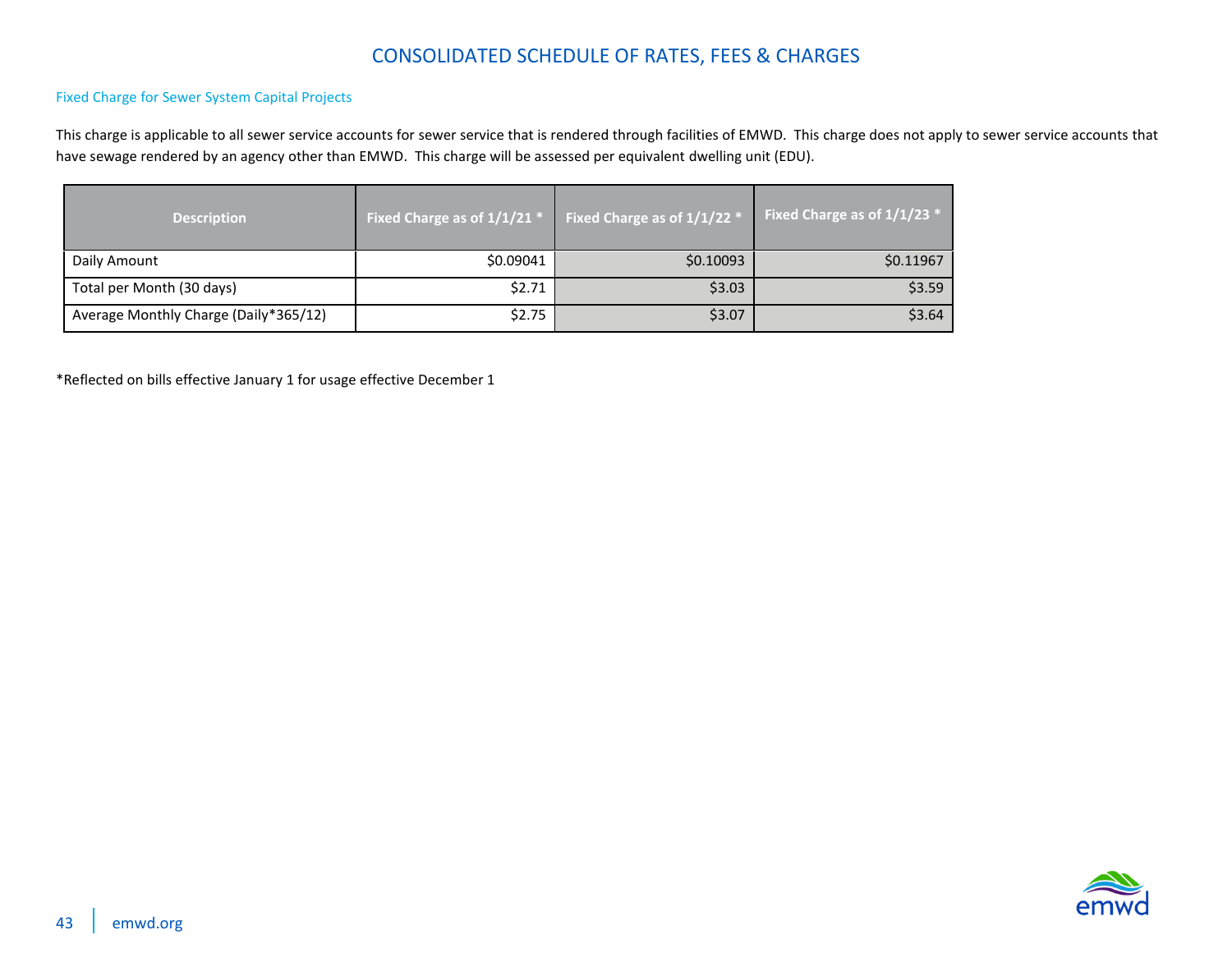### <span id="page-43-0"></span>**FEES-FOR-SERVICE**

#### <span id="page-43-1"></span>**Customer Service Fees**

| <b>Rate Code</b> | <b>Description</b>                                                                          | Fee as of $6/15/16$ | Fee as of $1/1/20$ |
|------------------|---------------------------------------------------------------------------------------------|---------------------|--------------------|
| CS-DP            | Customer Deposit Minimum, refundable upon at least 12 months of one-time<br>payment history | \$150.00            | No change          |
| $CS-27$          | <b>Broken Lock</b>                                                                          | \$11.00             | No change          |
| $CS-28$          | Illegal Service Restoration Penalty (Potable), 1st offense                                  | \$150.00            | No change          |
| $CS-28$          | Illegal Service Restoration Penalty (Potable), 2nd offense                                  | \$300.00            | No change          |
| $CS-28$          | Illegal Service Restoration Penalty (Potable), 3rd offense                                  | \$450.00            | No change          |
| $CS-28$          | Illegal Service Restoration Penalty (Potable), 4th offense                                  | \$600.00            | No change          |
| $CS-28$          | Illegal Service Restoration Penalty (Potable), 5th offense                                  | \$750.00            | No change          |
| $CS-28$          | Illegal Service Restoration Penalty (Potable), 6th offense                                  | \$900.00            | No change          |
| $CS-29$          | Broken Angle Stop                                                                           | \$619.00            | \$707.00           |
| $CS-30$          | <b>Broken Locking Device</b>                                                                | \$36.00             | \$42.00            |
| $CS-33$          | Disconnect Service at Main                                                                  | \$3,225.00          | No change          |
| $CS-41$          | Liens Against Property                                                                      | \$91.00             | \$99.00            |
| $CS-43$          | After Hours Service Restoration Charge                                                      | \$215.00            | \$150.00           |
| $CS-44$          | <b>Additional Trip Charge</b>                                                               | \$96.00             | \$92.00            |
| $CS-45$          | Filing a Police Report                                                                      | \$176.00            | \$198.00           |
| $CS-60$          | Late Fee                                                                                    | \$25.00             | No change          |
| $CS-61$          | <b>Reconnect Fee</b>                                                                        | \$55.00             | \$50.00            |

#### <span id="page-43-2"></span>**Standard Drop-In Meter Installation Fees**

| <b>Rate Code</b> | <b>Description</b>                | Fee as of 6/15/16 | Fee as of $1/1/20$ |
|------------------|-----------------------------------|-------------------|--------------------|
| $CS-11$          | 5/8" or 34" Meter (includes MXU)  | \$285.00          | No change          |
| $CS-12$          | 1" Meter (includes MXU)           | \$377.00          | No change          |
| $CS-13$          | 1 1/2" Meter (includes MXU)       | \$487.00          | No change          |
| $CS-14$          | 2" Meter (includes MXU) Multi-Jet | \$599.00          | No change          |
| $CS-15$          | 2" Meter (includes MXU) Turbine   | \$1,322.00        | No change          |

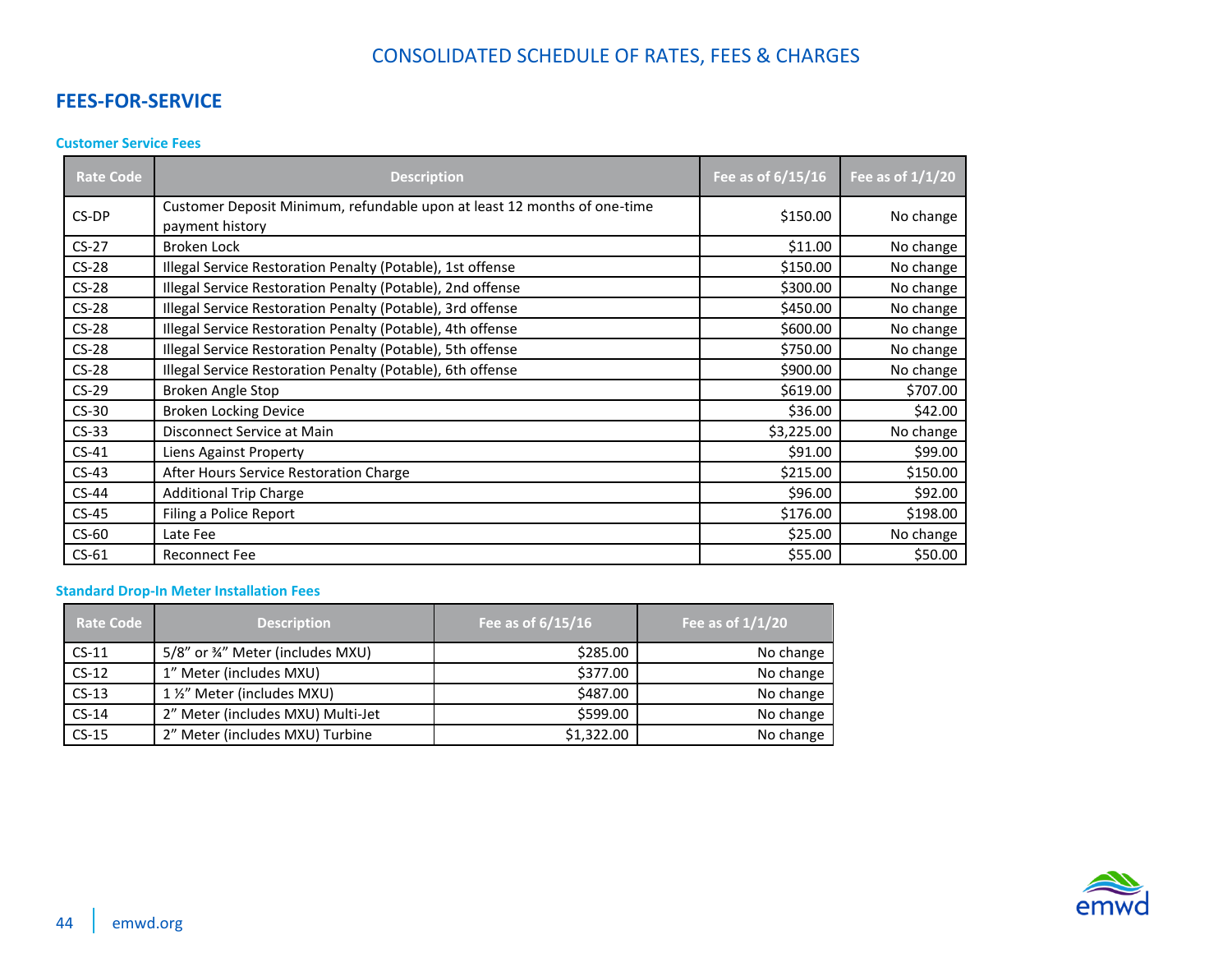| <b>Rate Code</b> | <b>Description</b>                                         | Fee as of 6/15/16 | Fee as of $1/1/20$ |
|------------------|------------------------------------------------------------|-------------------|--------------------|
| $CS-19$          | Meter Testing $-1$ " and smaller                           | \$154.00          | \$178.00           |
| $CS-20$          | Meter Testing $-1\frac{1}{2}$ and 2"                       | \$182.00          | \$214.00           |
| $CS-21$          | Meter Testing $-3$ " and larger                            | \$282.00          | \$298.00           |
| $CS-47$          | Installation of MXU Device                                 | \$163.00          | \$97.00            |
| $CS-51$          | Damaged or Missing MXU Device                              | \$202.00          | \$138.00           |
| $CS-53$          | AMR Meter Damaged/Missing - 5/8" meter with MXU            | \$305.00          | \$271.00           |
| $CS-53$          | AMR Meter Damaged/Missing - 5/8" meter without MXU         | \$142.00          | \$174.00           |
| $CS-53$          | AMR Meter Damaged/Missing - 1" meter with MXU              | \$358.00          | \$354.00           |
| $CS-53$          | AMR Meter Damaged/Missing - 1" meter without MXU           | \$195.00          | \$257.00           |
| $CS-53$          | AMR Meter Damaged/Missing - 11/2" meter with MXU           | \$460.00          | \$531.00           |
| $CS-53$          | AMR Meter Damaged/Missing - 11/2" meter without MXU        | \$297.00          | \$434.00           |
| $CS-53$          | AMR Meter Damaged/Missing - 2" multi-jet meter with MXU    | \$572.00          | \$730.00           |
| $CS-53$          | AMR Meter Damaged/Missing - 2" multi-jet meter without MXU | \$409.00          | \$633.00           |
| $CS-53$          | AMR Meter Damaged/Missing - 2" turbo meter with MXU        | \$1,295.00        | \$1,221.00         |
| $CS-53$          | AMR Meter Damaged/Missing - 2" turbo meter without MXU     | \$1,132.00        | \$1,124.00         |

#### <span id="page-44-0"></span>**Meter Service Fees**

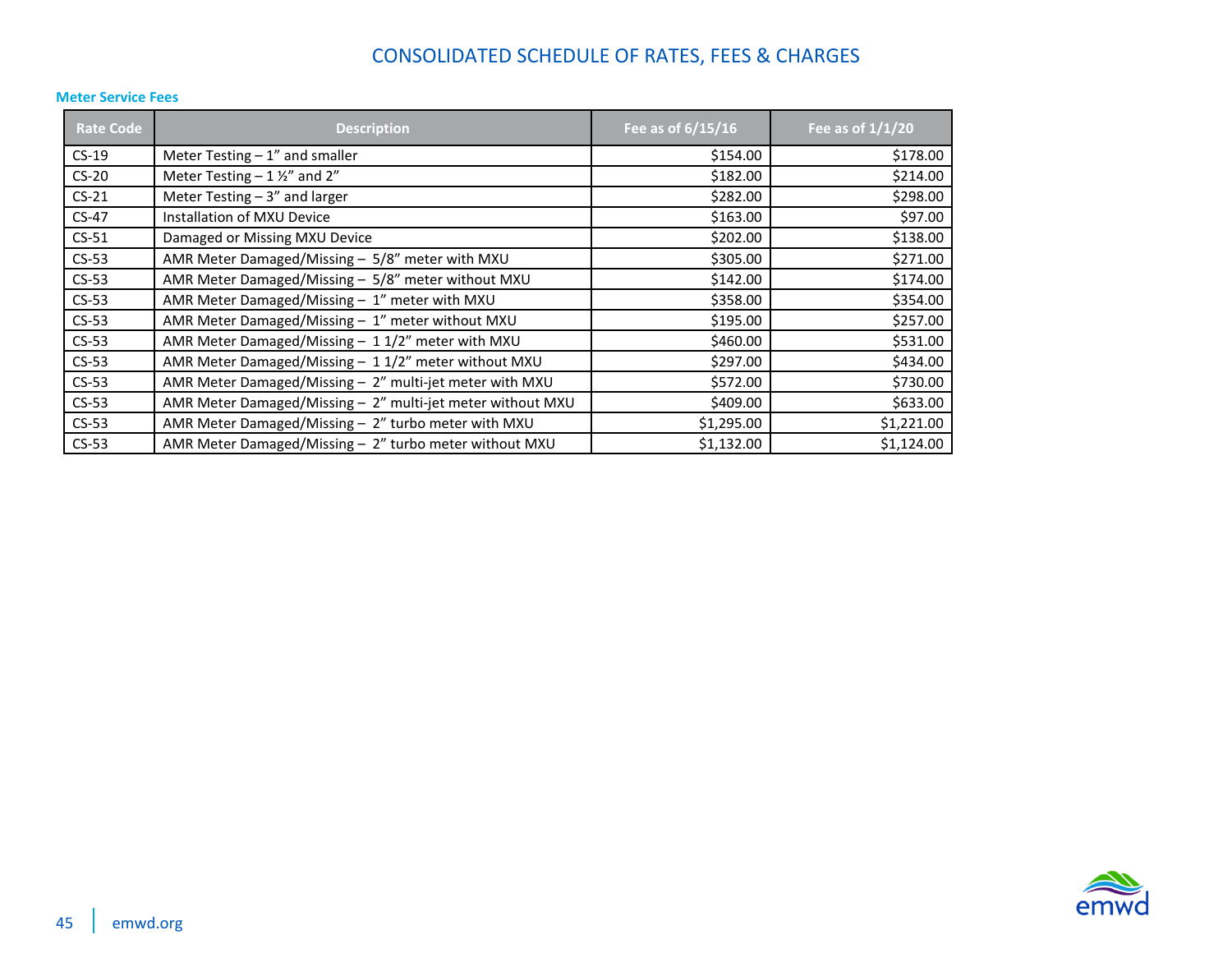#### <span id="page-45-0"></span>**T-Meter Service Fees**

| <b>Rate Code</b> | <b>Description</b>                                          | Fee as of $6/15/16$ | Fee as of $1/1/20$ |
|------------------|-------------------------------------------------------------|---------------------|--------------------|
| $CS-6$           | T-Meter Set-up $-2\frac{1}{2}$ "                            | \$243.00            | \$218.00           |
| $CS-6$           | T-Meter Deposit - $2 \frac{1}{2}$                           | \$600.00            | No change          |
| $CS-7$           | T-Meter Set-up (Residential) - 5/8" or 1"                   | \$243.00            | \$222.00           |
| $CS-7$           | T-Meter Deposit (Residential) - 5/8" or 1"                  | \$200.00            | No change          |
| $CS-22$          | T-Meter Move, Trip Charge, Illegal Fee                      | \$77.00             | \$79.00            |
| $CS-38$          | T-Meter - Broken Chain/Lock/Clamshell                       | \$131.00            | \$171.00           |
| $CS-39$          | <b>Replacement T-Meter</b>                                  | \$395.00            | \$469.00           |
| $CS-40$          | Repair T-Meter Swivel/Register                              | \$210.00            | \$310.00           |
| $CS-54$          | Late Fee - Failure to report Floater T-Meter Read           | \$25.00             | No change          |
| $CS-55$          | Late Fee - Failure to Return Floater T-Meter for Inspection | \$55.00             | No change          |
| $CS-56$          | Daily Late Fee - Expired Floater T-Meter Permit             | \$10.00             | No change          |

#### <span id="page-45-1"></span>**Engineering Fees**

| <b>Rate Code</b> | <b>Description</b>                                                        | Fee as of 6/15/16 | Fee as of $1/1/20$ |
|------------------|---------------------------------------------------------------------------|-------------------|--------------------|
| ENG-1            | Sewer Lateral Connection Inspection - At Main Line to Property Line       | \$390.00          | No change          |
| ENG-2            | <b>Interagency Permit</b>                                                 | \$1,000.00        | \$1,170.00         |
| ENG-3            | As Builts - Tracts & Pipelines (per Sheet)                                | \$127.00          | \$142.00           |
| ENG-4            | As Builts - Other Structural (per Sheet)                                  | \$154.00          | No change          |
| ENG-5            | Sewer Lateral Connection Inspection - At Property Line (existing lateral) | \$215.00          | No change          |
| ENG-7            | Miscellaneous Sewer Connection Inspection Fee (formerly a deposit)        | \$595.00          | No change          |
| ENG-8            | Water Service Connection Inspection Fee (formerly a deposit)              | \$595.00          | No change          |
| <b>ENG-10</b>    | ITV Inspection Fee - Per Linear Foot                                      | N/A               | \$2.00             |

\*\*Services noted as such are billed at actual cost. If the actual cost is less than the deposit amount, a refund will be initiated.

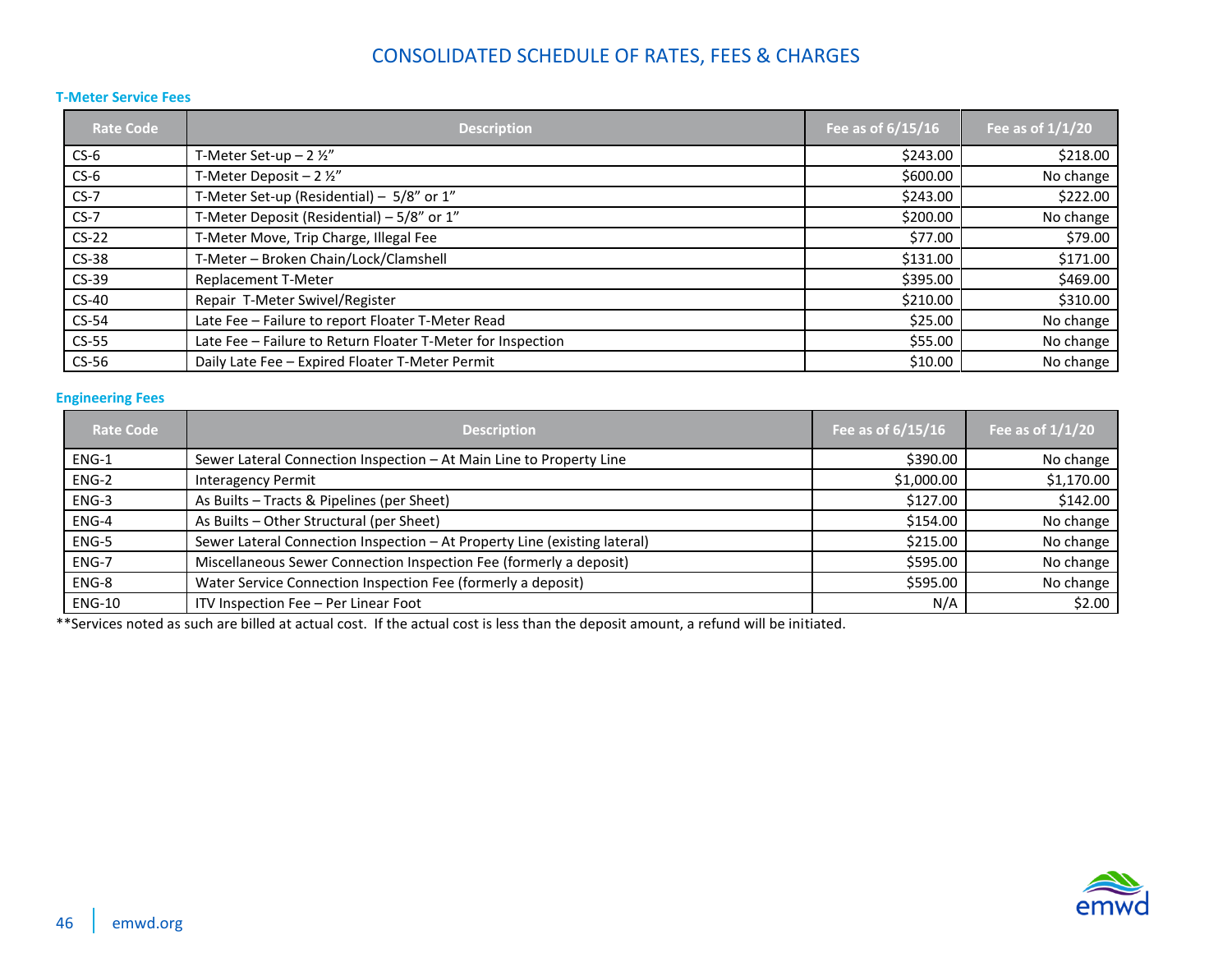#### <span id="page-46-0"></span>**Field Service Fees**

| <b>Rate Code</b> | <b>Description</b>                                                                                                                                                                            | Fee as of 6/15/16 | Fee as of $1/1/20$ |
|------------------|-----------------------------------------------------------------------------------------------------------------------------------------------------------------------------------------------|-------------------|--------------------|
| $FS-1$           | Install 6" Standard Fire Hydrant                                                                                                                                                              | \$8,219.00        | No change          |
| $FS-2$           | Install 6" Super Fire Hydrant                                                                                                                                                                 | \$8,662.00        | No change          |
| $FS-3$           | Upgrade Fire Hydrant                                                                                                                                                                          | \$2,180.00        | No change          |
| $FS-4$           | Install 4" Blow-off (Wharf-head) Hydrant                                                                                                                                                      | \$6,643.00        | No change          |
| $FS-5$           | Standard Full Service Meter Installation - 5/8" or 34" Meter (includes MXU)                                                                                                                   | \$3,550.00        | No change          |
| $FS-6$           | Standard Full Service Meter Installation - 1" Meter (includes MXU)                                                                                                                            | \$4,430.00        | No change          |
| FS-7             | Standard Full Service Meter Installation $-11/2$ " Meter (includes MXU)                                                                                                                       | \$4,890.00        | No change          |
| FS-8             | Standard Full Service Meter Installation - 2" Meter (includes MXU) Multi-Jet                                                                                                                  | \$5,560.00        | No change          |
| $FS-9$           | Standard Full Service Meter Installation - 2" Meter (includes MXU) - Turbine                                                                                                                  | \$5,560.00        | No change          |
| $FS-10$          | Temporary 4" Construction Meter on Fire Hydrant - Deposit **                                                                                                                                  | \$3,038.00        | No change          |
| $FS-11$          | Install Hot Tap on Water Main (Sizes 4", 6", 8" 12") - Deposit **                                                                                                                             | \$5,300.00        | No change          |
| $FS-12$          | Temporary 6" Construction Meter on Fire Hydrant - Deposit **                                                                                                                                  | \$3,236.00        | No change          |
| FS-14            | Relocate Meter/Water Lateral Within 10 Feet                                                                                                                                                   | \$1,377.00        | No change          |
| $FS-15$          | Relocate Fire Hydrant / Blow-off Within 10 Feet                                                                                                                                               | \$2,528.00        | No change          |
| $FS-16$          | Non-Standard Site Conditions (traffic control, asphalt, hard soil) may require additional<br>payment. Applies to fixed fees FS-1 through FS-8, FS-13, FS-15, FS-17, FS-18, FS-19 - Deposit ** | Varies            | No change          |
| $FS-17$          | Potable Large Meter Installation (Size 3" or Above) **                                                                                                                                        | Varies            | No change          |
| FS-18            | Recycled Meter Installation (Sizes 3" or Above)                                                                                                                                               | Varies            | Varies             |

\*\*Services noted as such are billed at actual cost. If the actual cost is less than the deposit amount, a refund will be initiated.

#### <span id="page-46-1"></span>**Finance Fees**

| <b>Rate Code</b> | <b>Description</b>                        | Fee as of $6/15/16$ | Fee as of $1/1/20$ |
|------------------|-------------------------------------------|---------------------|--------------------|
| $FIN-1$          | Non-Sufficient Funds (NSF) Charge         | \$25.00             | No change          |
| FIN-2            | <b>EMWD Administrative Processing Fee</b> | \$35.00             | \$37.00            |
| $FIN-3$          | Delinguent Bills on Tax Roll              | \$34.00             | \$41.00            |

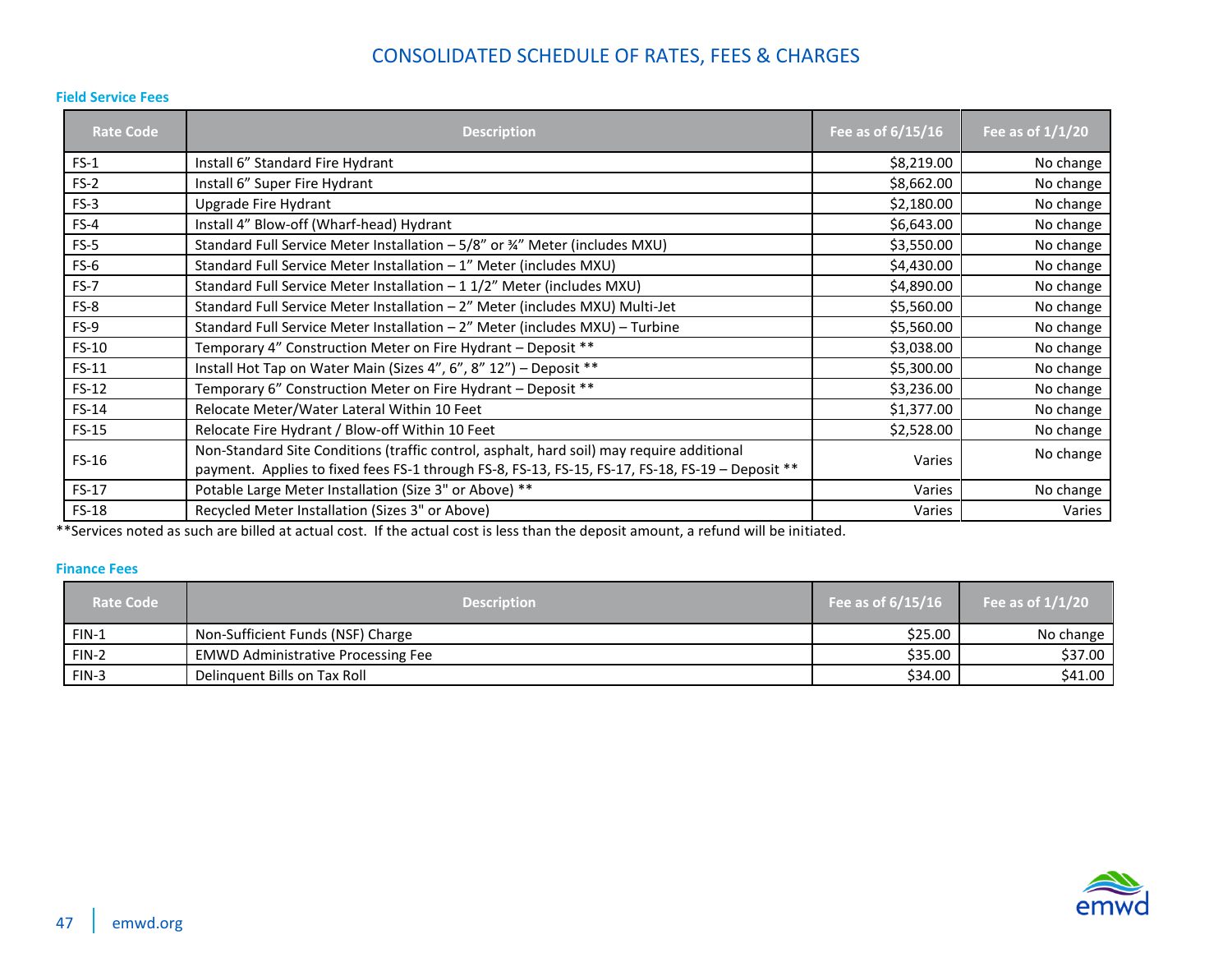#### <span id="page-47-0"></span>**Maps & Records Fees**

| <b>Rate Code</b> | <b>Description</b>                          | Fee as of 6/15/16 | Fee as of $1/1/20$ |
|------------------|---------------------------------------------|-------------------|--------------------|
| $MR-1$           | Prints (per Sheet)                          | \$5.55            | \$7.00             |
| $MR-2$           | Mylar (per Sheet)                           | \$9.15            | \$11.00            |
| $MR-3$           | Annexation Fees - Admin Expense (per Acre)  | \$200.00          | No change          |
| $MR-4$           | Color Plots - Various Sizes (per Sq. Ft.)   | \$3.15            | \$4.00             |
| $MR-5$           | Electronic copies of Drawings and Documents | \$53.00           | \$62.00            |

#### <span id="page-47-1"></span>**Development Services Fees**

| <b>Rate Code</b> | <b>Description</b>                                                                   | Fee as of 6/15/16 | Fee as of $1/1/20$ |
|------------------|--------------------------------------------------------------------------------------|-------------------|--------------------|
| NBD-1            | Will-Serve (Type 1) Charges                                                          | \$46.00           | \$77.00            |
| NBD-5            | Fire Flow Computer Modeling - 2 Hour Test                                            | \$155.00          | No change          |
| NBD-6            | <b>Static Pressure Test</b>                                                          | \$32.00           | \$58.00            |
| NBD-7            | Unauthorized Installation/Connection/Use Penalty - Potable - $1st$ Offense           | \$1,000.00        | No change          |
| NBD-7            | Unauthorized Installation/Connection/Use Penalty - Potable - 2 <sup>nd</sup> Offense | \$2,000.00        | No change          |
| NBD-7            | Unauthorized Installation/Connection/Use Penalty - Potable - 3rd Offense             | \$3,000.00        | No change          |
| NBD-7            | Unauthorized Installation/Connection/Use Penalty - Potable - 4 <sup>th</sup> Offense | \$4,000.00        | No change          |
| NBD-7            | Unauthorized Installation/Connection/Use Penalty - Potable - 5 <sup>th</sup> Offense | \$5,000.00        | No change          |
| NBD-7            | Unauthorized Installation/Connection/Use Penalty - Potable - $6th$ Offense           | \$6,000.00        | No change          |
| NBD-8            | Plan of Service / Plan Check / Plan Review - Deposit **                              | Varies            | Varies             |
| NBD-9            | Unmetered Construction Water (per lot)                                               | \$111.00          | \$121.00           |
| <b>NBD-10</b>    | Occupancy Release Requests (per 4 lots) - 4 Lot Minimum                              | \$26.00           | No change          |
| <b>NBD-11</b>    | Water Supply Development Fee (per Unit)                                              | \$300.00          | \$372.00           |
| <b>NBD-13</b>    | Fire Flow Computer Modeling - 3-5 hour test - Deposit**                              | Varies            | Varies             |
| <b>NBD-14</b>    | <b>Hydrant Flow Field Test</b>                                                       | \$426.00          | \$547.00           |
| <b>NBD-15</b>    | Unmetered Water Use Permit (Nonprofit 1-2 days only)                                 | \$35.00           | No change          |
| <b>NBD-50</b>    | Assessment District / Community Facilities District (AD/CFD) Formation Deposit       | Varies            | Varies             |
| <b>NBD-51</b>    | <b>AD/CFD Payoff Calculation</b>                                                     | \$40.00           | \$150.00           |

\*\*Services noted as such are billed at actual cost. If the actual cost is less than the deposit amount, a refund will be initiated.

#### <span id="page-47-2"></span>**Resource Management Fees**

| <b>Rate Code</b> | <b>Description</b>             | Fee as of $6/15/16$ | Fee as of $1/1/20$ |
|------------------|--------------------------------|---------------------|--------------------|
| RM-1             | Water Supply Assessment Report | \$1,025.00          | \$1,166            |

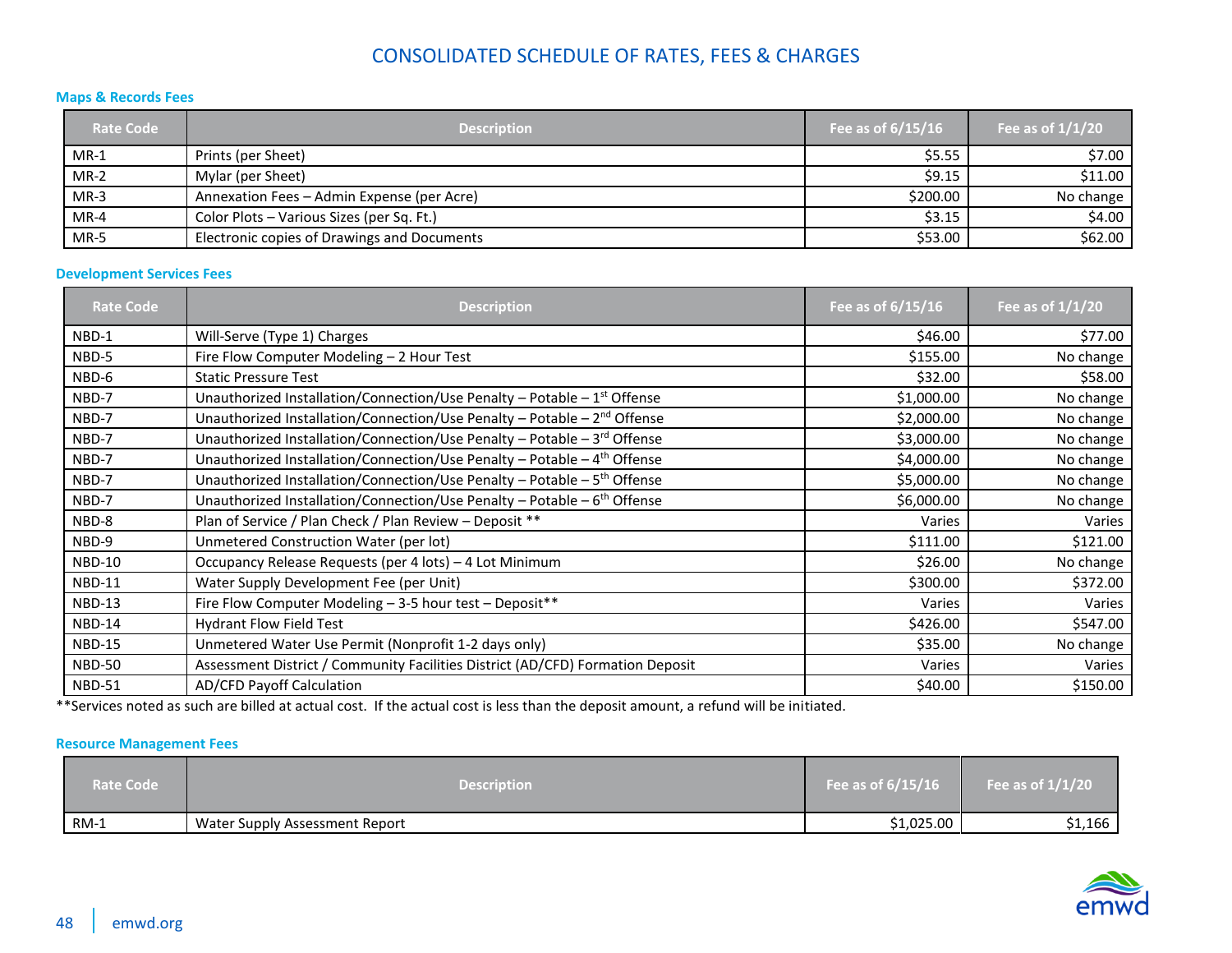#### <span id="page-48-0"></span>**Right-of-Way Fees**

| <b>Rate Code</b> | <b>Description</b>            | Fee as of $6/15/16$ | Fee as of $1/1/20$ |
|------------------|-------------------------------|---------------------|--------------------|
| ROW-1            | <b>Quitclaim of Easements</b> | \$706.00            | \$963.00           |

#### <span id="page-48-1"></span>**Recycled Water Operations Fees**

| Rate Code   | <b>Description</b>                                                        | Fee as of $6/15/16$ | Fee as of $1/1/20$ |
|-------------|---------------------------------------------------------------------------|---------------------|--------------------|
| $RW-1$      | Recycled Water Excess Use Over Allotment                                  | \$239.00            | \$294.00           |
| $RW-2$      | Recycled Water Non-Compliant / Unapproved Use                             | \$1,000.00          | No change          |
| $RW-3$      | Unauthorized Installation/Connection/Use Penalty - Recycled - 1st Offense | \$1,000.00          | No change          |
| $RW-3$      | Unauthorized Installation/Connection/Use Penalty - Recycled - 2nd Offense | \$2,000.00          | No change          |
| <b>RW-3</b> | Unauthorized Installation/Connection/Use Penalty - Recycled - 3rd Offense | \$3,000.00          | No change          |
| $RW-3$      | Unauthorized Installation/Connection/Use Penalty - Recycled - 4th Offense | \$4,000.00          | No change          |
| $RW-3$      | Unauthorized Installation/Connection/Use Penalty - Recycled - 5th Offense | \$5,000.00          | No change          |
| $RW-3$      | Unauthorized Installation/Connection/Use Penalty - Recycled - 6th Offense | \$6,000.00          | No change          |
| <b>RW-4</b> | Recycled Water Service Turn-off (by Water Ops)                            | \$242.00            | \$307.00           |
| <b>RW-5</b> | After Hours Restoration Charge (by Water Ops)                             | \$250.00            | \$274.00           |
| <b>RW-8</b> | Illegal Service Restoration Penalty - Recycled - 1st Offense              | \$1,000.00          | No change          |
| <b>RW-8</b> | Illegal Service Restoration Penalty - Recycled - 2nd Offense              | \$2,000.00          | No change          |
| <b>RW-8</b> | Illegal Service Restoration Penalty - Recycled - 3rd Offense              | \$3,000.00          | No change          |
| RW-8        | Illegal Service Restoration Penalty - Recycled - 4th Offense              | \$4,000.00          | No change          |
| <b>RW-8</b> | Illegal Service Restoration Penalty - Recycled - 5th Offense              | \$5,000.00          | No change          |
| RW-8        | Illegal Service Restoration Penalty - Recycled - 6th Offense              | \$6,000.00          | No change          |
| <b>RW-9</b> | Recycled Water Unauthorized Discharge Penalty - Billed at actual cost     | Varies              | Varies             |

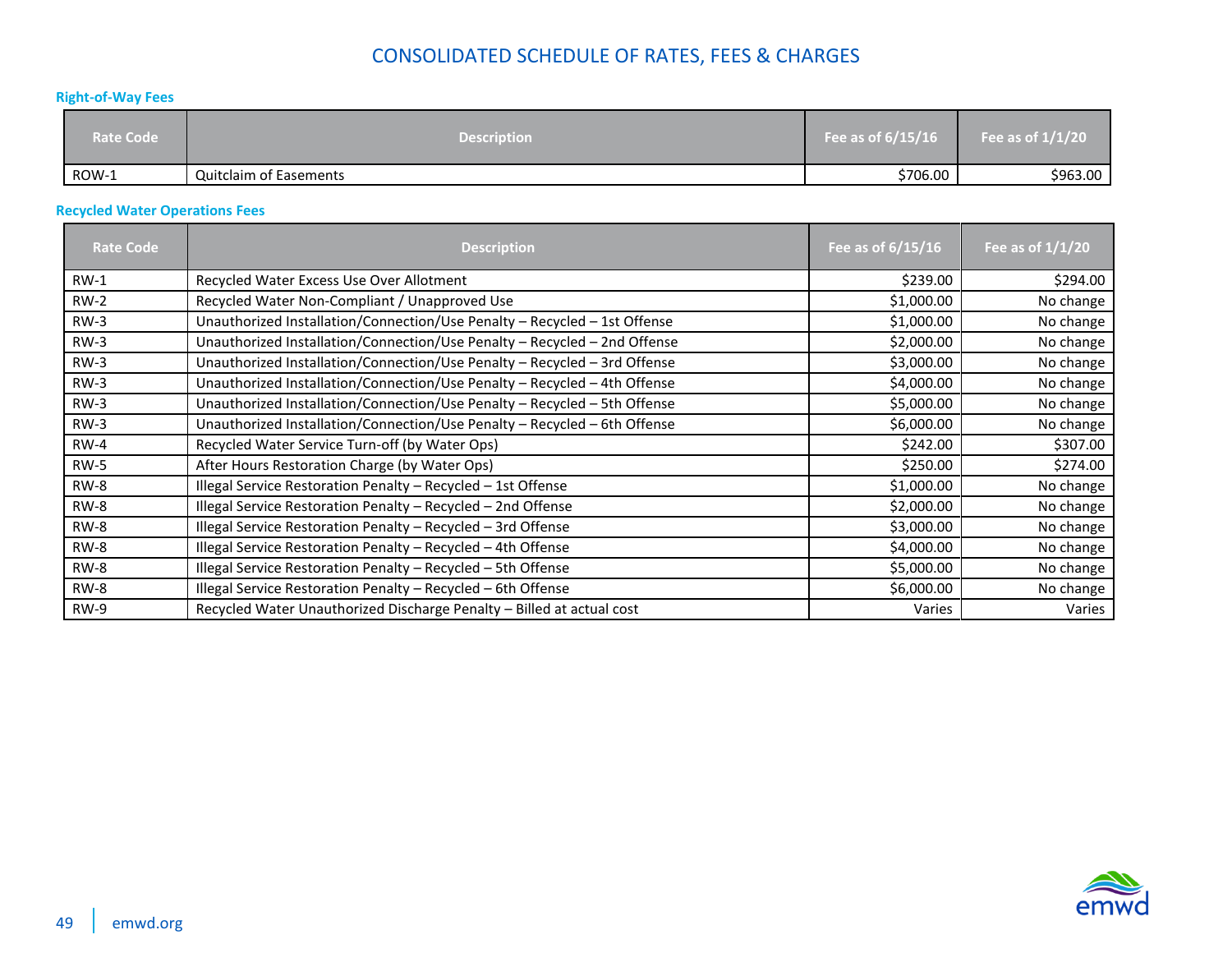#### <span id="page-49-0"></span>**Sewer Fees**

| <b>Rate Code</b> | <b>Description</b>                            | Fee as of $6/15/16$ | Fee as of $1/1/20$ |
|------------------|-----------------------------------------------|---------------------|--------------------|
| SWR-1            | Sewage Spill / Lateral Backup – Daytime hours | \$724.00            | \$784.00           |
| SWR-2            | Sewage Spill / Lateral Backup - After hours   | \$1,641.00          | \$1,862.00         |

#### <span id="page-49-1"></span>**Source Control Fees**

| <b>Rate Code</b> | <b>Description</b>                                                       | Fee as of 6/15/16 | Fee as of $1/1/20$ |
|------------------|--------------------------------------------------------------------------|-------------------|--------------------|
| $SC-1$           | <b>Waste Discharge Application</b>                                       | \$225.00          | \$330.00           |
| $SC-2$           | Annual Permit Fee - Significant Industrial User                          | \$1,440.00        | \$1,840.00         |
| $SC-3$           | Annual Permit Fee - Non-Significant Industrial User                      | \$400.00          | \$494.00           |
| $SC-6$           | Annual Permit Fee - Liquid Waste Hauling                                 | \$180.00          | \$197.00           |
| $SC-7$           | Plan Check Review & Inspection (Complex)                                 | \$510.00          | \$570.00           |
| $SC-8$           | Plan Check Review & Inspection (Regular)                                 | \$195.00          | \$256.00           |
| $SC-9$           | Non-Compliance Inspection                                                | \$246.00          | \$372.00           |
| $SC-10$          | Non-Compliance Sampling                                                  | \$250.00          | \$372.00           |
| $SC-21$          | Administrative Civil Penalty - Reporting Violation - Note (1)            | \$2,000.00        | No change          |
| $SC-22$          | Administrative Civil Penalty - Compliance Schedule Violation - Note (1)  | \$3,000.00        | No change          |
| $SC-23$          | Administrative Civil Penalty - Discharge Violation per Day - Note (1)    | \$5,000.00        | No change          |
| $SC-24$          | Administrative Civil Penalty - Discharge Violation per Gallon - Note (1) | \$10.00           | No change          |

Note (1): Source control rate codes SC-21, SC-22, SC-23 and SC-24 charges are established according to EMWD Ordinance 59 and incorporated by reference.

#### <span id="page-49-2"></span>**Source Control – Pumper Discharge Fees**

| <b>Rate Code</b> | <b>Description</b>                                                             | Fee as of $6/15/16$ | Fee as of $1/1/20$ |
|------------------|--------------------------------------------------------------------------------|---------------------|--------------------|
| $SC-14$          | Annual Permit Fee - Liquid Waste Hauling Truck Fee                             | \$65.00             | \$83.00            |
| $SC-15$          | Permit Revision Fee - Revise Truck on Current Permit                           | \$56.00             | \$129.00           |
| $SC-18$          | Administrative Fee Per Load - Domestic Septic Tank & Chemical Toilet Wastes    | \$6.00              | \$8.00             |
| $SC-19$          | Waste Processing Fee Per Gallon - Domestic Septic Tank & Chemical Toilet Waste | \$0.064             | No change          |

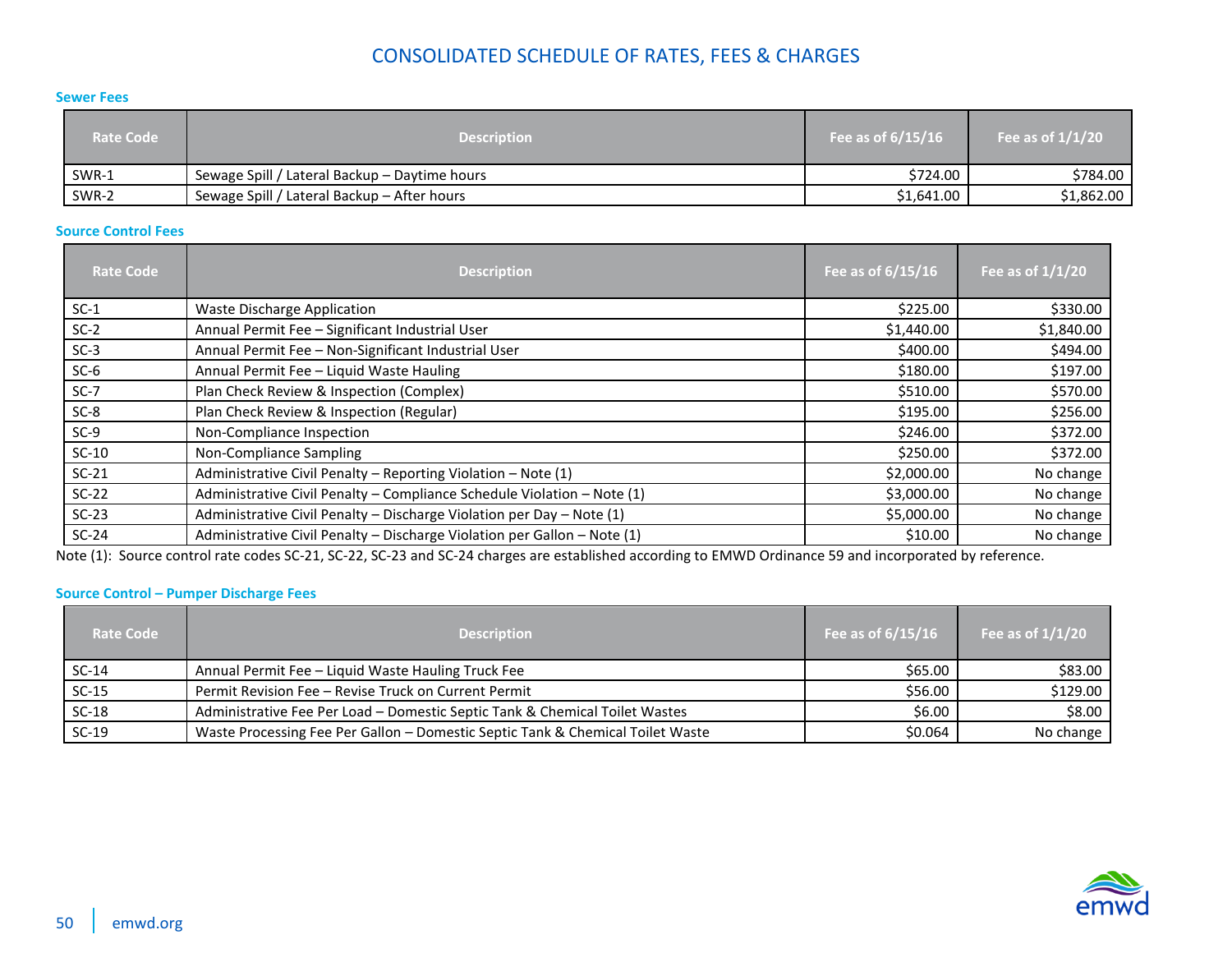#### <span id="page-50-0"></span>**Source Control Special Fees – Non-Reclaimable Waste Line (NWL) Fees**

| <b>Rate Code</b> | <b>Description</b>                                                 | Fee as of $\frac{6}{15}$ 15/16 | Fee as of $1/1/20$ |
|------------------|--------------------------------------------------------------------|--------------------------------|--------------------|
| NWL-1            | NWL Notice of Violation                                            | \$600.00                       | \$774.00           |
| NWL-2            | <b>NWL Violation Meeting</b>                                       | \$525.00                       | \$657.00           |
| NWL-3            | <b>NWL Consent Order</b>                                           | \$417.00                       | \$518.00           |
| NWL-4            | <b>NWL Compliance Order</b>                                        | \$786.00                       | \$994.00           |
| NWL-5            | <b>NWL Cease and Desist Order</b>                                  | \$616.00                       | \$774.00           |
| NWL-7            | NWL Annual Permit Fee - Significant Industrial User (NWL-SIU)      | \$2,760.00                     | \$3,137.00         |
| NWL-8            | NWL Annual Permit Fee - Non-Significant Industrial User (NWL-NSIU) | \$830.00                       | \$923.00           |

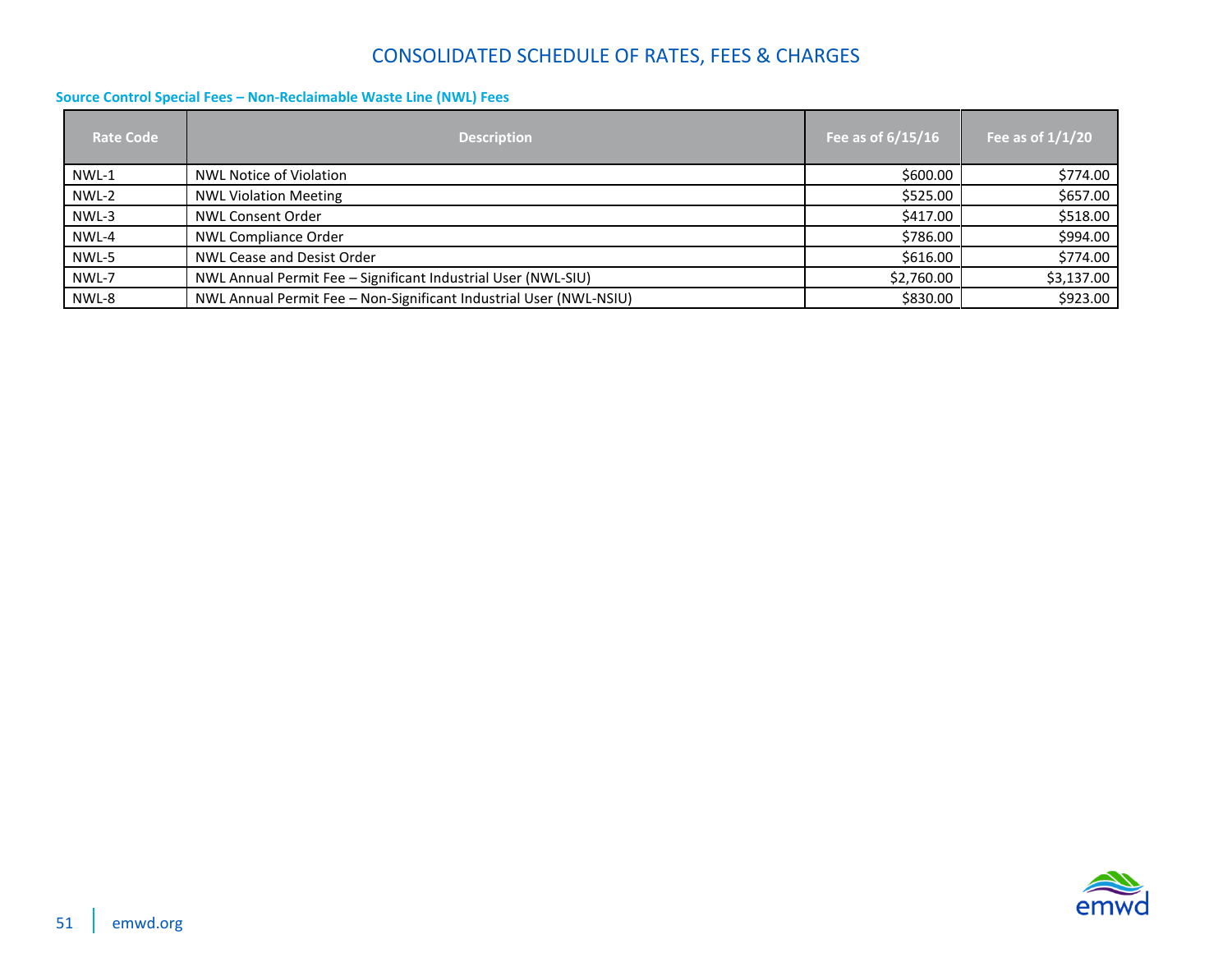#### <span id="page-51-0"></span>**Water Operations Fees**

| <b>Rate Code</b> | <b>Description</b>                                                                           | Fee as of 6/15/16 | Fee as of $1/1/20$ |
|------------------|----------------------------------------------------------------------------------------------|-------------------|--------------------|
| $WO-1$           | Initial Backflow Assembly Test                                                               | \$87.00           | \$153.00           |
| $WO-2$           | Non-Compliance Backflow Assembly Test                                                        | \$400.00          | \$433.00           |
| $WO-3$           | Backflow Assembly Installation - Outside Contractors **                                      | Varies            | Varies             |
| $WO-4$           | Re-Test Backflow Assembly                                                                    | \$117.00          | \$153.00           |
| $WO-5$           | <b>Repair Backflow Assembly</b>                                                              | Varies            | Varies             |
| $WO-6$           | Priority Backflow Assembly Test                                                              | \$187.00          | \$223.00           |
| <b>WO-7</b>      | Service Turn-off - Backflow Noncompliance                                                    | \$70.00           | \$113.00           |
| $WO-8$           | Air Gap Inspection & Permit Fee                                                              | \$35.00           | \$72.00            |
| $WO-9$           | Air Gap Non-Compliance Fee                                                                   | \$200.00          | No change          |
| WO-10            | Trip Charge for Air Gap Inspection; Backflow Test No-Show; Cross Connection Test No-Show     | \$88.00           | No change          |
| WO-11            | Potable Water Site Survey (Cross Connection) - Base Charge of \$214 for up to the First Hour | \$214.00          | No change          |
| $WO-11$          | Potable Water Site Survey (Cross Connection) - Hourly rate of \$52 after the First Hour      | \$52.00           | No change          |
| WO-12            | *** NEW CHARGE***<br>Non-Compliance Backflow Fine (Monthly)                                  | \$200.00          | No change          |
| WO-50            | Daytime Call Response - Water Ops                                                            | \$98.00           | \$111.00           |
| WO-51            | After Hours Call Response - Water Ops                                                        | \$272.00          | \$321.00           |
| <b>WO-52</b>     | Field Pressure Test - Water Ops                                                              | \$105.00          | \$125.00           |
| WO-53            | Seasonal Off/On Service Request - Ag Meters 6" +                                             | \$43.00           | \$55.00            |
| <b>WO-54</b>     | Deposit: Key for Overhead Fill Station                                                       | \$100.00          | No change          |

\*\*Services noted as such are billed at actual cost. If the actual cost is less than the deposit amount, a refund will be initiated.

#### <span id="page-51-1"></span>**Contract & Purchasing Fees**

| <b>Rate Code</b> | <b>Description</b>                       | Fee as of $6/15/16$ | Fee as of $1/1/20$ |
|------------------|------------------------------------------|---------------------|--------------------|
| $CP-1$           | Fringe Area Annexation Processing Charge | \$4,000.00          | No change          |
| $CP-2$           | Cell Tower Lease Application Charge      | \$2,000.00          | \$4,000.00         |
| $CP-3$           | Cell Tower Lease Amendment Charge        | N/A                 | \$2,000.00         |

#### <span id="page-51-2"></span>**Miscellaneous Administrative Fees**

| <b>Rate Code</b> | Description                              | Fee as of $\overline{6/15/16}$ | Fee as of $1/1/20$ |
|------------------|------------------------------------------|--------------------------------|--------------------|
| ADM-1            | Public Records Request – Copies per Page | \$0.25                         | No change          |

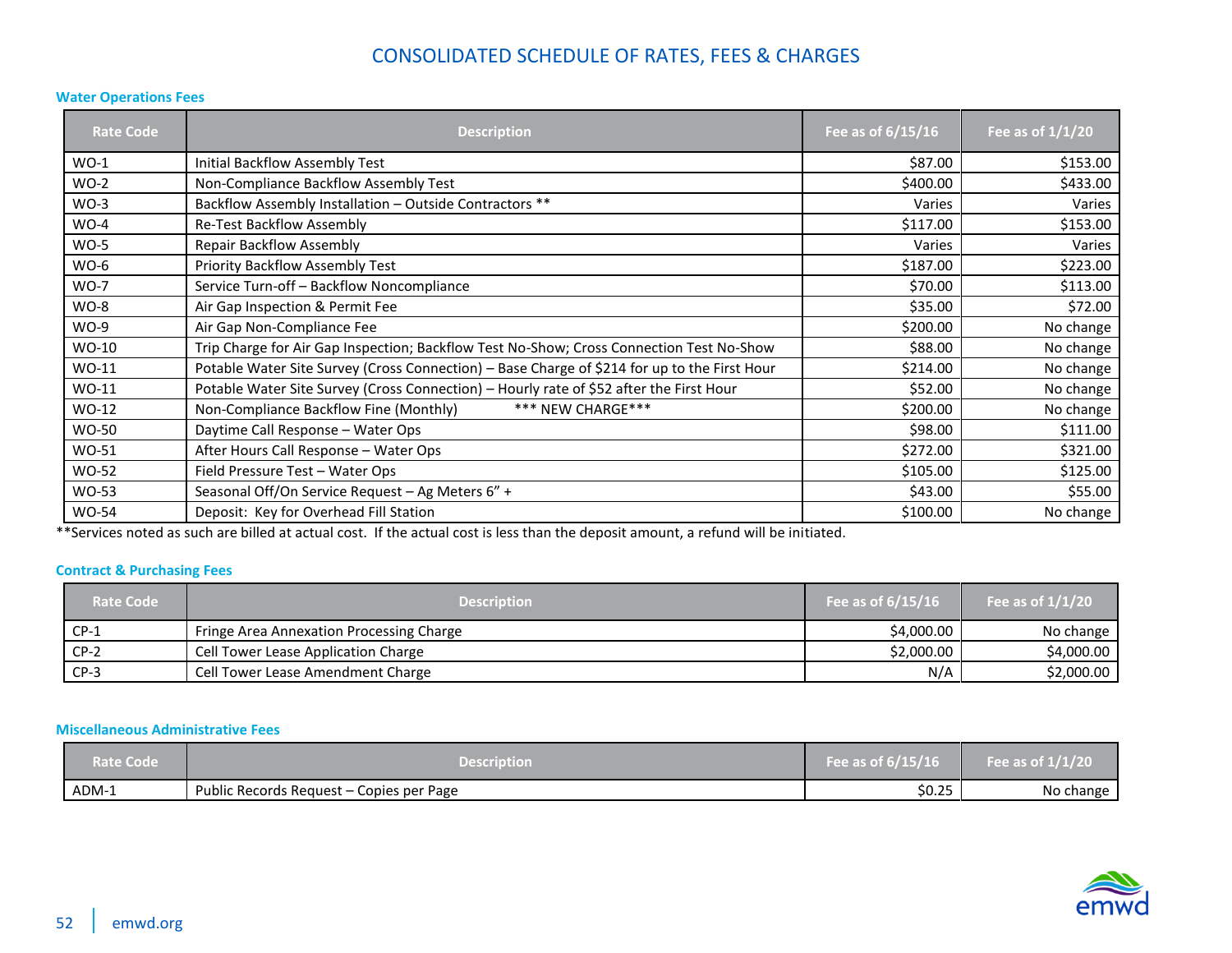### <span id="page-52-0"></span>**STANDBY ASSESSMENTS**

Water Standby Assessment and Sewage and Waste Service Standby Charge Programs constitute an important part of the financial programs for the General District and many other Improvement Districts.

Standby Assessments are included annually on the property tax rolls, as set through a public hearing process.

### <span id="page-52-1"></span>**Water Standby Assessments**

| <b>Water Programs</b> |          |                                          |          | <b>Assessment or Charge/Acre</b> |          |  |
|-----------------------|----------|------------------------------------------|----------|----------------------------------|----------|--|
|                       |          |                                          |          | Zone of Benefit                  |          |  |
|                       |          |                                          | <u>1</u> | $\overline{2}$                   | <u>3</u> |  |
| <b>EMWD</b>           |          | (General District)                       | \$4.00   | \$1.60                           | \$0.60   |  |
| I.D. No.              | $8*$     | (Good Hope Area)                         | 2.00     | 1.00                             |          |  |
| I.D. No.              | 9*       | (Quail Valley Area)                      | 7.50     | 3.74                             | 1.50     |  |
| I.D. No.              | $11*$    | (Mission Canyon Area)                    | 3.00     | 1.50                             |          |  |
| I.D. No.              | $13*$    | (Perris Valley Area)                     | 1.00     | 0.50                             |          |  |
| I.D. No.              | $14*$    | (Diamond Valley Area)                    | 3.00     | 1.50                             |          |  |
| I.D. No.              | $15*$    | (Bautista Canyon Area)                   | 5.00     |                                  |          |  |
| I.D. No.              | $16*$    | (Mead Valley Area)                       | 2.00     | 1.00                             |          |  |
| I.D. No.              | 18*      | (Juniper Flats/Homeland/Winchester Area) | 2.00     | 1.00                             |          |  |
| I.D. No.              | $21*$    | (Menifee Valley Area)                    | 5.00     | 3.00                             | 1.00     |  |
| I.D. No.              | $U - 5*$ | (Dairyland Area)                         | 5.00     |                                  |          |  |
| I.D. No.              | $U - 7*$ | (Soboba Hot Springs Area)                | 7.50     |                                  |          |  |
| I.D. No.              | $U-17*$  | (Ryan Field)                             | 3.00     |                                  |          |  |
| I.D. No.              | $U-20*$  | (N. San Jacinto Area)                    | 10.00    |                                  |          |  |
| I.D. No.              | $U-26*$  | (Tucalota Creek Area)                    | 15.00    | 10.00                            | 2.50     |  |
| I.D.                  | C*       | (Murrieta Hot Springs)                   | 10.00    |                                  |          |  |
| I.D.                  | D*       | (Northern Ca. Wat. Int. Program)         | 6.00     | 2.40                             | .90      |  |

\*And Adjacent Lands NOTE: Assessments or Charges must be divisible by two.

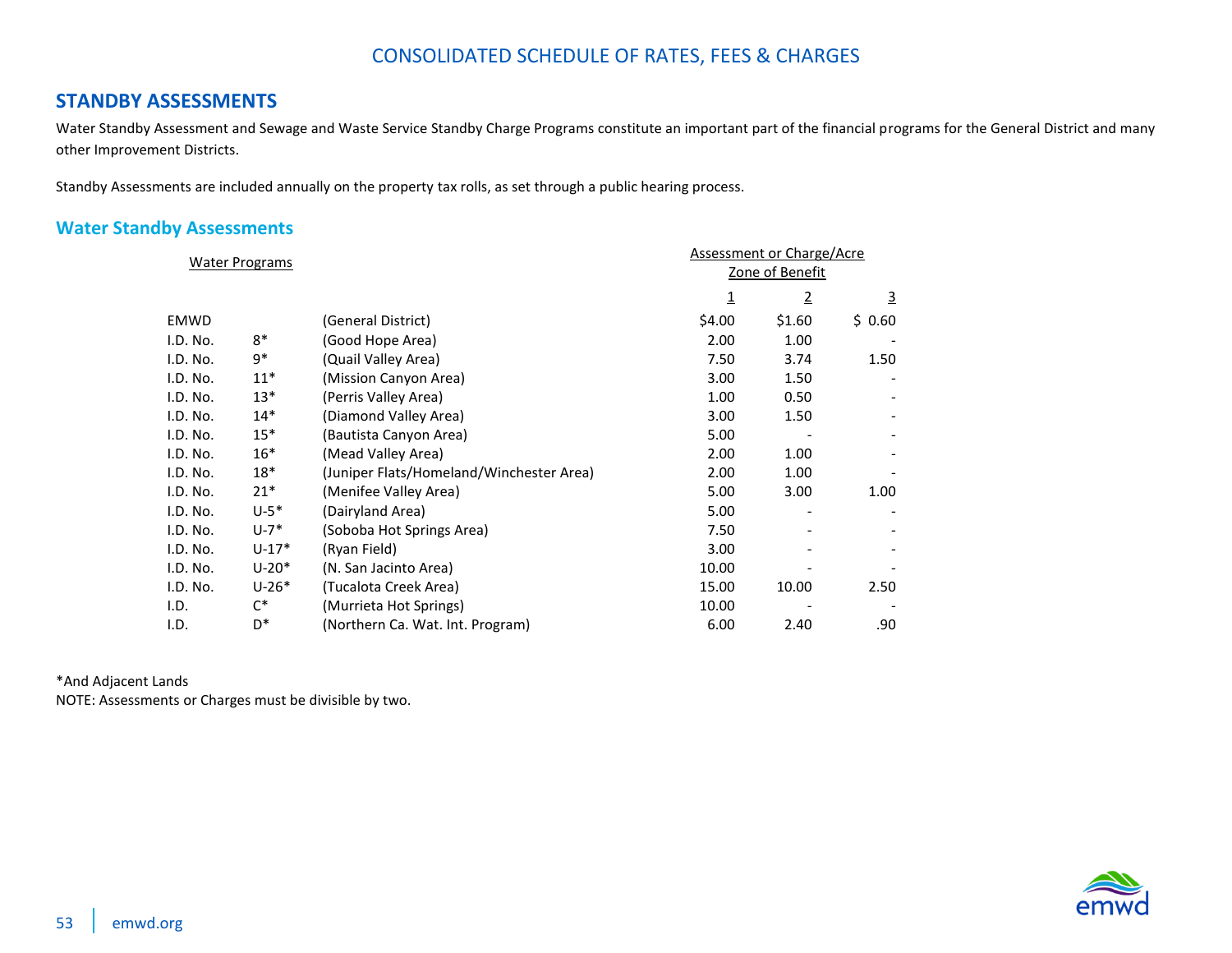### <span id="page-53-0"></span>**Sewer and Waste Service Standby Charges**

| <b>Sewer Programs</b> |           |                                          | <b>Assessment or Charge/Acre</b> |                 |                |
|-----------------------|-----------|------------------------------------------|----------------------------------|-----------------|----------------|
|                       |           |                                          |                                  | Zone of Benefit |                |
|                       |           |                                          | $\overline{\mathbf{1}}$          | $\overline{2}$  | $\overline{3}$ |
| I.D. No.              | $19*$     | (Central Moreno Valley/Sunnymead Area)   | \$7.50                           | \$              | \$             |
| I.D. No.              | $20*$     | (Hemet-San Jacinto Collector No. 1)      | 10.00                            |                 |                |
| I.D. No.              | $25*$     | (Temecula Townsite)                      | 10.00                            |                 |                |
| I.D. No.              | $U - 8*$  | (Rancho California Regional Sewer No. 1) | 10.00                            | 5.00            | 2.50           |
| I.D. No.              | $U - 9*$  | (Perris Valley Area)                     | 10.00                            |                 |                |
| I.D. No.              | $U-10*$   | (Canyon Lake Area)                       | 10.00                            |                 |                |
| I.D. No.              | $U-12*$   | (Hemet-San Jacinto Collector No. 2)      | 10.00                            |                 |                |
| I.D. No.              | $U-13*$   | (W. Moreno Valley/W. Sunnymead Area)     | 15.00                            | 10.00           |                |
| I.D. No.              | $U - 14*$ | (Hemet-San Jacinto Collector No. 3)      | 10.00                            |                 |                |
| I.D. No.              | $U-15*$   | (Sun City/Menifee Area)                  | 10.00                            |                 |                |
| I.D. No.              | $U-16*$   | (Hemet-San Jacinto Collector No. 4)      | 10.00                            |                 |                |
| I.D. No.              | $U-19*$   | (Hemet-San Jacinto Collector No. 6)      | 10.00                            |                 |                |
| I.D. No.              | $U - 21*$ | (Hemet-San Jacinto Collector No. 7)      | 10.00                            |                 |                |
| I.D. No.              | $U-22*$   | (East Moreno Valley Area)                | 15.00                            | 2.50            |                |
| I.D. No.              | $U-25*$   | (Tucalota Creek/Murrieta Area)           | 15.00                            | 10.00           | 2.50           |
| I.D. No.              | $U-27*$   | (North Perris Valley Area)               | 15.00                            |                 |                |
| $I.D. C*$             |           | (Murrieta Hot Springs Area)              | 10.00                            |                 |                |
| $I.D. E^*$            |           | (City of Perris)                         | 15.00                            | 7.50            |                |
| $I.D. F*$             |           | (Romoland/Sun City Area)                 | 15.00                            |                 |                |
| $I.D. G*$             |           | (Homeland/Winchester Area)               | 15.00                            |                 |                |

\*And Adjacent Lands

NOTE: Assessments or Charges must be divisible by two.

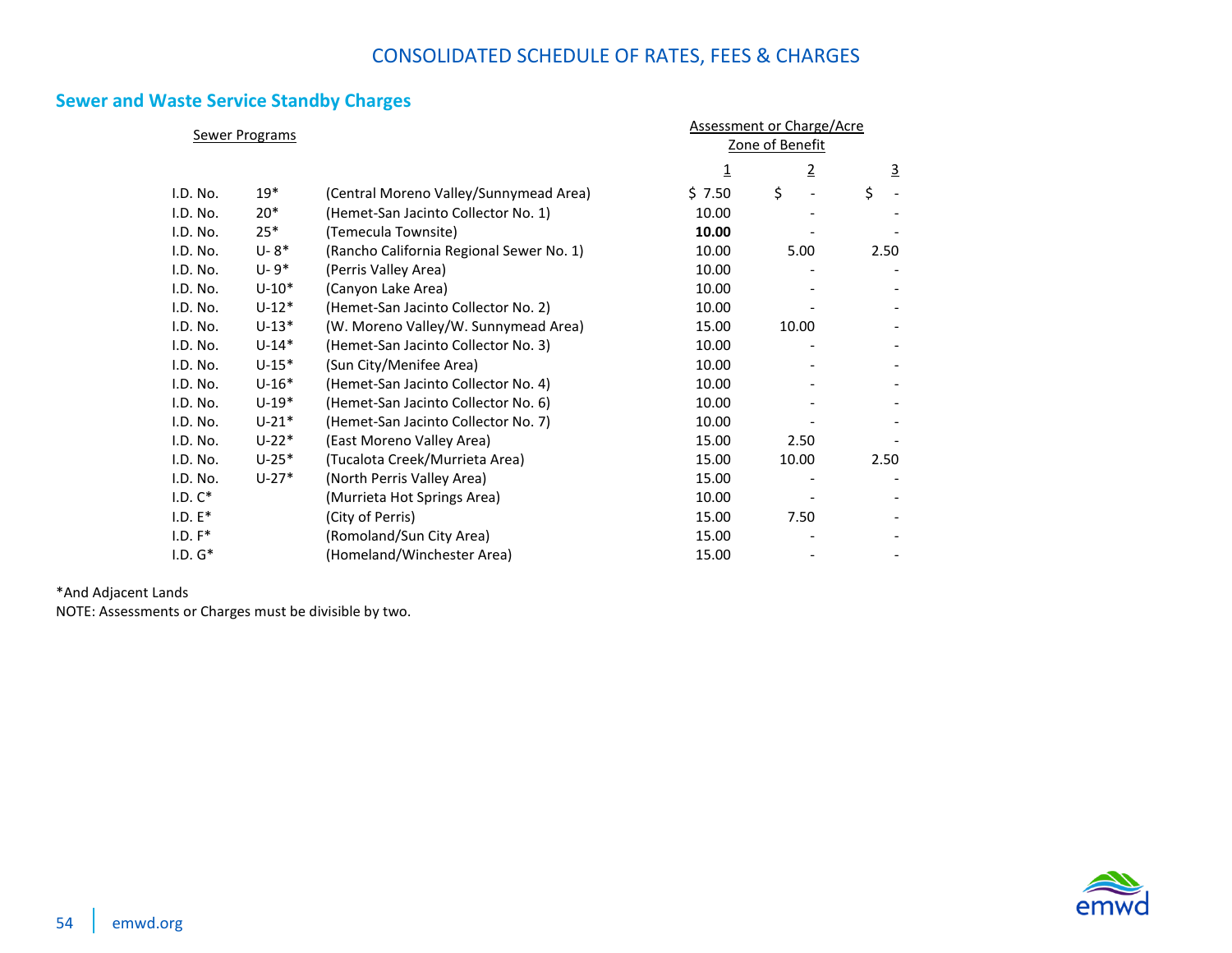### <span id="page-54-0"></span>**CONNECTION FEES**

#### <span id="page-54-1"></span>**Water Connection Fees:**

Meter Fee: See Standard Drop-In Meter Installation Charges

Paid to EMWD for meters 2" or smaller; meters large than 2" are supplied by the developer contractor as per EMWD's approved materials list.

#### <span id="page-54-2"></span>**Water Financial Participation Charge**

| Area                    | Rate as of 1/1/2021             | Rate as of 1/1/2022             |  |
|-------------------------|---------------------------------|---------------------------------|--|
| <b>General District</b> | \$5,584.00/EMS                  | \$6,845.00/EMS                  |  |
| Perris I                | \$4,916.00/EMS                  | \$5,933.00)/EMS                 |  |
| Perris II               | \$5,249.00/EMS                  | \$6,367.00EMS                   |  |
| Perris III              | \$5,350.00/EMS                  | \$6,491.00/EMS                  |  |
| $U-3-1 w/U-3$           | \$7,713.00/EMS                  | \$9,153.00/EMS                  |  |
| $U-3-1$ w/o U-3         | \$7,865.00/EMS                  | \$9,318.00/EMS                  |  |
| AD8 w/ ID 18            | \$8,191.00/EMS                  | \$9,671.00/EMS                  |  |
| AD8 w/o ID 18           | \$8,312.00/EMS                  | \$9,802.00/EMS                  |  |
|                         | \$5,584.00/EMS General District | \$6,845.00/EMS General District |  |
| Conestoga 1719PZ        | \$3,615.00/Water Benefit EDU *  | \$3,919.00/Water Benefit EDU *  |  |
|                         | \$5,584.00/EMS General District | \$6,845.00/EMS General District |  |
| Canyon Cove Reservoir   | \$2,135.00/Water Benefit EDU *  | \$2,135.00/Water Benefit EDU *  |  |

#### <span id="page-54-3"></span>**Landscape Water Financial Participation Charge**

| Area.                   | Rate as of 1/1/2021 | Rate as of 1/1/2022 |
|-------------------------|---------------------|---------------------|
| <b>General District</b> | \$5,069.00/EMS      | \$6,214.00/EMS      |

#### <span id="page-54-4"></span>**Other Fees and Credits**

| 'Area                            | Rate as of 1/1/2021 | Rate as of 1/1/2022 |
|----------------------------------|---------------------|---------------------|
| Water Supply Development Fee**   | \$300.00/EDU        | \$372.00/EDU        |
| Developer Donated Storage Credit |                     | (\$1,138.00/EMS)    |

\*Benefit EDUs as determined at the time of special area formation, as amended.

\*\*For apartment/condo, institution, commercial or industrial projects, the water supply development fee will be based on the number of calculated Sewer EDUs. In the unlikely event that a commercial project is "water only", the water supply development fee will be based on the number of EMSs.

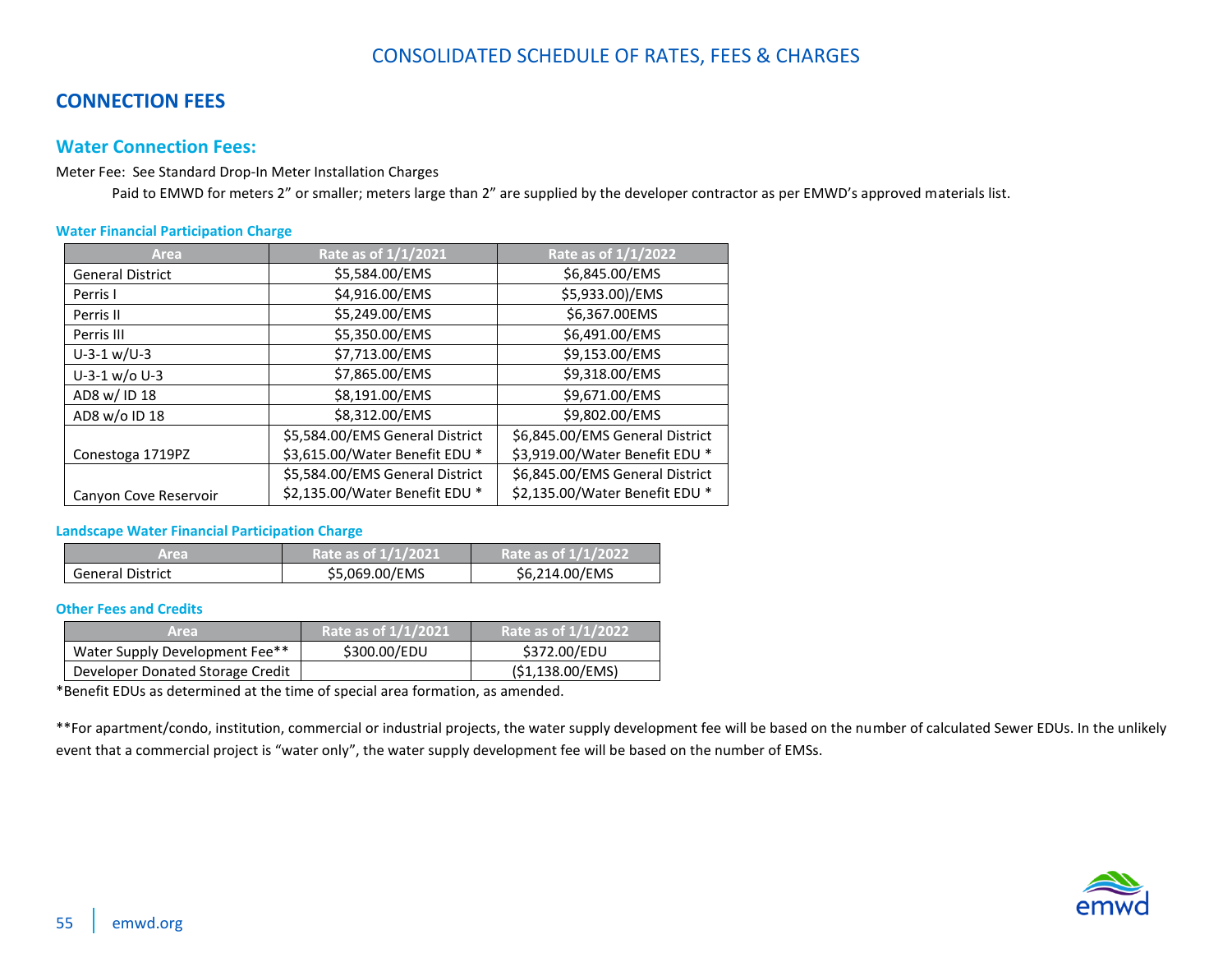#### <span id="page-55-0"></span>**Sewer Connection Fees:**

#### <span id="page-55-1"></span>**Sewer Financial Participation Charge**

| Area                               | Rate as of 1/1/2021             | Rate as of 1/1/2022             |
|------------------------------------|---------------------------------|---------------------------------|
| <b>General District</b>            | \$2,958.00/EDU                  | \$3,208.00/EDU                  |
| N. San Jacinto Area                | \$4,988.00/EDU                  | \$5,238.00/EDU                  |
| Murrieta Relief Area Sewer         | \$4,521.00/EDU                  | \$4,902.00/EDU                  |
| (MARS) Area A                      |                                 |                                 |
| Murrieta Relief Area Sewer         | \$5,844.00/EDU                  | \$6,337.00/EDU                  |
| (MARS) Area B & Physicians         |                                 |                                 |
| <b>Hospital of Murrieta</b>        |                                 |                                 |
| Murrieta Relief Area Sewer         | \$4,921.00/EDU                  | \$5,336.00/EDU                  |
| (MARS) Area B (standalone)         |                                 |                                 |
| Cottonwood Lift Station            | \$3,778.00/EDU                  | \$4,028.00/EDU                  |
| Anza Regional Sewer                | \$5,248.00/EDU                  | \$5,690.00/EDU                  |
| <b>Wine Country</b>                | \$9,981.00/EDU                  | \$10,821.00/EDU                 |
| Olive Avenue, Parallel Sewer       | \$5,425.00/EDU                  | \$5,882.00/EDU                  |
| Pipeline and Oversizing in lieu of |                                 |                                 |
| Strengthening                      |                                 |                                 |
| Olive Avenue, Parallel Pipeline    | \$4,111.00/EDU                  | \$4,458.00/EDU                  |
| Temecula Old Town                  | \$13,080.00/EDU                 | \$14,180.00/EDU                 |
| Conestoga Salt Creek Sewer         | \$2,958.00/EDU General District | \$3,208.00/EDU General District |
|                                    | \$924.00/Sewer Benefit EDU*     | \$1,002.00/Sewer Benefit EDU*   |

\*Benefit EDUs as determined at the time of special area formation, as amended.

#### <span id="page-55-2"></span>**Sewer Treatment Plant Capacity Charge**

| Area                    | Rate as of 1/1/2021 | Rate as of 1/1/2022 |  |
|-------------------------|---------------------|---------------------|--|
| <b>General District</b> | \$6,027.00/EDU      | \$6,081.00/EDU      |  |

#### <span id="page-55-3"></span>**Other Fees**

| Area.                          | Rate as of 1/1/2021 | Rate as of 1/1/2022 |
|--------------------------------|---------------------|---------------------|
| Water Supply Development Fee** | \$300.00/EDU        | \$372.00/EDU        |

The estimated amounts of all applicable Financial Participation Charges and other District Charges shall be subject to adjustment to reflect the then per unit amount applicable at the time the involved portion(s)/unit(s) have been completed and service is requested, all as determined by the District. The sponsor/developer must agree to pay the full adjusted amount of such charges prior to District's acceptance of the facilities and provision of service to the involved unit(s).

A property is considered "completed" when water and/or sewer facilities have been accepted and placed into service by the District, and units have been certified for occupancy by the County of Riverside or the involved city (as appropriate).

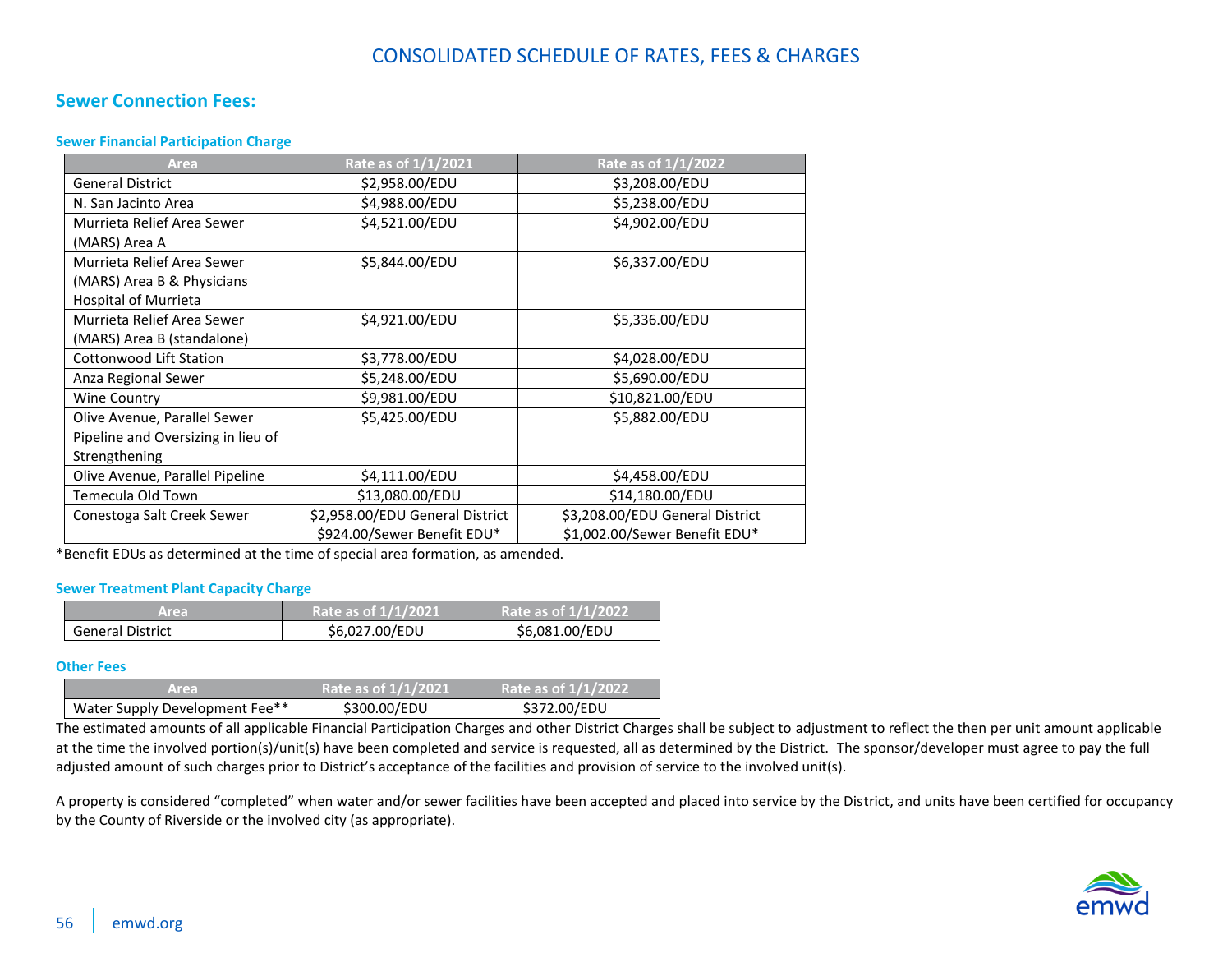## <span id="page-56-0"></span>**GENERAL OBLIGATION BOND TAX RATES**

|                 | <b>Tax Rate (per</b>  | <b>Tax Rate (per</b>  | Tax Rate (per         | <b>Tax Rate (per</b>  | <b>Tax Rate (per</b>  | <b>Tax Rate (per</b>  |
|-----------------|-----------------------|-----------------------|-----------------------|-----------------------|-----------------------|-----------------------|
| Improvement     | \$100/Assessed Value) | \$100/Assessed Value) | \$100/Assessed Value) | \$100/Assessed Value) | \$100/Assessed Value) | \$100/Assessed Value) |
| <b>District</b> | as of July 2016       | as of July 2017       | as of July 2018       | as of July 2019       | as of July 2020       | as of July 2021       |
| 15              | 0.040                 | 0.040                 | 0.040                 | 0.040                 | 0.040                 | 0.040                 |
| 18              | 0.026                 | 0.026                 | 0.026                 | 0.026                 | 0.026                 | 0.026                 |
| 20              |                       |                       |                       |                       |                       |                       |
| 21              |                       |                       |                       |                       |                       |                       |
| 22              | 0.003                 | 0.003                 | 0.003                 | 0.003                 | 0.003                 | 0.003                 |
| 23              |                       |                       |                       |                       |                       |                       |
| $U-2$           | 0.010                 | 0.010                 | 0.010                 | 0.010                 | 0.010                 | 0.010                 |
| $U-4$           | 0.050                 | 0.050                 | 0.050                 | 0.050                 | 0.050                 | 0.050                 |
| $U-5$           | 0.016                 | 0.016                 | 0.016                 | 0.016                 | 0.016                 | 0.016                 |
| $U-6$           | 0.050                 | 0.050                 | 0.050                 | 0.050                 | 0.050                 | 0.050                 |
| $U-7$           | 0.023                 | 0.023                 | 0.023                 | 0.023                 | 0.023                 | 0.023                 |
| $U-8$           | 0.002                 | 0.002                 | 0.002                 | 0.002                 | 0.002                 | 0.002                 |
| $U-9$           | 0.050                 | 0.050                 | 0.050                 | 0.050                 | 0.050                 | 0.050                 |
| $U-10$          | 0.033                 | 0.033                 | 0.033                 | 0.033                 | 0.033                 | 0.033                 |
| $U-12$          | 0.008                 | 0.008                 | 0.008                 | 0.008                 | 0.008                 | 0.008                 |
| $U-14$          | 0.020                 | 0.020                 | 0.020                 | 0.020                 | 0.020                 | 0.020                 |
| $U-15$          |                       |                       |                       |                       |                       |                       |
| $U-17$          |                       |                       |                       |                       |                       |                       |
| $U-18$          | 0.015                 | 0.015                 | 0.015                 | 0.015                 | 0.015                 | 0.015                 |
| $U-19$          |                       |                       |                       |                       |                       |                       |
| $U-20$          |                       |                       |                       |                       |                       |                       |
| $U-21$          | 0.020                 | 0.020                 | 0.020                 | 0.020                 | 0.020                 | 0.020                 |
| $U-22$          | 0.011                 | 0.010                 | 0.010                 | 0.010                 | 0.010                 | 0.010                 |
| $U-35$          | 0.024                 | 0.019                 | 0.019                 | 0.019                 | 0.019                 | 0.019                 |
| $U-36$          | 0.024                 | 0.019                 | 0.019                 | 0.019                 | 0.019                 | 0.019                 |